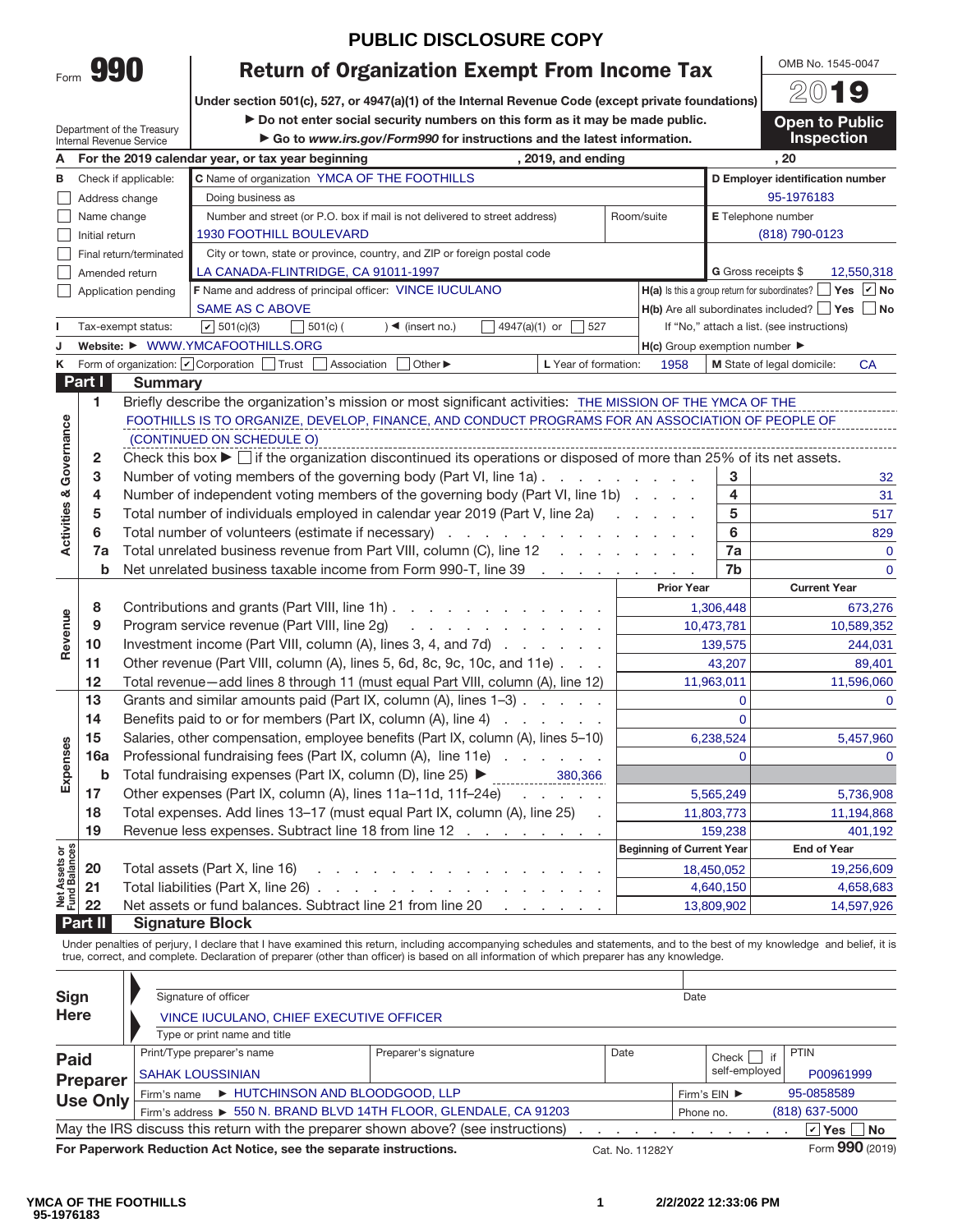| Form 990 (2019) | Page 2                                                                                                                                                                                                                                                                                                                                                                                                                                                                                                                                 |
|-----------------|----------------------------------------------------------------------------------------------------------------------------------------------------------------------------------------------------------------------------------------------------------------------------------------------------------------------------------------------------------------------------------------------------------------------------------------------------------------------------------------------------------------------------------------|
| Part III        | <b>Statement of Program Service Accomplishments</b><br>Check if Schedule O contains a response or note to any line in this Part III                                                                                                                                                                                                                                                                                                                                                                                                    |
| 1               | Briefly describe the organization's mission:<br>TO ORGANIZE, DEVELOP, FINANCE, AND CONDUCT PROGRAMS FOR AN ASSOCIATION OF PERSONS OF ALL AGES THAT<br>WILL, BY PUTTING CHRISTIAN PRINCIPLES INTO PRACTICE, ENRICH THE QUALITY OF THEIR LIVES SPIRITUALLY,<br>MENTALLY, PHYSICALLY AND SOCIALLY.                                                                                                                                                                                                                                        |
| $\mathbf{2}$    | Did the organization undertake any significant program services during the year which were not listed on the<br>prior Form 990 or 990-EZ?<br>$\Box$ Yes $\Box$ No<br>and the company of the company of the company of<br>n.<br>If "Yes," describe these new services on Schedule O.                                                                                                                                                                                                                                                    |
| 3               | Did the organization cease conducting, or make significant changes in how it conducts, any program<br>$\boxed{\mathbf{v}}$ No<br>services?.<br>l Yes<br>If "Yes," describe these changes on Schedule O.                                                                                                                                                                                                                                                                                                                                |
| 4               | Describe the organization's program service accomplishments for each of its three largest program services, as measured by<br>expenses. Section 501(c)(3) and 501(c)(4) organizations are required to report the amount of grants and allocations to others,<br>the total expenses, and revenue, if any, for each program service reported.                                                                                                                                                                                            |
| 4a              | $(1.5)$ (Expenses \$ 5,466,411 including grants of \$ ) (Revenue \$<br>6,761,513)<br>(Code:<br><b>HEALTHY LIVING</b>                                                                                                                                                                                                                                                                                                                                                                                                                   |
|                 | THE Y IS A LEADING VOICE ON HEALTH AND WELLBEING. WE BRING FAMILIES CLOSER TOGETHER, ENCOURAGE<br>HEALTHY LIVING, AND FOSTER CONNECTIONS THROUGH PHYSICAL EXERCISE, SPORTS, FUN, AND SHARED INTERESTS,<br>WHILE PROVIDING PHYSCIAL, MENTAL, SPIRITUAL, AND EMOTIONAL SUPPORT TO OVER 40,000 INDIVIDUALS<br>THROUGH A BROAD RANGE OF ACCESSIBLE, EFFECTIVE, AND QUALITY PROGRAMS THAT ADDRESS A VARIETY OF<br>ONGOING AND EMERGING COMMUNITY NEEDS.                                                                                     |
| 4b              | ) (Expenses $\frac{1}{2}$ , 2,203,447 including grants of $\frac{1}{2}$ , (Revenue $\frac{1}{2}$ ) (Revenue $\frac{1}{2}$ )<br>2,725,487)<br>(Code:<br>YOUTH DEVELOPMENT<br>THE YMCA OF THE FOOTHILLS IS COMMITTED TO NURTURING THE POTENTIAL OF EVERY CHILD AND TEEN. WE<br>BELIEVE THAT ALL KIDS DESERVE THE OPPORTUNITY TO DISCOVER WHO THEY ARE AND WHAT THEY CAN ACHIEVE. WE<br>HELP YOUNG PEOPLE CULTIVATE THE VALUES, SKILLS, AND RELATIONSHIPS THAT LEAD TO POSITIVE BEHAVIORS,<br>BETTER HEALTH, AND EDUCATIONAL ACHIEVEMENT. |
| 4c              | 891,206 including grants of \$<br>) (Expenses \$<br>) (Revenue \$<br>(Code:<br>1,102,352<br><b>SOCIAL RESPONSIBILITY</b><br>THE YMCA OF THE FOOTHILLS BELIEVES IN GIVING BACK AND SUPPORTING OUR NEIGHBORS LOCALLY AND GLOBALLY<br>THROUGH PROGRAMS THAT FOSTER GROWTH, DEVELOPMENT, APPRECIATION, AND AWARENESS OF OTHERS, INTEGRATING<br>THE CORE VALUES OF CARING, HONESTY, RESPECT, AND RESPONSIBILITY. OUR COMMITMENT TO SOCIAL JUSTICE<br>STEMS FROM OUR FOUNDERS BELIEF THAT Y EXISTS TO SAVE LIVES.                            |
| 4d              | Other program services (Describe on Schedule O.)                                                                                                                                                                                                                                                                                                                                                                                                                                                                                       |
| 4е              | (Expenses \$<br>including grants of \$<br>) (Revenue \$<br>Total program service expenses ▶<br>8,561,064                                                                                                                                                                                                                                                                                                                                                                                                                               |
|                 | Form 990 (2019)                                                                                                                                                                                                                                                                                                                                                                                                                                                                                                                        |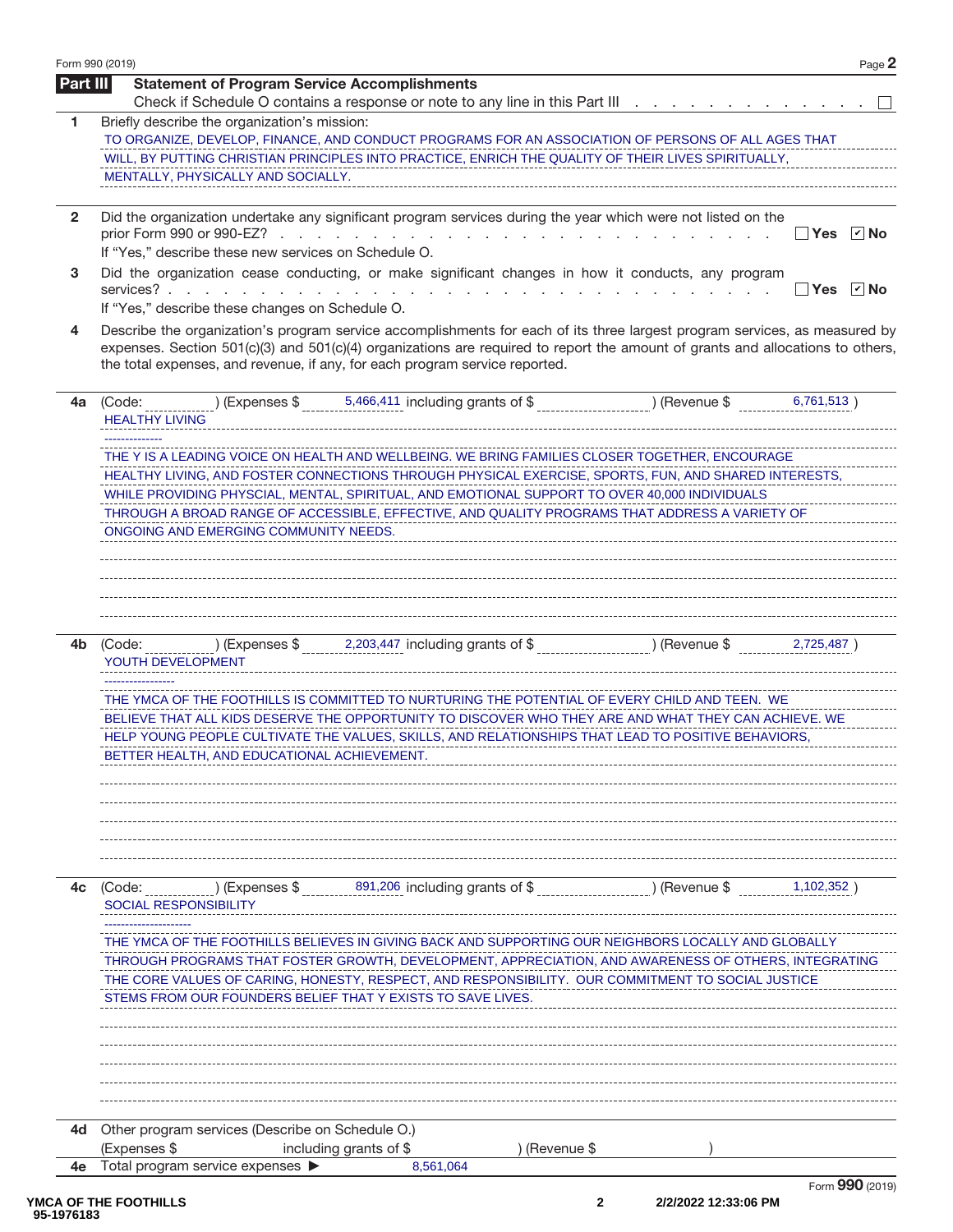| Form 990 (2019) |                                                                                                                                                                                                                                                                                                                  |                 |              | Page 3    |  |  |  |  |
|-----------------|------------------------------------------------------------------------------------------------------------------------------------------------------------------------------------------------------------------------------------------------------------------------------------------------------------------|-----------------|--------------|-----------|--|--|--|--|
| Part IV         | <b>Checklist of Required Schedules</b>                                                                                                                                                                                                                                                                           |                 |              |           |  |  |  |  |
|                 |                                                                                                                                                                                                                                                                                                                  |                 | <b>Yes</b>   | <b>No</b> |  |  |  |  |
| 1               | Is the organization described in section $501(c)(3)$ or $4947(a)(1)$ (other than a private foundation)? If "Yes,"                                                                                                                                                                                                |                 |              |           |  |  |  |  |
|                 |                                                                                                                                                                                                                                                                                                                  | 1               | V<br>V       |           |  |  |  |  |
| 2               | Is the organization required to complete Schedule B, Schedule of Contributors (see instructions)?                                                                                                                                                                                                                | $\overline{2}$  |              |           |  |  |  |  |
| 3               | Did the organization engage in direct or indirect political campaign activities on behalf of or in opposition to<br>candidates for public office? If "Yes," complete Schedule C, Part I.                                                                                                                         |                 |              |           |  |  |  |  |
| 4               | Section 501(c)(3) organizations. Did the organization engage in lobbying activities, or have a section 501(h)<br>election in effect during the tax year? If "Yes," complete Schedule C, Part II                                                                                                                  | 4               |              | V         |  |  |  |  |
| 5               | Is the organization a section $501(c)(4)$ , $501(c)(5)$ , or $501(c)(6)$ organization that receives membership dues,<br>assessments, or similar amounts as defined in Revenue Procedure 98-19? If "Yes," complete Schedule C, Part III                                                                           |                 |              |           |  |  |  |  |
| 6               | Did the organization maintain any donor advised funds or any similar funds or accounts for which donors<br>have the right to provide advice on the distribution or investment of amounts in such funds or accounts? If                                                                                           |                 |              |           |  |  |  |  |
| 7               | Did the organization receive or hold a conservation easement, including easements to preserve open space,<br>the environment, historic land areas, or historic structures? If "Yes," complete Schedule D, Part II                                                                                                |                 |              |           |  |  |  |  |
| 8               | Did the organization maintain collections of works of art, historical treasures, or other similar assets? If "Yes,"                                                                                                                                                                                              | 8               |              | V         |  |  |  |  |
| 9               | Did the organization report an amount in Part X, line 21, for escrow or custodial account liability, serve as a<br>custodian for amounts not listed in Part X; or provide credit counseling, debt management, credit repair, or<br>debt negotiation services? If "Yes," complete Schedule D, Part IV             |                 |              |           |  |  |  |  |
| 10              | Did the organization, directly or through a related organization, hold assets in donor-restricted endowments                                                                                                                                                                                                     | 10              | V            |           |  |  |  |  |
| 11              | If the organization's answer to any of the following questions is "Yes," then complete Schedule D, Parts VI,<br>VII, VIII, IX, or X as applicable.                                                                                                                                                               |                 |              |           |  |  |  |  |
| a               | Did the organization report an amount for land, buildings, and equipment in Part X, line 10? If "Yes,"                                                                                                                                                                                                           | 11a             | $\checkmark$ |           |  |  |  |  |
| b               | Did the organization report an amount for investments-other securities in Part X, line 12, that is 5% or more<br>of its total assets reported in Part X, line 16? If "Yes," complete Schedule D, Part VII                                                                                                        | 11 <sub>b</sub> |              | V         |  |  |  |  |
| C               | Did the organization report an amount for investments - program related in Part X, line 13, that is 5% or more<br>of its total assets reported in Part X, line 16? If "Yes," complete Schedule D, Part VIII                                                                                                      |                 |              |           |  |  |  |  |
| d               | Did the organization report an amount for other assets in Part X, line 15, that is 5% or more of its total assets<br>reported in Part X, line 16? If "Yes," complete Schedule D, Part IX                                                                                                                         | 11d             |              | V         |  |  |  |  |
| е               | Did the organization report an amount for other liabilities in Part X, line 25? If "Yes," complete Schedule D, Part X                                                                                                                                                                                            | 11e             |              | V         |  |  |  |  |
| f               | Did the organization's separate or consolidated financial statements for the tax year include a footnote that addresses<br>the organization's liability for uncertain tax positions under FIN 48 (ASC 740)? If "Yes," complete Schedule D, Part X                                                                |                 |              |           |  |  |  |  |
| 12a             | Did the organization obtain separate, independent audited financial statements for the tax year? If "Yes," complete                                                                                                                                                                                              | 12a             | V            |           |  |  |  |  |
| b               | Was the organization included in consolidated, independent audited financial statements for the tax year? If                                                                                                                                                                                                     |                 |              |           |  |  |  |  |
|                 | "Yes," and if the organization answered "No" to line 12a, then completing Schedule D, Parts XI and XII is optional                                                                                                                                                                                               | 12 <sub>b</sub> |              | V         |  |  |  |  |
| 13              | Is the organization a school described in section $170(b)(1)(A)(ii)?$ If "Yes," complete Schedule E                                                                                                                                                                                                              | 13              |              | V         |  |  |  |  |
| 14a             | Did the organization maintain an office, employees, or agents outside of the United States?                                                                                                                                                                                                                      | 14a             |              | V         |  |  |  |  |
| b               | Did the organization have aggregate revenues or expenses of more than \$10,000 from grantmaking,<br>fundraising, business, investment, and program service activities outside the United States, or aggregate<br>foreign investments valued at \$100,000 or more? If "Yes," complete Schedule F, Parts I and IV. | 14 <sub>b</sub> |              | V         |  |  |  |  |
| 15              | Did the organization report on Part IX, column (A), line 3, more than \$5,000 of grants or other assistance to or<br>for any foreign organization? If "Yes," complete Schedule F, Parts II and IV                                                                                                                | 15              |              | V         |  |  |  |  |
| 16              | Did the organization report on Part IX, column (A), line 3, more than \$5,000 of aggregate grants or other<br>assistance to or for foreign individuals? If "Yes," complete Schedule F, Parts III and IV.                                                                                                         | 16              |              | V         |  |  |  |  |
| 17              | Did the organization report a total of more than \$15,000 of expenses for professional fundraising services on<br>Part IX, column (A), lines 6 and 11e? If "Yes," complete Schedule G, Part I (see instructions)<br>$\mathbf{r}$ and $\mathbf{r}$ and $\mathbf{r}$                                               | 17              |              | V         |  |  |  |  |
| 18              | Did the organization report more than \$15,000 total of fundraising event gross income and contributions on<br>Part VIII, lines 1c and 8a? If "Yes," complete Schedule G, Part II                                                                                                                                | 18              |              | V         |  |  |  |  |
| 19              | Did the organization report more than \$15,000 of gross income from gaming activities on Part VIII, line 9a?<br>If "Yes," complete Schedule G, Part III<br>and the contract of the contract of the contract of the contract of the contract of                                                                   | 19              |              | V         |  |  |  |  |
| <b>20a</b>      | Did the organization operate one or more hospital facilities? If "Yes," complete Schedule H                                                                                                                                                                                                                      | 20a             |              | V         |  |  |  |  |
| b               | If "Yes" to line 20a, did the organization attach a copy of its audited financial statements to this return?                                                                                                                                                                                                     | 20 <sub>b</sub> |              |           |  |  |  |  |
| 21              | Did the organization report more than \$5,000 of grants or other assistance to any domestic organization or<br>domestic government on Part IX, column (A), line 1? If "Yes," complete Schedule I, Parts I and II                                                                                                 | 21              |              | V         |  |  |  |  |
|                 |                                                                                                                                                                                                                                                                                                                  |                 |              |           |  |  |  |  |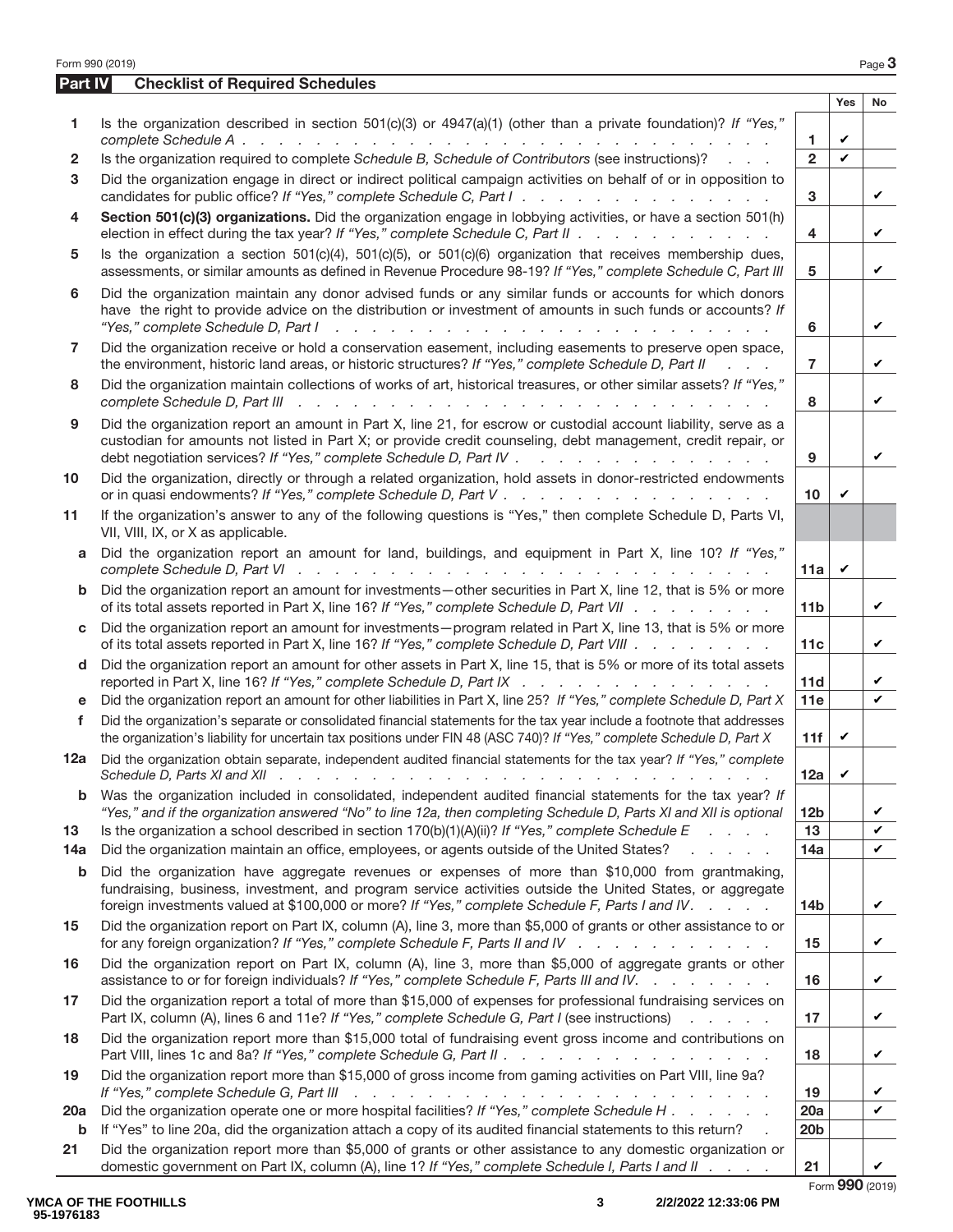| Form 990 (2019) |
|-----------------|
|-----------------|

|         | Form 990 (2019)                                                                                                                                                                                                                                                                                                                                                           |                        |              | Page 4       |  |  |  |
|---------|---------------------------------------------------------------------------------------------------------------------------------------------------------------------------------------------------------------------------------------------------------------------------------------------------------------------------------------------------------------------------|------------------------|--------------|--------------|--|--|--|
| Part IV | <b>Checklist of Required Schedules (continued)</b>                                                                                                                                                                                                                                                                                                                        |                        |              |              |  |  |  |
| 22      | Did the organization report more than \$5,000 of grants or other assistance to or for domestic individuals on<br>Part IX, column (A), line 2? If "Yes," complete Schedule I, Parts I and III                                                                                                                                                                              | 22                     | Yes          | No<br>V      |  |  |  |
| 23      | Did the organization answer "Yes" to Part VII, Section A, line 3, 4, or 5 about compensation of the<br>organization's current and former officers, directors, trustees, key employees, and highest compensated                                                                                                                                                            | 23                     | V            |              |  |  |  |
| 24a     | Did the organization have a tax-exempt bond issue with an outstanding principal amount of more than<br>\$100,000 as of the last day of the year, that was issued after December 31, 2002? If "Yes," answer lines 24b<br>through 24d and complete Schedule K. If "No," go to line 25a<br>and the contract of the contract of the con-                                      | 24a                    |              | ✓            |  |  |  |
| b       | Did the organization invest any proceeds of tax-exempt bonds beyond a temporary period exception?                                                                                                                                                                                                                                                                         | 24 <sub>b</sub>        |              |              |  |  |  |
| C       | Did the organization maintain an escrow account other than a refunding escrow at any time during the year<br>and a complete state of the complete state of the complete state of the complete state of the complete state of<br>to defease any tax-exempt bonds?                                                                                                          | 24 <sub>c</sub>        |              |              |  |  |  |
| d       | Did the organization act as an "on behalf of" issuer for bonds outstanding at any time during the year?                                                                                                                                                                                                                                                                   | 24d                    |              |              |  |  |  |
| 25a     | Section 501(c)(3), 501(c)(4), and 501(c)(29) organizations. Did the organization engage in an excess benefit<br>transaction with a disqualified person during the year? If "Yes," complete Schedule L, Part I<br>and a state of the                                                                                                                                       | 25a                    |              | V            |  |  |  |
| b       | Is the organization aware that it engaged in an excess benefit transaction with a disqualified person in a prior<br>year, and that the transaction has not been reported on any of the organization's prior Forms 990 or 990-EZ?                                                                                                                                          | 25 <sub>b</sub>        |              | V            |  |  |  |
| 26      | Did the organization report any amount on Part X, line 5 or 22, for receivables from or payables to any current<br>or former officer, director, trustee, key employee, creator or founder, substantial contributor, or 35%<br>controlled entity or family member of any of these persons? If "Yes," complete Schedule L, Part II<br><b>Contractor</b>                     | 26                     |              | V            |  |  |  |
| 27      | Did the organization provide a grant or other assistance to any current or former officer, director, trustee, key<br>employee, creator or founder, substantial contributor or employee thereof, a grant selection committee<br>member, or to a 35% controlled entity (including an employee thereof) or family member of any of these                                     | 27                     |              | V            |  |  |  |
| 28      | Was the organization a party to a business transaction with one of the following parties (see Schedule L, Part<br>IV instructions, for applicable filing thresholds, conditions, and exceptions):                                                                                                                                                                         |                        |              |              |  |  |  |
| a       | A current or former officer, director, trustee, key employee, creator or founder, or substantial contributor? If                                                                                                                                                                                                                                                          | 28a                    | V            |              |  |  |  |
| b<br>C  | A family member of any individual described in line 28a? If "Yes," complete Schedule L, Part IV<br>A 35% controlled entity of one or more individuals and/or organizations described in lines 28a or 28b? If<br>"Yes," complete Schedule L, Part IV $\ldots$ , $\ldots$ , $\ldots$ , $\ldots$ , $\ldots$ , $\ldots$                                                       | 28 <sub>b</sub><br>28c |              | V<br>V       |  |  |  |
| 29      | Did the organization receive more than \$25,000 in non-cash contributions? If "Yes," complete Schedule M                                                                                                                                                                                                                                                                  | 29                     |              | V            |  |  |  |
| 30      | Did the organization receive contributions of art, historical treasures, or other similar assets, or qualified<br>conservation contributions? If "Yes," complete Schedule M                                                                                                                                                                                               | 30                     |              | V            |  |  |  |
| 31      | Did the organization liquidate, terminate, or dissolve and cease operations? If "Yes," complete Schedule N, Part I                                                                                                                                                                                                                                                        | $\overline{31}$        |              |              |  |  |  |
| 32      | Did the organization sell, exchange, dispose of, or transfer more than 25% of its net assets? If "Yes,"<br>complete Schedule N, Part II<br>and the property of the property of the property of the property of the property of the property of the property of the property of the property of the property of the property of the property of the property of the proper | 32                     |              | $\checkmark$ |  |  |  |
| 33      | Did the organization own 100% of an entity disregarded as separate from the organization under Regulations<br>sections 301.7701-2 and 301.7701-3? If "Yes," complete Schedule R, Part I.                                                                                                                                                                                  | 33                     |              | V            |  |  |  |
| 34      | Was the organization related to any tax-exempt or taxable entity? If "Yes," complete Schedule R, Part II, III,<br>or IV, and Part V, line 1<br>والمتعاون والمتعاون والمتعاون والمتعاون والمتعاونة والمتعاونة والمتعاونة والمتعاونة والمتعاونة                                                                                                                             | 34                     |              | V            |  |  |  |
| 35a     | Did the organization have a controlled entity within the meaning of section $512(b)(13)?$                                                                                                                                                                                                                                                                                 | 35a                    |              | $\checkmark$ |  |  |  |
| b       | If "Yes" to line 35a, did the organization receive any payment from or engage in any transaction with a<br>controlled entity within the meaning of section 512(b)(13)? If "Yes," complete Schedule R, Part V, line 2.                                                                                                                                                     | 35b                    |              |              |  |  |  |
| 36      | Section 501(c)(3) organizations. Did the organization make any transfers to an exempt non-charitable<br>related organization? If "Yes," complete Schedule R, Part V, line 2                                                                                                                                                                                               | 36                     |              | V            |  |  |  |
| 37      | Did the organization conduct more than 5% of its activities through an entity that is not a related organization<br>and that is treated as a partnership for federal income tax purposes? If "Yes," complete Schedule R, Part VI                                                                                                                                          | 37                     |              | V            |  |  |  |
| 38      | Did the organization complete Schedule O and provide explanations in Schedule O for Part VI, lines 11b and<br>19? Note: All Form 990 filers are required to complete Schedule O.                                                                                                                                                                                          | 38                     | V            |              |  |  |  |
| Part V  | <b>Statements Regarding Other IRS Filings and Tax Compliance</b><br>Check if Schedule O contains a response or note to any line in this Part V<br>and a straightful and a straight and                                                                                                                                                                                    |                        |              |              |  |  |  |
|         |                                                                                                                                                                                                                                                                                                                                                                           |                        | <b>Yes</b>   | <b>No</b>    |  |  |  |
| b       | 38<br>1a Enter the number reported in Box 3 of Form 1096. Enter -0- if not applicable<br>1a<br>a na mara<br>$\overline{0}$<br>Enter the number of Forms W-2G included in line 1a. Enter -0- if not applicable.<br>1 <sub>b</sub><br><b>Contractor</b>                                                                                                                     |                        |              |              |  |  |  |
| C       | Did the organization comply with backup withholding rules for reportable payments to vendors and                                                                                                                                                                                                                                                                          | 1 <sub>c</sub>         | $\checkmark$ |              |  |  |  |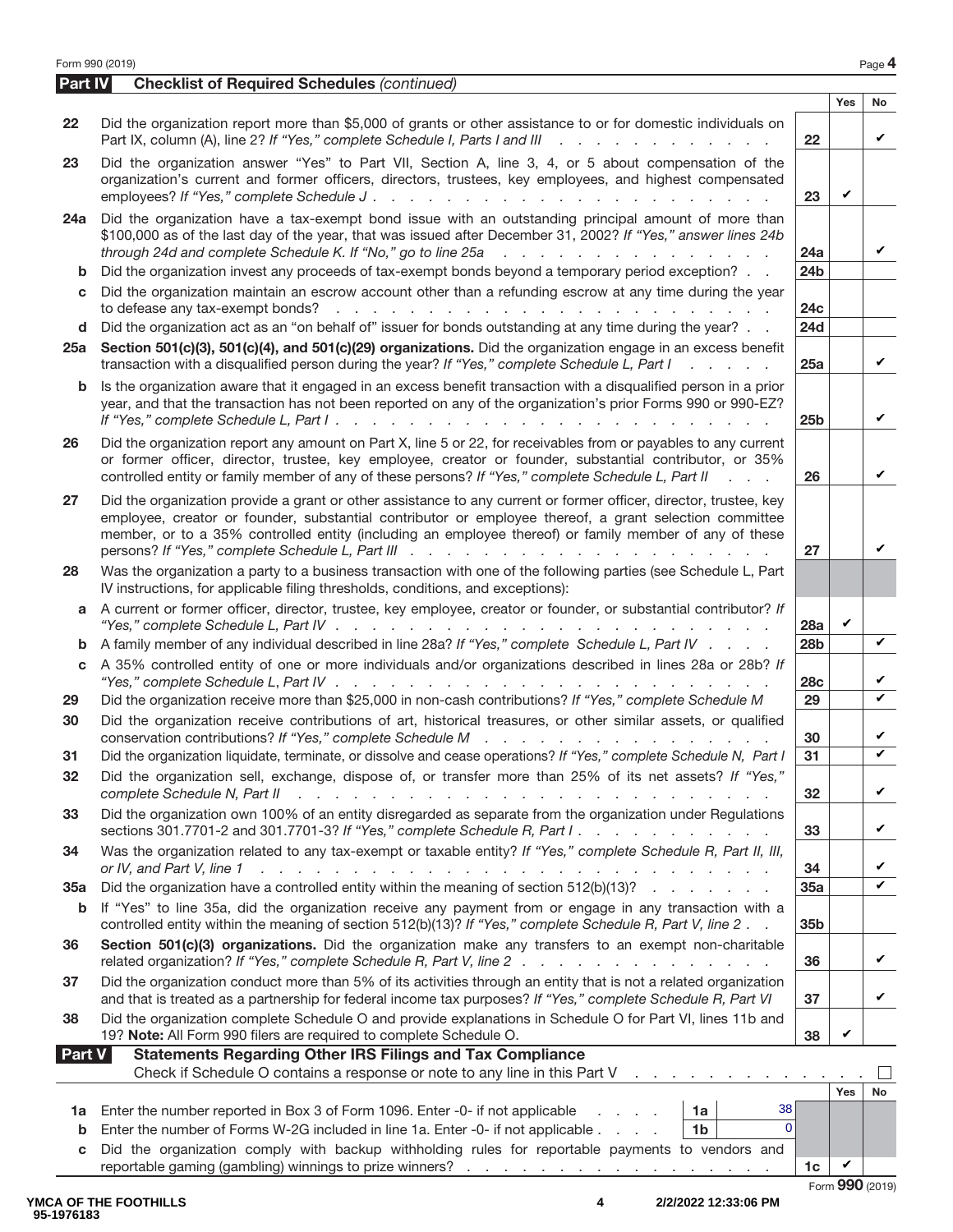| Part V<br>Statements Regarding Other IRS Filings and Tax Compliance (continued)<br>Yes<br><b>No</b><br>2a Enter the number of employees reported on Form W-3, Transmittal of Wage and Tax<br>Statements, filed for the calendar year ending with or within the year covered by this return<br>2a<br>517<br>If at least one is reported on line 2a, did the organization file all required federal employment tax returns? .<br>2 <sub>b</sub><br>V<br>b<br>Note: If the sum of lines 1a and 2a is greater than 250, you may be required to e-file (see instructions).<br>Did the organization have unrelated business gross income of \$1,000 or more during the year?<br>3a<br>За<br>and a state<br>V<br>If "Yes," has it filed a Form 990-T for this year? If "No" to line 3b, provide an explanation on Schedule O<br>3 <sub>b</sub><br>b<br>At any time during the calendar year, did the organization have an interest in, or a signature or other authority over,<br>4a<br>a financial account in a foreign country (such as a bank account, securities account, or other financial account)?<br>4a<br>V<br>If "Yes," enter the name of the foreign country ▶<br>b<br>See instructions for filing requirements for FinCEN Form 114, Report of Foreign Bank and Financial Accounts (FBAR).<br>Was the organization a party to a prohibited tax shelter transaction at any time during the tax year?<br>5a<br>5а<br>V<br>Did any taxable party notify the organization that it was or is a party to a prohibited tax shelter transaction?<br>5b<br>V<br>b<br>If "Yes" to line 5a or 5b, did the organization file Form 8886-T?<br>5с<br>С<br>Does the organization have annual gross receipts that are normally greater than \$100,000, and did the<br>6a<br>organization solicit any contributions that were not tax deductible as charitable contributions?<br>6a<br>V<br>If "Yes," did the organization include with every solicitation an express statement that such contributions or<br>b<br>6b<br>Organizations that may receive deductible contributions under section 170(c).<br>7<br>Did the organization receive a payment in excess of \$75 made partly as a contribution and partly for goods<br>a<br>7a<br>If "Yes," did the organization notify the donor of the value of the goods or services provided?<br>7 <sub>b</sub><br>b<br>Did the organization sell, exchange, or otherwise dispose of tangible personal property for which it was<br>C<br>7c<br>If "Yes," indicate the number of Forms 8282 filed during the year<br>7d<br>d<br>Did the organization receive any funds, directly or indirectly, to pay premiums on a personal benefit contract?<br>7e<br>е<br>7f<br>Did the organization, during the year, pay premiums, directly or indirectly, on a personal benefit contract? .<br>f<br>If the organization received a contribution of qualified intellectual property, did the organization file Form 8899 as required?<br>7g<br>g<br>If the organization received a contribution of cars, boats, airplanes, or other vehicles, did the organization file a Form 1098-C?<br>7h<br>h<br>Sponsoring organizations maintaining donor advised funds. Did a donor advised fund maintained by the<br>8<br>sponsoring organization have excess business holdings at any time during the year?<br>8<br>Sponsoring organizations maintaining donor advised funds.<br>9<br>Did the sponsoring organization make any taxable distributions under section 4966?<br>9a<br>а<br>Did the sponsoring organization make a distribution to a donor, donor advisor, or related person?<br>9b<br>b<br>Section 501(c)(7) organizations. Enter:<br>10<br> 10a <br>Initiation fees and capital contributions included on Part VIII, line 12 \[matter states and capital contributions included on Part VIII, line 12 \[matter states in the state of the state of the state of the state of the s<br>Gross receipts, included on Form 990, Part VIII, line 12, for public use of club facilities<br>10 <sub>b</sub><br>b<br>Section 501(c)(12) organizations. Enter:<br>11<br>Gross income from members or shareholders.<br>11a<br>a<br>Gross income from other sources (Do not net amounts due or paid to other sources<br>b<br>11 <sub>b</sub><br>Section 4947(a)(1) non-exempt charitable trusts. Is the organization filing Form 990 in lieu of Form 1041?<br>12a<br>12a<br>If "Yes," enter the amount of tax-exempt interest received or accrued during the year<br>12 <sub>b</sub><br>b<br>Section 501(c)(29) qualified nonprofit health insurance issuers.<br>13<br>Is the organization licensed to issue qualified health plans in more than one state?<br>13a<br>a<br>Note: See the instructions for additional information the organization must report on Schedule O.<br>Enter the amount of reserves the organization is required to maintain by the states in which<br>the organization is licensed to issue qualified health plans<br>13 <sub>b</sub><br>13 <sub>c</sub><br>Enter the amount of reserves on hand<br>and a strain and a strain and a<br>С<br>Did the organization receive any payments for indoor tanning services during the tax year?<br>14a<br>14a<br>V<br>If "Yes," has it filed a Form 720 to report these payments? If "No," provide an explanation on Schedule O.<br>14 <sub>b</sub><br>b<br>Is the organization subject to the section 4960 tax on payment(s) of more than \$1,000,000 in remuneration or<br>15<br>excess parachute payment(s) during the year?<br>15<br>$\mathbf{r}$ , $\mathbf{r}$ , $\mathbf{r}$ , $\mathbf{r}$ , $\mathbf{r}$ , $\mathbf{r}$ , $\mathbf{r}$ , $\mathbf{r}$<br>V<br>If "Yes," see instructions and file Form 4720, Schedule N. | Form 990 (2019) |                                                                                                                 |    |  | Page 5 |  |  |  |  |
|-------------------------------------------------------------------------------------------------------------------------------------------------------------------------------------------------------------------------------------------------------------------------------------------------------------------------------------------------------------------------------------------------------------------------------------------------------------------------------------------------------------------------------------------------------------------------------------------------------------------------------------------------------------------------------------------------------------------------------------------------------------------------------------------------------------------------------------------------------------------------------------------------------------------------------------------------------------------------------------------------------------------------------------------------------------------------------------------------------------------------------------------------------------------------------------------------------------------------------------------------------------------------------------------------------------------------------------------------------------------------------------------------------------------------------------------------------------------------------------------------------------------------------------------------------------------------------------------------------------------------------------------------------------------------------------------------------------------------------------------------------------------------------------------------------------------------------------------------------------------------------------------------------------------------------------------------------------------------------------------------------------------------------------------------------------------------------------------------------------------------------------------------------------------------------------------------------------------------------------------------------------------------------------------------------------------------------------------------------------------------------------------------------------------------------------------------------------------------------------------------------------------------------------------------------------------------------------------------------------------------------------------------------------------------------------------------------------------------------------------------------------------------------------------------------------------------------------------------------------------------------------------------------------------------------------------------------------------------------------------------------------------------------------------------------------------------------------------------------------------------------------------------------------------------------------------------------------------------------------------------------------------------------------------------------------------------------------------------------------------------------------------------------------------------------------------------------------------------------------------------------------------------------------------------------------------------------------------------------------------------------------------------------------------------------------------------------------------------------------------------------------------------------------------------------------------------------------------------------------------------------------------------------------------------------------------------------------------------------------------------------------------------------------------------------------------------------------------------------------------------------------------------------------------------------------------------------------------------------------------------------------------------------------------------------------------------------------------------------------------------------------------------------------------------------------------------------------------------------------------------------------------------------------------------------------------------------------------------------------------------------------------------------------------------------------------------------------------------------------------------------------------------------------------------------------------------------------------------------------------------------------------------------------------------------------------------------------------------------------------------------------------------------------------------------------------------------------------------------------------------------------------------------------------------------------------------------------------------------------------------------------------------------------------------------------------------------------------------------------------------------------------------------------------------------------------------------------------------------------------------------------------------------------------------------------------------------------------------------------------------------------------------------------------------------------------------------------------|-----------------|-----------------------------------------------------------------------------------------------------------------|----|--|--------|--|--|--|--|
|                                                                                                                                                                                                                                                                                                                                                                                                                                                                                                                                                                                                                                                                                                                                                                                                                                                                                                                                                                                                                                                                                                                                                                                                                                                                                                                                                                                                                                                                                                                                                                                                                                                                                                                                                                                                                                                                                                                                                                                                                                                                                                                                                                                                                                                                                                                                                                                                                                                                                                                                                                                                                                                                                                                                                                                                                                                                                                                                                                                                                                                                                                                                                                                                                                                                                                                                                                                                                                                                                                                                                                                                                                                                                                                                                                                                                                                                                                                                                                                                                                                                                                                                                                                                                                                                                                                                                                                                                                                                                                                                                                                                                                                                                                                                                                                                                                                                                                                                                                                                                                                                                                                                                                                                                                                                                                                                                                                                                                                                                                                                                                                                                                                                                                                   |                 |                                                                                                                 |    |  |        |  |  |  |  |
|                                                                                                                                                                                                                                                                                                                                                                                                                                                                                                                                                                                                                                                                                                                                                                                                                                                                                                                                                                                                                                                                                                                                                                                                                                                                                                                                                                                                                                                                                                                                                                                                                                                                                                                                                                                                                                                                                                                                                                                                                                                                                                                                                                                                                                                                                                                                                                                                                                                                                                                                                                                                                                                                                                                                                                                                                                                                                                                                                                                                                                                                                                                                                                                                                                                                                                                                                                                                                                                                                                                                                                                                                                                                                                                                                                                                                                                                                                                                                                                                                                                                                                                                                                                                                                                                                                                                                                                                                                                                                                                                                                                                                                                                                                                                                                                                                                                                                                                                                                                                                                                                                                                                                                                                                                                                                                                                                                                                                                                                                                                                                                                                                                                                                                                   |                 |                                                                                                                 |    |  |        |  |  |  |  |
|                                                                                                                                                                                                                                                                                                                                                                                                                                                                                                                                                                                                                                                                                                                                                                                                                                                                                                                                                                                                                                                                                                                                                                                                                                                                                                                                                                                                                                                                                                                                                                                                                                                                                                                                                                                                                                                                                                                                                                                                                                                                                                                                                                                                                                                                                                                                                                                                                                                                                                                                                                                                                                                                                                                                                                                                                                                                                                                                                                                                                                                                                                                                                                                                                                                                                                                                                                                                                                                                                                                                                                                                                                                                                                                                                                                                                                                                                                                                                                                                                                                                                                                                                                                                                                                                                                                                                                                                                                                                                                                                                                                                                                                                                                                                                                                                                                                                                                                                                                                                                                                                                                                                                                                                                                                                                                                                                                                                                                                                                                                                                                                                                                                                                                                   |                 |                                                                                                                 |    |  |        |  |  |  |  |
|                                                                                                                                                                                                                                                                                                                                                                                                                                                                                                                                                                                                                                                                                                                                                                                                                                                                                                                                                                                                                                                                                                                                                                                                                                                                                                                                                                                                                                                                                                                                                                                                                                                                                                                                                                                                                                                                                                                                                                                                                                                                                                                                                                                                                                                                                                                                                                                                                                                                                                                                                                                                                                                                                                                                                                                                                                                                                                                                                                                                                                                                                                                                                                                                                                                                                                                                                                                                                                                                                                                                                                                                                                                                                                                                                                                                                                                                                                                                                                                                                                                                                                                                                                                                                                                                                                                                                                                                                                                                                                                                                                                                                                                                                                                                                                                                                                                                                                                                                                                                                                                                                                                                                                                                                                                                                                                                                                                                                                                                                                                                                                                                                                                                                                                   |                 |                                                                                                                 |    |  |        |  |  |  |  |
|                                                                                                                                                                                                                                                                                                                                                                                                                                                                                                                                                                                                                                                                                                                                                                                                                                                                                                                                                                                                                                                                                                                                                                                                                                                                                                                                                                                                                                                                                                                                                                                                                                                                                                                                                                                                                                                                                                                                                                                                                                                                                                                                                                                                                                                                                                                                                                                                                                                                                                                                                                                                                                                                                                                                                                                                                                                                                                                                                                                                                                                                                                                                                                                                                                                                                                                                                                                                                                                                                                                                                                                                                                                                                                                                                                                                                                                                                                                                                                                                                                                                                                                                                                                                                                                                                                                                                                                                                                                                                                                                                                                                                                                                                                                                                                                                                                                                                                                                                                                                                                                                                                                                                                                                                                                                                                                                                                                                                                                                                                                                                                                                                                                                                                                   |                 |                                                                                                                 |    |  |        |  |  |  |  |
|                                                                                                                                                                                                                                                                                                                                                                                                                                                                                                                                                                                                                                                                                                                                                                                                                                                                                                                                                                                                                                                                                                                                                                                                                                                                                                                                                                                                                                                                                                                                                                                                                                                                                                                                                                                                                                                                                                                                                                                                                                                                                                                                                                                                                                                                                                                                                                                                                                                                                                                                                                                                                                                                                                                                                                                                                                                                                                                                                                                                                                                                                                                                                                                                                                                                                                                                                                                                                                                                                                                                                                                                                                                                                                                                                                                                                                                                                                                                                                                                                                                                                                                                                                                                                                                                                                                                                                                                                                                                                                                                                                                                                                                                                                                                                                                                                                                                                                                                                                                                                                                                                                                                                                                                                                                                                                                                                                                                                                                                                                                                                                                                                                                                                                                   |                 |                                                                                                                 |    |  |        |  |  |  |  |
|                                                                                                                                                                                                                                                                                                                                                                                                                                                                                                                                                                                                                                                                                                                                                                                                                                                                                                                                                                                                                                                                                                                                                                                                                                                                                                                                                                                                                                                                                                                                                                                                                                                                                                                                                                                                                                                                                                                                                                                                                                                                                                                                                                                                                                                                                                                                                                                                                                                                                                                                                                                                                                                                                                                                                                                                                                                                                                                                                                                                                                                                                                                                                                                                                                                                                                                                                                                                                                                                                                                                                                                                                                                                                                                                                                                                                                                                                                                                                                                                                                                                                                                                                                                                                                                                                                                                                                                                                                                                                                                                                                                                                                                                                                                                                                                                                                                                                                                                                                                                                                                                                                                                                                                                                                                                                                                                                                                                                                                                                                                                                                                                                                                                                                                   |                 |                                                                                                                 |    |  |        |  |  |  |  |
|                                                                                                                                                                                                                                                                                                                                                                                                                                                                                                                                                                                                                                                                                                                                                                                                                                                                                                                                                                                                                                                                                                                                                                                                                                                                                                                                                                                                                                                                                                                                                                                                                                                                                                                                                                                                                                                                                                                                                                                                                                                                                                                                                                                                                                                                                                                                                                                                                                                                                                                                                                                                                                                                                                                                                                                                                                                                                                                                                                                                                                                                                                                                                                                                                                                                                                                                                                                                                                                                                                                                                                                                                                                                                                                                                                                                                                                                                                                                                                                                                                                                                                                                                                                                                                                                                                                                                                                                                                                                                                                                                                                                                                                                                                                                                                                                                                                                                                                                                                                                                                                                                                                                                                                                                                                                                                                                                                                                                                                                                                                                                                                                                                                                                                                   |                 |                                                                                                                 |    |  |        |  |  |  |  |
|                                                                                                                                                                                                                                                                                                                                                                                                                                                                                                                                                                                                                                                                                                                                                                                                                                                                                                                                                                                                                                                                                                                                                                                                                                                                                                                                                                                                                                                                                                                                                                                                                                                                                                                                                                                                                                                                                                                                                                                                                                                                                                                                                                                                                                                                                                                                                                                                                                                                                                                                                                                                                                                                                                                                                                                                                                                                                                                                                                                                                                                                                                                                                                                                                                                                                                                                                                                                                                                                                                                                                                                                                                                                                                                                                                                                                                                                                                                                                                                                                                                                                                                                                                                                                                                                                                                                                                                                                                                                                                                                                                                                                                                                                                                                                                                                                                                                                                                                                                                                                                                                                                                                                                                                                                                                                                                                                                                                                                                                                                                                                                                                                                                                                                                   |                 |                                                                                                                 |    |  |        |  |  |  |  |
|                                                                                                                                                                                                                                                                                                                                                                                                                                                                                                                                                                                                                                                                                                                                                                                                                                                                                                                                                                                                                                                                                                                                                                                                                                                                                                                                                                                                                                                                                                                                                                                                                                                                                                                                                                                                                                                                                                                                                                                                                                                                                                                                                                                                                                                                                                                                                                                                                                                                                                                                                                                                                                                                                                                                                                                                                                                                                                                                                                                                                                                                                                                                                                                                                                                                                                                                                                                                                                                                                                                                                                                                                                                                                                                                                                                                                                                                                                                                                                                                                                                                                                                                                                                                                                                                                                                                                                                                                                                                                                                                                                                                                                                                                                                                                                                                                                                                                                                                                                                                                                                                                                                                                                                                                                                                                                                                                                                                                                                                                                                                                                                                                                                                                                                   |                 |                                                                                                                 |    |  |        |  |  |  |  |
|                                                                                                                                                                                                                                                                                                                                                                                                                                                                                                                                                                                                                                                                                                                                                                                                                                                                                                                                                                                                                                                                                                                                                                                                                                                                                                                                                                                                                                                                                                                                                                                                                                                                                                                                                                                                                                                                                                                                                                                                                                                                                                                                                                                                                                                                                                                                                                                                                                                                                                                                                                                                                                                                                                                                                                                                                                                                                                                                                                                                                                                                                                                                                                                                                                                                                                                                                                                                                                                                                                                                                                                                                                                                                                                                                                                                                                                                                                                                                                                                                                                                                                                                                                                                                                                                                                                                                                                                                                                                                                                                                                                                                                                                                                                                                                                                                                                                                                                                                                                                                                                                                                                                                                                                                                                                                                                                                                                                                                                                                                                                                                                                                                                                                                                   |                 |                                                                                                                 |    |  |        |  |  |  |  |
|                                                                                                                                                                                                                                                                                                                                                                                                                                                                                                                                                                                                                                                                                                                                                                                                                                                                                                                                                                                                                                                                                                                                                                                                                                                                                                                                                                                                                                                                                                                                                                                                                                                                                                                                                                                                                                                                                                                                                                                                                                                                                                                                                                                                                                                                                                                                                                                                                                                                                                                                                                                                                                                                                                                                                                                                                                                                                                                                                                                                                                                                                                                                                                                                                                                                                                                                                                                                                                                                                                                                                                                                                                                                                                                                                                                                                                                                                                                                                                                                                                                                                                                                                                                                                                                                                                                                                                                                                                                                                                                                                                                                                                                                                                                                                                                                                                                                                                                                                                                                                                                                                                                                                                                                                                                                                                                                                                                                                                                                                                                                                                                                                                                                                                                   |                 |                                                                                                                 |    |  |        |  |  |  |  |
|                                                                                                                                                                                                                                                                                                                                                                                                                                                                                                                                                                                                                                                                                                                                                                                                                                                                                                                                                                                                                                                                                                                                                                                                                                                                                                                                                                                                                                                                                                                                                                                                                                                                                                                                                                                                                                                                                                                                                                                                                                                                                                                                                                                                                                                                                                                                                                                                                                                                                                                                                                                                                                                                                                                                                                                                                                                                                                                                                                                                                                                                                                                                                                                                                                                                                                                                                                                                                                                                                                                                                                                                                                                                                                                                                                                                                                                                                                                                                                                                                                                                                                                                                                                                                                                                                                                                                                                                                                                                                                                                                                                                                                                                                                                                                                                                                                                                                                                                                                                                                                                                                                                                                                                                                                                                                                                                                                                                                                                                                                                                                                                                                                                                                                                   |                 |                                                                                                                 |    |  |        |  |  |  |  |
|                                                                                                                                                                                                                                                                                                                                                                                                                                                                                                                                                                                                                                                                                                                                                                                                                                                                                                                                                                                                                                                                                                                                                                                                                                                                                                                                                                                                                                                                                                                                                                                                                                                                                                                                                                                                                                                                                                                                                                                                                                                                                                                                                                                                                                                                                                                                                                                                                                                                                                                                                                                                                                                                                                                                                                                                                                                                                                                                                                                                                                                                                                                                                                                                                                                                                                                                                                                                                                                                                                                                                                                                                                                                                                                                                                                                                                                                                                                                                                                                                                                                                                                                                                                                                                                                                                                                                                                                                                                                                                                                                                                                                                                                                                                                                                                                                                                                                                                                                                                                                                                                                                                                                                                                                                                                                                                                                                                                                                                                                                                                                                                                                                                                                                                   |                 |                                                                                                                 |    |  |        |  |  |  |  |
|                                                                                                                                                                                                                                                                                                                                                                                                                                                                                                                                                                                                                                                                                                                                                                                                                                                                                                                                                                                                                                                                                                                                                                                                                                                                                                                                                                                                                                                                                                                                                                                                                                                                                                                                                                                                                                                                                                                                                                                                                                                                                                                                                                                                                                                                                                                                                                                                                                                                                                                                                                                                                                                                                                                                                                                                                                                                                                                                                                                                                                                                                                                                                                                                                                                                                                                                                                                                                                                                                                                                                                                                                                                                                                                                                                                                                                                                                                                                                                                                                                                                                                                                                                                                                                                                                                                                                                                                                                                                                                                                                                                                                                                                                                                                                                                                                                                                                                                                                                                                                                                                                                                                                                                                                                                                                                                                                                                                                                                                                                                                                                                                                                                                                                                   |                 |                                                                                                                 |    |  |        |  |  |  |  |
|                                                                                                                                                                                                                                                                                                                                                                                                                                                                                                                                                                                                                                                                                                                                                                                                                                                                                                                                                                                                                                                                                                                                                                                                                                                                                                                                                                                                                                                                                                                                                                                                                                                                                                                                                                                                                                                                                                                                                                                                                                                                                                                                                                                                                                                                                                                                                                                                                                                                                                                                                                                                                                                                                                                                                                                                                                                                                                                                                                                                                                                                                                                                                                                                                                                                                                                                                                                                                                                                                                                                                                                                                                                                                                                                                                                                                                                                                                                                                                                                                                                                                                                                                                                                                                                                                                                                                                                                                                                                                                                                                                                                                                                                                                                                                                                                                                                                                                                                                                                                                                                                                                                                                                                                                                                                                                                                                                                                                                                                                                                                                                                                                                                                                                                   |                 |                                                                                                                 |    |  |        |  |  |  |  |
|                                                                                                                                                                                                                                                                                                                                                                                                                                                                                                                                                                                                                                                                                                                                                                                                                                                                                                                                                                                                                                                                                                                                                                                                                                                                                                                                                                                                                                                                                                                                                                                                                                                                                                                                                                                                                                                                                                                                                                                                                                                                                                                                                                                                                                                                                                                                                                                                                                                                                                                                                                                                                                                                                                                                                                                                                                                                                                                                                                                                                                                                                                                                                                                                                                                                                                                                                                                                                                                                                                                                                                                                                                                                                                                                                                                                                                                                                                                                                                                                                                                                                                                                                                                                                                                                                                                                                                                                                                                                                                                                                                                                                                                                                                                                                                                                                                                                                                                                                                                                                                                                                                                                                                                                                                                                                                                                                                                                                                                                                                                                                                                                                                                                                                                   |                 |                                                                                                                 |    |  |        |  |  |  |  |
|                                                                                                                                                                                                                                                                                                                                                                                                                                                                                                                                                                                                                                                                                                                                                                                                                                                                                                                                                                                                                                                                                                                                                                                                                                                                                                                                                                                                                                                                                                                                                                                                                                                                                                                                                                                                                                                                                                                                                                                                                                                                                                                                                                                                                                                                                                                                                                                                                                                                                                                                                                                                                                                                                                                                                                                                                                                                                                                                                                                                                                                                                                                                                                                                                                                                                                                                                                                                                                                                                                                                                                                                                                                                                                                                                                                                                                                                                                                                                                                                                                                                                                                                                                                                                                                                                                                                                                                                                                                                                                                                                                                                                                                                                                                                                                                                                                                                                                                                                                                                                                                                                                                                                                                                                                                                                                                                                                                                                                                                                                                                                                                                                                                                                                                   |                 |                                                                                                                 |    |  |        |  |  |  |  |
|                                                                                                                                                                                                                                                                                                                                                                                                                                                                                                                                                                                                                                                                                                                                                                                                                                                                                                                                                                                                                                                                                                                                                                                                                                                                                                                                                                                                                                                                                                                                                                                                                                                                                                                                                                                                                                                                                                                                                                                                                                                                                                                                                                                                                                                                                                                                                                                                                                                                                                                                                                                                                                                                                                                                                                                                                                                                                                                                                                                                                                                                                                                                                                                                                                                                                                                                                                                                                                                                                                                                                                                                                                                                                                                                                                                                                                                                                                                                                                                                                                                                                                                                                                                                                                                                                                                                                                                                                                                                                                                                                                                                                                                                                                                                                                                                                                                                                                                                                                                                                                                                                                                                                                                                                                                                                                                                                                                                                                                                                                                                                                                                                                                                                                                   |                 |                                                                                                                 |    |  |        |  |  |  |  |
|                                                                                                                                                                                                                                                                                                                                                                                                                                                                                                                                                                                                                                                                                                                                                                                                                                                                                                                                                                                                                                                                                                                                                                                                                                                                                                                                                                                                                                                                                                                                                                                                                                                                                                                                                                                                                                                                                                                                                                                                                                                                                                                                                                                                                                                                                                                                                                                                                                                                                                                                                                                                                                                                                                                                                                                                                                                                                                                                                                                                                                                                                                                                                                                                                                                                                                                                                                                                                                                                                                                                                                                                                                                                                                                                                                                                                                                                                                                                                                                                                                                                                                                                                                                                                                                                                                                                                                                                                                                                                                                                                                                                                                                                                                                                                                                                                                                                                                                                                                                                                                                                                                                                                                                                                                                                                                                                                                                                                                                                                                                                                                                                                                                                                                                   |                 |                                                                                                                 |    |  |        |  |  |  |  |
|                                                                                                                                                                                                                                                                                                                                                                                                                                                                                                                                                                                                                                                                                                                                                                                                                                                                                                                                                                                                                                                                                                                                                                                                                                                                                                                                                                                                                                                                                                                                                                                                                                                                                                                                                                                                                                                                                                                                                                                                                                                                                                                                                                                                                                                                                                                                                                                                                                                                                                                                                                                                                                                                                                                                                                                                                                                                                                                                                                                                                                                                                                                                                                                                                                                                                                                                                                                                                                                                                                                                                                                                                                                                                                                                                                                                                                                                                                                                                                                                                                                                                                                                                                                                                                                                                                                                                                                                                                                                                                                                                                                                                                                                                                                                                                                                                                                                                                                                                                                                                                                                                                                                                                                                                                                                                                                                                                                                                                                                                                                                                                                                                                                                                                                   |                 |                                                                                                                 |    |  |        |  |  |  |  |
|                                                                                                                                                                                                                                                                                                                                                                                                                                                                                                                                                                                                                                                                                                                                                                                                                                                                                                                                                                                                                                                                                                                                                                                                                                                                                                                                                                                                                                                                                                                                                                                                                                                                                                                                                                                                                                                                                                                                                                                                                                                                                                                                                                                                                                                                                                                                                                                                                                                                                                                                                                                                                                                                                                                                                                                                                                                                                                                                                                                                                                                                                                                                                                                                                                                                                                                                                                                                                                                                                                                                                                                                                                                                                                                                                                                                                                                                                                                                                                                                                                                                                                                                                                                                                                                                                                                                                                                                                                                                                                                                                                                                                                                                                                                                                                                                                                                                                                                                                                                                                                                                                                                                                                                                                                                                                                                                                                                                                                                                                                                                                                                                                                                                                                                   |                 |                                                                                                                 |    |  |        |  |  |  |  |
|                                                                                                                                                                                                                                                                                                                                                                                                                                                                                                                                                                                                                                                                                                                                                                                                                                                                                                                                                                                                                                                                                                                                                                                                                                                                                                                                                                                                                                                                                                                                                                                                                                                                                                                                                                                                                                                                                                                                                                                                                                                                                                                                                                                                                                                                                                                                                                                                                                                                                                                                                                                                                                                                                                                                                                                                                                                                                                                                                                                                                                                                                                                                                                                                                                                                                                                                                                                                                                                                                                                                                                                                                                                                                                                                                                                                                                                                                                                                                                                                                                                                                                                                                                                                                                                                                                                                                                                                                                                                                                                                                                                                                                                                                                                                                                                                                                                                                                                                                                                                                                                                                                                                                                                                                                                                                                                                                                                                                                                                                                                                                                                                                                                                                                                   |                 |                                                                                                                 |    |  |        |  |  |  |  |
|                                                                                                                                                                                                                                                                                                                                                                                                                                                                                                                                                                                                                                                                                                                                                                                                                                                                                                                                                                                                                                                                                                                                                                                                                                                                                                                                                                                                                                                                                                                                                                                                                                                                                                                                                                                                                                                                                                                                                                                                                                                                                                                                                                                                                                                                                                                                                                                                                                                                                                                                                                                                                                                                                                                                                                                                                                                                                                                                                                                                                                                                                                                                                                                                                                                                                                                                                                                                                                                                                                                                                                                                                                                                                                                                                                                                                                                                                                                                                                                                                                                                                                                                                                                                                                                                                                                                                                                                                                                                                                                                                                                                                                                                                                                                                                                                                                                                                                                                                                                                                                                                                                                                                                                                                                                                                                                                                                                                                                                                                                                                                                                                                                                                                                                   |                 |                                                                                                                 |    |  |        |  |  |  |  |
|                                                                                                                                                                                                                                                                                                                                                                                                                                                                                                                                                                                                                                                                                                                                                                                                                                                                                                                                                                                                                                                                                                                                                                                                                                                                                                                                                                                                                                                                                                                                                                                                                                                                                                                                                                                                                                                                                                                                                                                                                                                                                                                                                                                                                                                                                                                                                                                                                                                                                                                                                                                                                                                                                                                                                                                                                                                                                                                                                                                                                                                                                                                                                                                                                                                                                                                                                                                                                                                                                                                                                                                                                                                                                                                                                                                                                                                                                                                                                                                                                                                                                                                                                                                                                                                                                                                                                                                                                                                                                                                                                                                                                                                                                                                                                                                                                                                                                                                                                                                                                                                                                                                                                                                                                                                                                                                                                                                                                                                                                                                                                                                                                                                                                                                   |                 |                                                                                                                 |    |  |        |  |  |  |  |
|                                                                                                                                                                                                                                                                                                                                                                                                                                                                                                                                                                                                                                                                                                                                                                                                                                                                                                                                                                                                                                                                                                                                                                                                                                                                                                                                                                                                                                                                                                                                                                                                                                                                                                                                                                                                                                                                                                                                                                                                                                                                                                                                                                                                                                                                                                                                                                                                                                                                                                                                                                                                                                                                                                                                                                                                                                                                                                                                                                                                                                                                                                                                                                                                                                                                                                                                                                                                                                                                                                                                                                                                                                                                                                                                                                                                                                                                                                                                                                                                                                                                                                                                                                                                                                                                                                                                                                                                                                                                                                                                                                                                                                                                                                                                                                                                                                                                                                                                                                                                                                                                                                                                                                                                                                                                                                                                                                                                                                                                                                                                                                                                                                                                                                                   |                 |                                                                                                                 |    |  |        |  |  |  |  |
|                                                                                                                                                                                                                                                                                                                                                                                                                                                                                                                                                                                                                                                                                                                                                                                                                                                                                                                                                                                                                                                                                                                                                                                                                                                                                                                                                                                                                                                                                                                                                                                                                                                                                                                                                                                                                                                                                                                                                                                                                                                                                                                                                                                                                                                                                                                                                                                                                                                                                                                                                                                                                                                                                                                                                                                                                                                                                                                                                                                                                                                                                                                                                                                                                                                                                                                                                                                                                                                                                                                                                                                                                                                                                                                                                                                                                                                                                                                                                                                                                                                                                                                                                                                                                                                                                                                                                                                                                                                                                                                                                                                                                                                                                                                                                                                                                                                                                                                                                                                                                                                                                                                                                                                                                                                                                                                                                                                                                                                                                                                                                                                                                                                                                                                   |                 |                                                                                                                 |    |  |        |  |  |  |  |
|                                                                                                                                                                                                                                                                                                                                                                                                                                                                                                                                                                                                                                                                                                                                                                                                                                                                                                                                                                                                                                                                                                                                                                                                                                                                                                                                                                                                                                                                                                                                                                                                                                                                                                                                                                                                                                                                                                                                                                                                                                                                                                                                                                                                                                                                                                                                                                                                                                                                                                                                                                                                                                                                                                                                                                                                                                                                                                                                                                                                                                                                                                                                                                                                                                                                                                                                                                                                                                                                                                                                                                                                                                                                                                                                                                                                                                                                                                                                                                                                                                                                                                                                                                                                                                                                                                                                                                                                                                                                                                                                                                                                                                                                                                                                                                                                                                                                                                                                                                                                                                                                                                                                                                                                                                                                                                                                                                                                                                                                                                                                                                                                                                                                                                                   |                 |                                                                                                                 |    |  |        |  |  |  |  |
|                                                                                                                                                                                                                                                                                                                                                                                                                                                                                                                                                                                                                                                                                                                                                                                                                                                                                                                                                                                                                                                                                                                                                                                                                                                                                                                                                                                                                                                                                                                                                                                                                                                                                                                                                                                                                                                                                                                                                                                                                                                                                                                                                                                                                                                                                                                                                                                                                                                                                                                                                                                                                                                                                                                                                                                                                                                                                                                                                                                                                                                                                                                                                                                                                                                                                                                                                                                                                                                                                                                                                                                                                                                                                                                                                                                                                                                                                                                                                                                                                                                                                                                                                                                                                                                                                                                                                                                                                                                                                                                                                                                                                                                                                                                                                                                                                                                                                                                                                                                                                                                                                                                                                                                                                                                                                                                                                                                                                                                                                                                                                                                                                                                                                                                   |                 |                                                                                                                 |    |  |        |  |  |  |  |
|                                                                                                                                                                                                                                                                                                                                                                                                                                                                                                                                                                                                                                                                                                                                                                                                                                                                                                                                                                                                                                                                                                                                                                                                                                                                                                                                                                                                                                                                                                                                                                                                                                                                                                                                                                                                                                                                                                                                                                                                                                                                                                                                                                                                                                                                                                                                                                                                                                                                                                                                                                                                                                                                                                                                                                                                                                                                                                                                                                                                                                                                                                                                                                                                                                                                                                                                                                                                                                                                                                                                                                                                                                                                                                                                                                                                                                                                                                                                                                                                                                                                                                                                                                                                                                                                                                                                                                                                                                                                                                                                                                                                                                                                                                                                                                                                                                                                                                                                                                                                                                                                                                                                                                                                                                                                                                                                                                                                                                                                                                                                                                                                                                                                                                                   |                 |                                                                                                                 |    |  |        |  |  |  |  |
|                                                                                                                                                                                                                                                                                                                                                                                                                                                                                                                                                                                                                                                                                                                                                                                                                                                                                                                                                                                                                                                                                                                                                                                                                                                                                                                                                                                                                                                                                                                                                                                                                                                                                                                                                                                                                                                                                                                                                                                                                                                                                                                                                                                                                                                                                                                                                                                                                                                                                                                                                                                                                                                                                                                                                                                                                                                                                                                                                                                                                                                                                                                                                                                                                                                                                                                                                                                                                                                                                                                                                                                                                                                                                                                                                                                                                                                                                                                                                                                                                                                                                                                                                                                                                                                                                                                                                                                                                                                                                                                                                                                                                                                                                                                                                                                                                                                                                                                                                                                                                                                                                                                                                                                                                                                                                                                                                                                                                                                                                                                                                                                                                                                                                                                   |                 |                                                                                                                 |    |  |        |  |  |  |  |
|                                                                                                                                                                                                                                                                                                                                                                                                                                                                                                                                                                                                                                                                                                                                                                                                                                                                                                                                                                                                                                                                                                                                                                                                                                                                                                                                                                                                                                                                                                                                                                                                                                                                                                                                                                                                                                                                                                                                                                                                                                                                                                                                                                                                                                                                                                                                                                                                                                                                                                                                                                                                                                                                                                                                                                                                                                                                                                                                                                                                                                                                                                                                                                                                                                                                                                                                                                                                                                                                                                                                                                                                                                                                                                                                                                                                                                                                                                                                                                                                                                                                                                                                                                                                                                                                                                                                                                                                                                                                                                                                                                                                                                                                                                                                                                                                                                                                                                                                                                                                                                                                                                                                                                                                                                                                                                                                                                                                                                                                                                                                                                                                                                                                                                                   |                 |                                                                                                                 |    |  |        |  |  |  |  |
|                                                                                                                                                                                                                                                                                                                                                                                                                                                                                                                                                                                                                                                                                                                                                                                                                                                                                                                                                                                                                                                                                                                                                                                                                                                                                                                                                                                                                                                                                                                                                                                                                                                                                                                                                                                                                                                                                                                                                                                                                                                                                                                                                                                                                                                                                                                                                                                                                                                                                                                                                                                                                                                                                                                                                                                                                                                                                                                                                                                                                                                                                                                                                                                                                                                                                                                                                                                                                                                                                                                                                                                                                                                                                                                                                                                                                                                                                                                                                                                                                                                                                                                                                                                                                                                                                                                                                                                                                                                                                                                                                                                                                                                                                                                                                                                                                                                                                                                                                                                                                                                                                                                                                                                                                                                                                                                                                                                                                                                                                                                                                                                                                                                                                                                   |                 |                                                                                                                 |    |  |        |  |  |  |  |
|                                                                                                                                                                                                                                                                                                                                                                                                                                                                                                                                                                                                                                                                                                                                                                                                                                                                                                                                                                                                                                                                                                                                                                                                                                                                                                                                                                                                                                                                                                                                                                                                                                                                                                                                                                                                                                                                                                                                                                                                                                                                                                                                                                                                                                                                                                                                                                                                                                                                                                                                                                                                                                                                                                                                                                                                                                                                                                                                                                                                                                                                                                                                                                                                                                                                                                                                                                                                                                                                                                                                                                                                                                                                                                                                                                                                                                                                                                                                                                                                                                                                                                                                                                                                                                                                                                                                                                                                                                                                                                                                                                                                                                                                                                                                                                                                                                                                                                                                                                                                                                                                                                                                                                                                                                                                                                                                                                                                                                                                                                                                                                                                                                                                                                                   |                 |                                                                                                                 |    |  |        |  |  |  |  |
|                                                                                                                                                                                                                                                                                                                                                                                                                                                                                                                                                                                                                                                                                                                                                                                                                                                                                                                                                                                                                                                                                                                                                                                                                                                                                                                                                                                                                                                                                                                                                                                                                                                                                                                                                                                                                                                                                                                                                                                                                                                                                                                                                                                                                                                                                                                                                                                                                                                                                                                                                                                                                                                                                                                                                                                                                                                                                                                                                                                                                                                                                                                                                                                                                                                                                                                                                                                                                                                                                                                                                                                                                                                                                                                                                                                                                                                                                                                                                                                                                                                                                                                                                                                                                                                                                                                                                                                                                                                                                                                                                                                                                                                                                                                                                                                                                                                                                                                                                                                                                                                                                                                                                                                                                                                                                                                                                                                                                                                                                                                                                                                                                                                                                                                   |                 |                                                                                                                 |    |  |        |  |  |  |  |
|                                                                                                                                                                                                                                                                                                                                                                                                                                                                                                                                                                                                                                                                                                                                                                                                                                                                                                                                                                                                                                                                                                                                                                                                                                                                                                                                                                                                                                                                                                                                                                                                                                                                                                                                                                                                                                                                                                                                                                                                                                                                                                                                                                                                                                                                                                                                                                                                                                                                                                                                                                                                                                                                                                                                                                                                                                                                                                                                                                                                                                                                                                                                                                                                                                                                                                                                                                                                                                                                                                                                                                                                                                                                                                                                                                                                                                                                                                                                                                                                                                                                                                                                                                                                                                                                                                                                                                                                                                                                                                                                                                                                                                                                                                                                                                                                                                                                                                                                                                                                                                                                                                                                                                                                                                                                                                                                                                                                                                                                                                                                                                                                                                                                                                                   |                 |                                                                                                                 |    |  |        |  |  |  |  |
|                                                                                                                                                                                                                                                                                                                                                                                                                                                                                                                                                                                                                                                                                                                                                                                                                                                                                                                                                                                                                                                                                                                                                                                                                                                                                                                                                                                                                                                                                                                                                                                                                                                                                                                                                                                                                                                                                                                                                                                                                                                                                                                                                                                                                                                                                                                                                                                                                                                                                                                                                                                                                                                                                                                                                                                                                                                                                                                                                                                                                                                                                                                                                                                                                                                                                                                                                                                                                                                                                                                                                                                                                                                                                                                                                                                                                                                                                                                                                                                                                                                                                                                                                                                                                                                                                                                                                                                                                                                                                                                                                                                                                                                                                                                                                                                                                                                                                                                                                                                                                                                                                                                                                                                                                                                                                                                                                                                                                                                                                                                                                                                                                                                                                                                   |                 |                                                                                                                 |    |  |        |  |  |  |  |
|                                                                                                                                                                                                                                                                                                                                                                                                                                                                                                                                                                                                                                                                                                                                                                                                                                                                                                                                                                                                                                                                                                                                                                                                                                                                                                                                                                                                                                                                                                                                                                                                                                                                                                                                                                                                                                                                                                                                                                                                                                                                                                                                                                                                                                                                                                                                                                                                                                                                                                                                                                                                                                                                                                                                                                                                                                                                                                                                                                                                                                                                                                                                                                                                                                                                                                                                                                                                                                                                                                                                                                                                                                                                                                                                                                                                                                                                                                                                                                                                                                                                                                                                                                                                                                                                                                                                                                                                                                                                                                                                                                                                                                                                                                                                                                                                                                                                                                                                                                                                                                                                                                                                                                                                                                                                                                                                                                                                                                                                                                                                                                                                                                                                                                                   |                 |                                                                                                                 |    |  |        |  |  |  |  |
|                                                                                                                                                                                                                                                                                                                                                                                                                                                                                                                                                                                                                                                                                                                                                                                                                                                                                                                                                                                                                                                                                                                                                                                                                                                                                                                                                                                                                                                                                                                                                                                                                                                                                                                                                                                                                                                                                                                                                                                                                                                                                                                                                                                                                                                                                                                                                                                                                                                                                                                                                                                                                                                                                                                                                                                                                                                                                                                                                                                                                                                                                                                                                                                                                                                                                                                                                                                                                                                                                                                                                                                                                                                                                                                                                                                                                                                                                                                                                                                                                                                                                                                                                                                                                                                                                                                                                                                                                                                                                                                                                                                                                                                                                                                                                                                                                                                                                                                                                                                                                                                                                                                                                                                                                                                                                                                                                                                                                                                                                                                                                                                                                                                                                                                   |                 |                                                                                                                 |    |  |        |  |  |  |  |
|                                                                                                                                                                                                                                                                                                                                                                                                                                                                                                                                                                                                                                                                                                                                                                                                                                                                                                                                                                                                                                                                                                                                                                                                                                                                                                                                                                                                                                                                                                                                                                                                                                                                                                                                                                                                                                                                                                                                                                                                                                                                                                                                                                                                                                                                                                                                                                                                                                                                                                                                                                                                                                                                                                                                                                                                                                                                                                                                                                                                                                                                                                                                                                                                                                                                                                                                                                                                                                                                                                                                                                                                                                                                                                                                                                                                                                                                                                                                                                                                                                                                                                                                                                                                                                                                                                                                                                                                                                                                                                                                                                                                                                                                                                                                                                                                                                                                                                                                                                                                                                                                                                                                                                                                                                                                                                                                                                                                                                                                                                                                                                                                                                                                                                                   |                 |                                                                                                                 |    |  |        |  |  |  |  |
|                                                                                                                                                                                                                                                                                                                                                                                                                                                                                                                                                                                                                                                                                                                                                                                                                                                                                                                                                                                                                                                                                                                                                                                                                                                                                                                                                                                                                                                                                                                                                                                                                                                                                                                                                                                                                                                                                                                                                                                                                                                                                                                                                                                                                                                                                                                                                                                                                                                                                                                                                                                                                                                                                                                                                                                                                                                                                                                                                                                                                                                                                                                                                                                                                                                                                                                                                                                                                                                                                                                                                                                                                                                                                                                                                                                                                                                                                                                                                                                                                                                                                                                                                                                                                                                                                                                                                                                                                                                                                                                                                                                                                                                                                                                                                                                                                                                                                                                                                                                                                                                                                                                                                                                                                                                                                                                                                                                                                                                                                                                                                                                                                                                                                                                   |                 |                                                                                                                 |    |  |        |  |  |  |  |
|                                                                                                                                                                                                                                                                                                                                                                                                                                                                                                                                                                                                                                                                                                                                                                                                                                                                                                                                                                                                                                                                                                                                                                                                                                                                                                                                                                                                                                                                                                                                                                                                                                                                                                                                                                                                                                                                                                                                                                                                                                                                                                                                                                                                                                                                                                                                                                                                                                                                                                                                                                                                                                                                                                                                                                                                                                                                                                                                                                                                                                                                                                                                                                                                                                                                                                                                                                                                                                                                                                                                                                                                                                                                                                                                                                                                                                                                                                                                                                                                                                                                                                                                                                                                                                                                                                                                                                                                                                                                                                                                                                                                                                                                                                                                                                                                                                                                                                                                                                                                                                                                                                                                                                                                                                                                                                                                                                                                                                                                                                                                                                                                                                                                                                                   |                 |                                                                                                                 |    |  |        |  |  |  |  |
|                                                                                                                                                                                                                                                                                                                                                                                                                                                                                                                                                                                                                                                                                                                                                                                                                                                                                                                                                                                                                                                                                                                                                                                                                                                                                                                                                                                                                                                                                                                                                                                                                                                                                                                                                                                                                                                                                                                                                                                                                                                                                                                                                                                                                                                                                                                                                                                                                                                                                                                                                                                                                                                                                                                                                                                                                                                                                                                                                                                                                                                                                                                                                                                                                                                                                                                                                                                                                                                                                                                                                                                                                                                                                                                                                                                                                                                                                                                                                                                                                                                                                                                                                                                                                                                                                                                                                                                                                                                                                                                                                                                                                                                                                                                                                                                                                                                                                                                                                                                                                                                                                                                                                                                                                                                                                                                                                                                                                                                                                                                                                                                                                                                                                                                   |                 |                                                                                                                 |    |  |        |  |  |  |  |
|                                                                                                                                                                                                                                                                                                                                                                                                                                                                                                                                                                                                                                                                                                                                                                                                                                                                                                                                                                                                                                                                                                                                                                                                                                                                                                                                                                                                                                                                                                                                                                                                                                                                                                                                                                                                                                                                                                                                                                                                                                                                                                                                                                                                                                                                                                                                                                                                                                                                                                                                                                                                                                                                                                                                                                                                                                                                                                                                                                                                                                                                                                                                                                                                                                                                                                                                                                                                                                                                                                                                                                                                                                                                                                                                                                                                                                                                                                                                                                                                                                                                                                                                                                                                                                                                                                                                                                                                                                                                                                                                                                                                                                                                                                                                                                                                                                                                                                                                                                                                                                                                                                                                                                                                                                                                                                                                                                                                                                                                                                                                                                                                                                                                                                                   |                 |                                                                                                                 |    |  |        |  |  |  |  |
|                                                                                                                                                                                                                                                                                                                                                                                                                                                                                                                                                                                                                                                                                                                                                                                                                                                                                                                                                                                                                                                                                                                                                                                                                                                                                                                                                                                                                                                                                                                                                                                                                                                                                                                                                                                                                                                                                                                                                                                                                                                                                                                                                                                                                                                                                                                                                                                                                                                                                                                                                                                                                                                                                                                                                                                                                                                                                                                                                                                                                                                                                                                                                                                                                                                                                                                                                                                                                                                                                                                                                                                                                                                                                                                                                                                                                                                                                                                                                                                                                                                                                                                                                                                                                                                                                                                                                                                                                                                                                                                                                                                                                                                                                                                                                                                                                                                                                                                                                                                                                                                                                                                                                                                                                                                                                                                                                                                                                                                                                                                                                                                                                                                                                                                   |                 |                                                                                                                 |    |  |        |  |  |  |  |
|                                                                                                                                                                                                                                                                                                                                                                                                                                                                                                                                                                                                                                                                                                                                                                                                                                                                                                                                                                                                                                                                                                                                                                                                                                                                                                                                                                                                                                                                                                                                                                                                                                                                                                                                                                                                                                                                                                                                                                                                                                                                                                                                                                                                                                                                                                                                                                                                                                                                                                                                                                                                                                                                                                                                                                                                                                                                                                                                                                                                                                                                                                                                                                                                                                                                                                                                                                                                                                                                                                                                                                                                                                                                                                                                                                                                                                                                                                                                                                                                                                                                                                                                                                                                                                                                                                                                                                                                                                                                                                                                                                                                                                                                                                                                                                                                                                                                                                                                                                                                                                                                                                                                                                                                                                                                                                                                                                                                                                                                                                                                                                                                                                                                                                                   |                 |                                                                                                                 |    |  |        |  |  |  |  |
|                                                                                                                                                                                                                                                                                                                                                                                                                                                                                                                                                                                                                                                                                                                                                                                                                                                                                                                                                                                                                                                                                                                                                                                                                                                                                                                                                                                                                                                                                                                                                                                                                                                                                                                                                                                                                                                                                                                                                                                                                                                                                                                                                                                                                                                                                                                                                                                                                                                                                                                                                                                                                                                                                                                                                                                                                                                                                                                                                                                                                                                                                                                                                                                                                                                                                                                                                                                                                                                                                                                                                                                                                                                                                                                                                                                                                                                                                                                                                                                                                                                                                                                                                                                                                                                                                                                                                                                                                                                                                                                                                                                                                                                                                                                                                                                                                                                                                                                                                                                                                                                                                                                                                                                                                                                                                                                                                                                                                                                                                                                                                                                                                                                                                                                   |                 |                                                                                                                 |    |  |        |  |  |  |  |
|                                                                                                                                                                                                                                                                                                                                                                                                                                                                                                                                                                                                                                                                                                                                                                                                                                                                                                                                                                                                                                                                                                                                                                                                                                                                                                                                                                                                                                                                                                                                                                                                                                                                                                                                                                                                                                                                                                                                                                                                                                                                                                                                                                                                                                                                                                                                                                                                                                                                                                                                                                                                                                                                                                                                                                                                                                                                                                                                                                                                                                                                                                                                                                                                                                                                                                                                                                                                                                                                                                                                                                                                                                                                                                                                                                                                                                                                                                                                                                                                                                                                                                                                                                                                                                                                                                                                                                                                                                                                                                                                                                                                                                                                                                                                                                                                                                                                                                                                                                                                                                                                                                                                                                                                                                                                                                                                                                                                                                                                                                                                                                                                                                                                                                                   |                 |                                                                                                                 |    |  |        |  |  |  |  |
|                                                                                                                                                                                                                                                                                                                                                                                                                                                                                                                                                                                                                                                                                                                                                                                                                                                                                                                                                                                                                                                                                                                                                                                                                                                                                                                                                                                                                                                                                                                                                                                                                                                                                                                                                                                                                                                                                                                                                                                                                                                                                                                                                                                                                                                                                                                                                                                                                                                                                                                                                                                                                                                                                                                                                                                                                                                                                                                                                                                                                                                                                                                                                                                                                                                                                                                                                                                                                                                                                                                                                                                                                                                                                                                                                                                                                                                                                                                                                                                                                                                                                                                                                                                                                                                                                                                                                                                                                                                                                                                                                                                                                                                                                                                                                                                                                                                                                                                                                                                                                                                                                                                                                                                                                                                                                                                                                                                                                                                                                                                                                                                                                                                                                                                   |                 |                                                                                                                 |    |  |        |  |  |  |  |
|                                                                                                                                                                                                                                                                                                                                                                                                                                                                                                                                                                                                                                                                                                                                                                                                                                                                                                                                                                                                                                                                                                                                                                                                                                                                                                                                                                                                                                                                                                                                                                                                                                                                                                                                                                                                                                                                                                                                                                                                                                                                                                                                                                                                                                                                                                                                                                                                                                                                                                                                                                                                                                                                                                                                                                                                                                                                                                                                                                                                                                                                                                                                                                                                                                                                                                                                                                                                                                                                                                                                                                                                                                                                                                                                                                                                                                                                                                                                                                                                                                                                                                                                                                                                                                                                                                                                                                                                                                                                                                                                                                                                                                                                                                                                                                                                                                                                                                                                                                                                                                                                                                                                                                                                                                                                                                                                                                                                                                                                                                                                                                                                                                                                                                                   |                 |                                                                                                                 |    |  |        |  |  |  |  |
|                                                                                                                                                                                                                                                                                                                                                                                                                                                                                                                                                                                                                                                                                                                                                                                                                                                                                                                                                                                                                                                                                                                                                                                                                                                                                                                                                                                                                                                                                                                                                                                                                                                                                                                                                                                                                                                                                                                                                                                                                                                                                                                                                                                                                                                                                                                                                                                                                                                                                                                                                                                                                                                                                                                                                                                                                                                                                                                                                                                                                                                                                                                                                                                                                                                                                                                                                                                                                                                                                                                                                                                                                                                                                                                                                                                                                                                                                                                                                                                                                                                                                                                                                                                                                                                                                                                                                                                                                                                                                                                                                                                                                                                                                                                                                                                                                                                                                                                                                                                                                                                                                                                                                                                                                                                                                                                                                                                                                                                                                                                                                                                                                                                                                                                   |                 |                                                                                                                 |    |  |        |  |  |  |  |
|                                                                                                                                                                                                                                                                                                                                                                                                                                                                                                                                                                                                                                                                                                                                                                                                                                                                                                                                                                                                                                                                                                                                                                                                                                                                                                                                                                                                                                                                                                                                                                                                                                                                                                                                                                                                                                                                                                                                                                                                                                                                                                                                                                                                                                                                                                                                                                                                                                                                                                                                                                                                                                                                                                                                                                                                                                                                                                                                                                                                                                                                                                                                                                                                                                                                                                                                                                                                                                                                                                                                                                                                                                                                                                                                                                                                                                                                                                                                                                                                                                                                                                                                                                                                                                                                                                                                                                                                                                                                                                                                                                                                                                                                                                                                                                                                                                                                                                                                                                                                                                                                                                                                                                                                                                                                                                                                                                                                                                                                                                                                                                                                                                                                                                                   |                 |                                                                                                                 |    |  |        |  |  |  |  |
|                                                                                                                                                                                                                                                                                                                                                                                                                                                                                                                                                                                                                                                                                                                                                                                                                                                                                                                                                                                                                                                                                                                                                                                                                                                                                                                                                                                                                                                                                                                                                                                                                                                                                                                                                                                                                                                                                                                                                                                                                                                                                                                                                                                                                                                                                                                                                                                                                                                                                                                                                                                                                                                                                                                                                                                                                                                                                                                                                                                                                                                                                                                                                                                                                                                                                                                                                                                                                                                                                                                                                                                                                                                                                                                                                                                                                                                                                                                                                                                                                                                                                                                                                                                                                                                                                                                                                                                                                                                                                                                                                                                                                                                                                                                                                                                                                                                                                                                                                                                                                                                                                                                                                                                                                                                                                                                                                                                                                                                                                                                                                                                                                                                                                                                   |                 |                                                                                                                 |    |  |        |  |  |  |  |
|                                                                                                                                                                                                                                                                                                                                                                                                                                                                                                                                                                                                                                                                                                                                                                                                                                                                                                                                                                                                                                                                                                                                                                                                                                                                                                                                                                                                                                                                                                                                                                                                                                                                                                                                                                                                                                                                                                                                                                                                                                                                                                                                                                                                                                                                                                                                                                                                                                                                                                                                                                                                                                                                                                                                                                                                                                                                                                                                                                                                                                                                                                                                                                                                                                                                                                                                                                                                                                                                                                                                                                                                                                                                                                                                                                                                                                                                                                                                                                                                                                                                                                                                                                                                                                                                                                                                                                                                                                                                                                                                                                                                                                                                                                                                                                                                                                                                                                                                                                                                                                                                                                                                                                                                                                                                                                                                                                                                                                                                                                                                                                                                                                                                                                                   | 16              | Is the organization an educational institution subject to the section 4968 excise tax on net investment income? | 16 |  |        |  |  |  |  |
| V<br>If "Yes," complete Form 4720, Schedule O.                                                                                                                                                                                                                                                                                                                                                                                                                                                                                                                                                                                                                                                                                                                                                                                                                                                                                                                                                                                                                                                                                                                                                                                                                                                                                                                                                                                                                                                                                                                                                                                                                                                                                                                                                                                                                                                                                                                                                                                                                                                                                                                                                                                                                                                                                                                                                                                                                                                                                                                                                                                                                                                                                                                                                                                                                                                                                                                                                                                                                                                                                                                                                                                                                                                                                                                                                                                                                                                                                                                                                                                                                                                                                                                                                                                                                                                                                                                                                                                                                                                                                                                                                                                                                                                                                                                                                                                                                                                                                                                                                                                                                                                                                                                                                                                                                                                                                                                                                                                                                                                                                                                                                                                                                                                                                                                                                                                                                                                                                                                                                                                                                                                                    |                 |                                                                                                                 |    |  |        |  |  |  |  |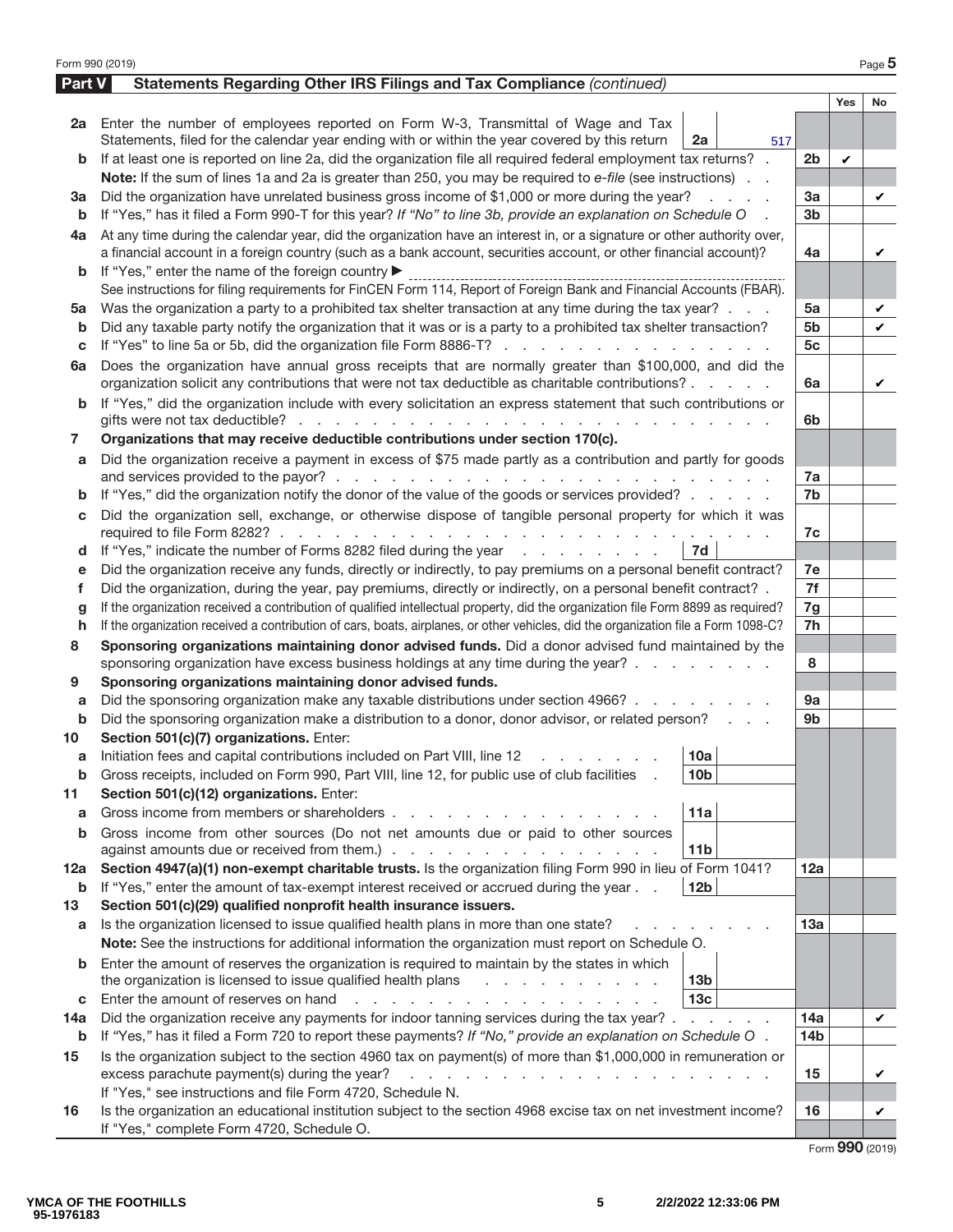|             | Form 990 (2019)                                                                                                                                                                                                                                                           |    |                |                 |     | Page 6         |  |  |  |  |
|-------------|---------------------------------------------------------------------------------------------------------------------------------------------------------------------------------------------------------------------------------------------------------------------------|----|----------------|-----------------|-----|----------------|--|--|--|--|
| Part VI     | Governance, Management, and Disclosure For each "Yes" response to lines 2 through 7b below, and for a "No"<br>response to line 8a, 8b, or 10b below, describe the circumstances, processes, or changes on Schedule O. See instructions.                                   |    |                |                 |     |                |  |  |  |  |
|             | Check if Schedule O contains a response or note to any line in this Part VI                                                                                                                                                                                               |    |                |                 |     | $ \mathbf{v} $ |  |  |  |  |
|             | <b>Section A. Governing Body and Management</b>                                                                                                                                                                                                                           |    |                |                 |     |                |  |  |  |  |
|             |                                                                                                                                                                                                                                                                           | 1a | 32             |                 | Yes | <b>No</b>      |  |  |  |  |
| 1a          | Enter the number of voting members of the governing body at the end of the tax year.<br>If there are material differences in voting rights among members of the governing body, or                                                                                        |    |                |                 |     |                |  |  |  |  |
|             | if the governing body delegated broad authority to an executive committee or similar                                                                                                                                                                                      |    |                |                 |     |                |  |  |  |  |
|             | committee, explain on Schedule O.                                                                                                                                                                                                                                         |    |                |                 |     |                |  |  |  |  |
| b           | Enter the number of voting members included on line 1a, above, who are independent                                                                                                                                                                                        | 1b | 31             |                 |     |                |  |  |  |  |
| 2           | Did any officer, director, trustee, or key employee have a family relationship or a business relationship with                                                                                                                                                            |    |                |                 |     |                |  |  |  |  |
|             | any other officer, director, trustee, or key employee?<br>and a state of the state of the                                                                                                                                                                                 |    |                | $\mathbf{2}$    | V   |                |  |  |  |  |
| 3           | Did the organization delegate control over management duties customarily performed by or under the direct                                                                                                                                                                 |    |                |                 |     |                |  |  |  |  |
|             | supervision of officers, directors, trustees, or key employees to a management company or other person?.                                                                                                                                                                  |    |                | 3               |     | V              |  |  |  |  |
| 4           | Did the organization make any significant changes to its governing documents since the prior Form 990 was filed?                                                                                                                                                          |    |                | 4               |     | V              |  |  |  |  |
| 5           | Did the organization become aware during the year of a significant diversion of the organization's assets? .                                                                                                                                                              |    |                | 5               |     | V              |  |  |  |  |
| 6           | Did the organization have members or stockholders?<br>and a state<br>and a state                                                                                                                                                                                          |    |                | 6               |     | V              |  |  |  |  |
| 7a          | Did the organization have members, stockholders, or other persons who had the power to elect or appoint                                                                                                                                                                   |    |                |                 |     |                |  |  |  |  |
|             | one or more members of the governing body?<br>a carrier and a carrier and a carrier and a car                                                                                                                                                                             |    |                | 7a              |     | V              |  |  |  |  |
| b           | Are any governance decisions of the organization reserved to (or subject to approval by) members,                                                                                                                                                                         |    |                |                 |     |                |  |  |  |  |
|             |                                                                                                                                                                                                                                                                           |    |                | 7b              |     | V              |  |  |  |  |
| 8           | Did the organization contemporaneously document the meetings held or written actions undertaken during                                                                                                                                                                    |    |                |                 |     |                |  |  |  |  |
|             | the year by the following:<br>The governing body? $\ldots$ .<br>the contract of the contract of                                                                                                                                                                           |    |                | 8а              | V   |                |  |  |  |  |
| a<br>b      | Each committee with authority to act on behalf of the governing body?                                                                                                                                                                                                     |    |                | 8b              | V   |                |  |  |  |  |
| 9           | Is there any officer, director, trustee, or key employee listed in Part VII, Section A, who cannot be reached at                                                                                                                                                          |    |                |                 |     |                |  |  |  |  |
|             | the organization's mailing address? If "Yes," provide the names and addresses on Schedule O                                                                                                                                                                               |    | and a state of | 9               |     | V              |  |  |  |  |
|             | Section B. Policies (This Section B requests information about policies not required by the Internal Revenue Code.)                                                                                                                                                       |    |                |                 |     |                |  |  |  |  |
|             |                                                                                                                                                                                                                                                                           |    |                |                 | Yes | No             |  |  |  |  |
| 10a         | Did the organization have local chapters, branches, or affiliates?                                                                                                                                                                                                        |    |                | 10a             | V   |                |  |  |  |  |
| b           | If "Yes," did the organization have written policies and procedures governing the activities of such chapters,                                                                                                                                                            |    |                |                 |     |                |  |  |  |  |
|             | affiliates, and branches to ensure their operations are consistent with the organization's exempt purposes?                                                                                                                                                               |    |                | 10 <sub>b</sub> | V   |                |  |  |  |  |
| 11a         | Has the organization provided a complete copy of this Form 990 to all members of its governing body before filing the form?                                                                                                                                               |    |                | 11a             | V   |                |  |  |  |  |
| b           | Describe in Schedule O the process, if any, used by the organization to review this Form 990.                                                                                                                                                                             |    |                |                 |     |                |  |  |  |  |
| 12a         | Did the organization have a written conflict of interest policy? If "No," go to line 13                                                                                                                                                                                   |    |                | 12a             | V   |                |  |  |  |  |
| b           | Were officers, directors, or trustees, and key employees required to disclose annually interests that could give rise to conflicts?                                                                                                                                       |    |                | 12 <sub>b</sub> | V   |                |  |  |  |  |
| С           | Did the organization regularly and consistently monitor and enforce compliance with the policy? If "Yes,                                                                                                                                                                  |    |                | 12 <sub>c</sub> | V   |                |  |  |  |  |
| 13          |                                                                                                                                                                                                                                                                           |    |                | 13              | V   |                |  |  |  |  |
| 14          | Did the organization have a written document retention and destruction policy?<br>and the company of the company of                                                                                                                                                       |    |                | 14              | V   |                |  |  |  |  |
| 15          | Did the process for determining compensation of the following persons include a review and approval by                                                                                                                                                                    |    |                |                 |     |                |  |  |  |  |
|             | independent persons, comparability data, and contemporaneous substantiation of the deliberation and decision?                                                                                                                                                             |    |                |                 |     |                |  |  |  |  |
| a           | The organization's CEO, Executive Director, or top management official                                                                                                                                                                                                    |    |                | 15a             | V   |                |  |  |  |  |
| b           |                                                                                                                                                                                                                                                                           |    |                | 15 <sub>b</sub> | V   |                |  |  |  |  |
|             | If "Yes" to line 15a or 15b, describe the process in Schedule O (see instructions).                                                                                                                                                                                       |    |                |                 |     |                |  |  |  |  |
| 16a         | Did the organization invest in, contribute assets to, or participate in a joint venture or similar arrangement                                                                                                                                                            |    |                |                 |     |                |  |  |  |  |
|             | with a taxable entity during the year?.<br>the contract of the contract of the contract of the contract of the contract of the contract of the contract of the contract of the contract of the contract of the contract of the contract of the contract of the contract o |    |                | 16a             |     | V              |  |  |  |  |
| $\mathbf b$ | If "Yes," did the organization follow a written policy or procedure requiring the organization to evaluate its                                                                                                                                                            |    |                |                 |     |                |  |  |  |  |
|             | participation in joint venture arrangements under applicable federal tax law, and take steps to safeguard the                                                                                                                                                             |    |                |                 |     |                |  |  |  |  |
|             | organization's exempt status with respect to such arrangements?                                                                                                                                                                                                           |    |                | 16 <sub>b</sub> |     |                |  |  |  |  |
|             | <b>Section C. Disclosure</b>                                                                                                                                                                                                                                              |    |                |                 |     |                |  |  |  |  |
| 17          | List the states with which a copy of this Form 990 is required to be filed $\triangleright$ CA                                                                                                                                                                            |    |                |                 |     |                |  |  |  |  |
| 18          | Section 6104 requires an organization to make its Forms 1023 (1024 or 1024-A, if applicable), 990, and 990-T (Section 501(c)<br>(3)s only) available for public inspection. Indicate how you made these available. Check all that apply.                                  |    |                |                 |     |                |  |  |  |  |
|             | Own website<br>Another's website<br>$\boxed{\mathbf{v}}$ Upon request<br>$\Box$ Other (explain on Schedule O)                                                                                                                                                             |    |                |                 |     |                |  |  |  |  |
| 19          | Describe on Schedule O whether (and if so, how) the organization made its governing documents, conflict of interest policy,                                                                                                                                               |    |                |                 |     |                |  |  |  |  |
|             | and financial statements available to the public during the tax year.                                                                                                                                                                                                     |    |                |                 |     |                |  |  |  |  |
| 20          | State the name, address, and telephone number of the person who possesses the organization's books and records $\blacktriangleright$                                                                                                                                      |    |                |                 |     |                |  |  |  |  |
|             | SKEEHAN & YOUNG, 3449 OCEAN VIEW BOULEVARD, GLENDALE, CA 91208, (818) 427-5532                                                                                                                                                                                            |    |                |                 |     |                |  |  |  |  |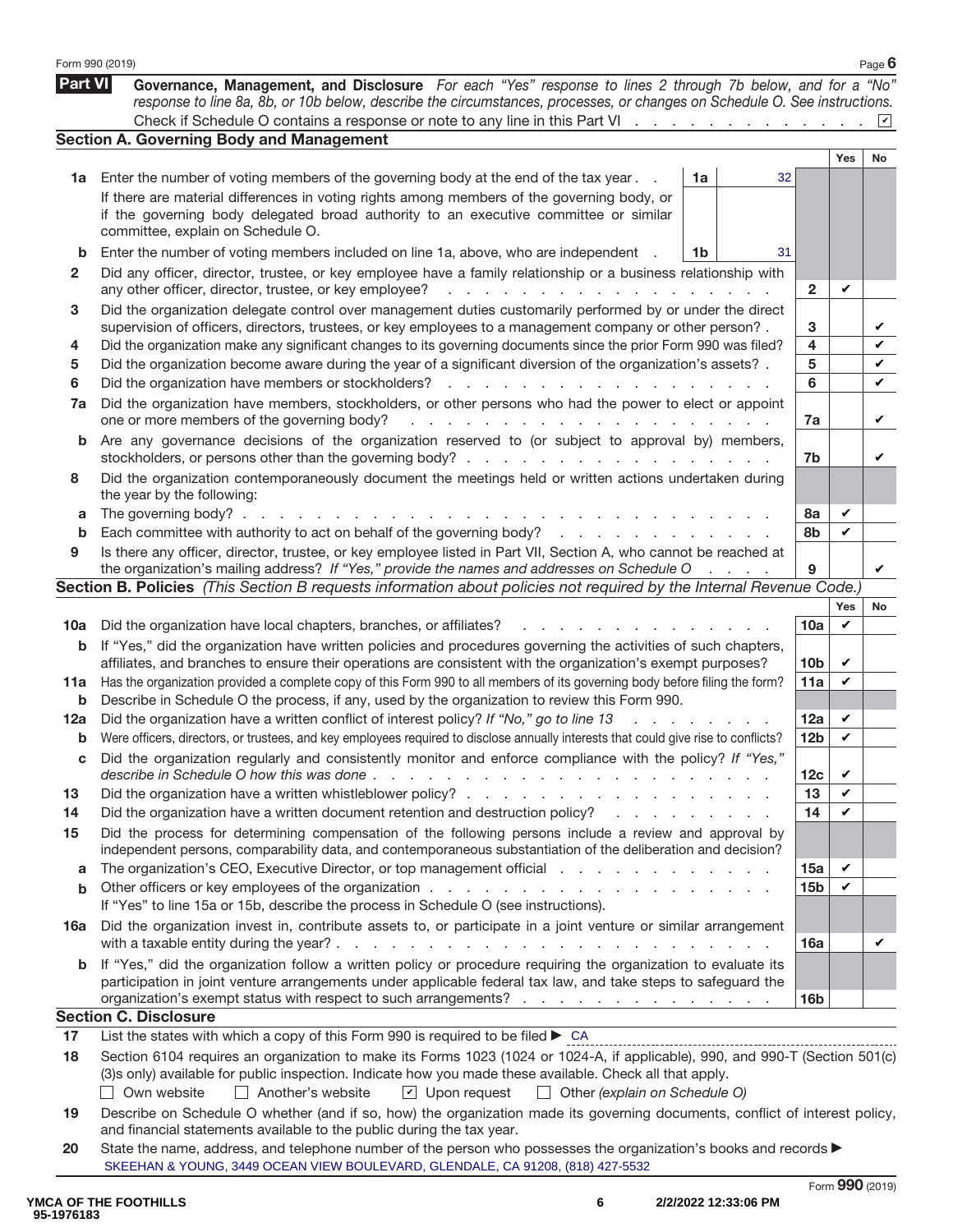### **Part VII Compensation of Officers, Directors, Trustees, Key Employees, Highest Compensated Employees, and Independent Contractors**

Check if Schedule O contains a response or note to any line in this Part VII . .  $\Box$ **Section A. Officers, Directors, Trustees, Key Employees, and Highest Compensated Employees**

**1a** Complete this table for all persons required to be listed. Report compensation for the calendar year ending with or within the organization's tax year.

• List all of the organization's **current** officers, directors, trustees (whether individuals or organizations), regardless of amount of compensation. Enter -0- in columns (D), (E), and (F) if no compensation was paid.

• List all of the organization's **current** key employees, if any. See instructions for definition of "key employee."

• List the organization's five **current** highest compensated employees (other than an officer, director, trustee, or key employee) who received reportable compensation (Box 5 of Form W-2 and/or Box 7 of Form 1099-MISC) of more than \$100,000 from the organization and any related organizations.

• List all of the organization's **former** officers, key employees, and highest compensated employees who received more than \$100,000 of reportable compensation from the organization and any related organizations.

• List all of the organization's **former directors or trustees** that received, in the capacity as a former director or trustee of the organization, more than \$10,000 of reportable compensation from the organization and any related organizations.

 $($ 

See instructions for the order in which to list the persons above.

 $\Box$  Check this box if neither the organization nor any related organization compensated any current officer, director, or trustee.

|                              |                        |                                   |                       |         | しり           |                                 |        |                                 |                                  |                                     |
|------------------------------|------------------------|-----------------------------------|-----------------------|---------|--------------|---------------------------------|--------|---------------------------------|----------------------------------|-------------------------------------|
| (A)                          | (B)                    |                                   |                       |         | Position     | (do not check more than one     |        | (D)                             | (E)                              | (F)                                 |
| Name and title               | Average<br>hours       |                                   |                       |         |              | box, unless person is both an   |        | Reportable<br>compensation      | Reportable<br>compensation       | <b>Estimated amount</b><br>of other |
|                              | per week               |                                   |                       |         |              | officer and a director/trustee) |        | from the                        | from related                     | compensation                        |
|                              | (list any<br>hours for | Individual trustee<br>or director | Institutional trustee | Officer | Key employee | Highest compensated<br>employee | Former | organization<br>(W-2/1099-MISC) | organizations<br>(W-2/1099-MISC) | from the<br>organization and        |
|                              | related                |                                   |                       |         |              |                                 |        |                                 |                                  | related organizations               |
|                              | organizations<br>below |                                   |                       |         |              |                                 |        |                                 |                                  |                                     |
|                              | dotted line)           |                                   |                       |         |              |                                 |        |                                 |                                  |                                     |
|                              |                        |                                   |                       |         |              |                                 |        |                                 |                                  |                                     |
| (1) TYLER WRIGHT             | 40.0                   |                                   |                       |         |              |                                 |        |                                 |                                  |                                     |
| <b>PRESIDENT &amp; CEO</b>   |                        |                                   |                       | V       |              |                                 |        | 172,899                         | $\mathbf 0$                      | 17,290                              |
| (2)<br><b>VINCE LUCULANO</b> | 40.0                   |                                   |                       |         |              |                                 |        |                                 |                                  |                                     |
| COO                          |                        |                                   |                       | V       |              |                                 |        | 135,000                         | $\mathbf 0$                      | 13,500                              |
| (3)<br><b>JANET TOMA</b>     | 40.0                   |                                   |                       |         |              |                                 |        |                                 |                                  |                                     |
| <b>VP OF HR</b>              |                        |                                   |                       | V       |              |                                 |        | 104,000                         | $\mathbf 0$                      | 10,400                              |
| (4)<br><b>HILLARY SCHENK</b> | 40.0                   |                                   |                       |         |              |                                 |        |                                 |                                  |                                     |
| DIR. OF DEV.                 |                        |                                   |                       | V       |              |                                 |        | 87,500                          | $\mathbf 0$                      | 0                                   |
| <b>JEANNE HOBSON</b><br>(5)  | 40.0                   |                                   |                       |         |              |                                 |        |                                 |                                  |                                     |
| <b>INTERIM CEO</b>           |                        | V                                 |                       | V       |              |                                 |        | 23,015                          | $\mathbf 0$                      | 0                                   |
| (6) ALEX LEU                 | 4.0                    |                                   |                       |         |              |                                 |        |                                 |                                  |                                     |
| <b>DIRECTOR</b>              |                        | V                                 |                       |         |              |                                 |        | $\bf{0}$                        | $\mathbf 0$                      | 0                                   |
| (7)<br><b>BRIAN DANIELS</b>  | 10.0                   |                                   |                       |         |              |                                 |        |                                 |                                  |                                     |
| <b>CHAIR</b>                 |                        | V                                 |                       |         |              |                                 |        | $\mathbf 0$                     | $\mathbf 0$                      | $\pmb{0}$                           |
| (8)<br><b>BRIAN LANDISI</b>  | 2.0                    |                                   |                       |         |              |                                 |        |                                 |                                  |                                     |
| <b>SECRETARY</b>             |                        | V                                 |                       |         |              |                                 |        | 0                               | $\pmb{0}$                        | $\pmb{0}$                           |
| (9) CALEB BROWN              | 4.0                    |                                   |                       |         |              |                                 |        |                                 |                                  |                                     |
| <b>DIRECTOR</b>              |                        | V                                 |                       |         |              |                                 |        | 0                               | $\pmb{0}$                        | $\pmb{0}$                           |
| (10) CHARLIE KAMAR           | 2.0                    |                                   |                       |         |              |                                 |        |                                 |                                  |                                     |
| <b>DIRECTOR</b>              |                        | V                                 |                       |         |              |                                 |        | 0                               | $\pmb{0}$                        | 0                                   |
| (11) DANIEL PRINCE           | 4.0                    |                                   |                       |         |              |                                 |        |                                 |                                  |                                     |
| <b>DIRECTOR</b>              |                        | V                                 |                       |         |              |                                 |        | 0                               | 0                                | 0                                   |
| (12) DARIO FROMMER           | 2.0                    |                                   |                       |         |              |                                 |        |                                 |                                  |                                     |
| <b>DIRECTOR</b>              |                        | V                                 |                       |         |              |                                 |        | 0                               | $\mathbf 0$                      | 0                                   |
| (13) DAVID KIM               | 8.0                    |                                   |                       |         |              |                                 |        |                                 |                                  |                                     |
| <b>VICE CHAIR</b>            |                        | V                                 |                       |         |              |                                 |        | $\mathbf 0$                     | $\mathbf 0$                      | 0                                   |
| (14) DEBBIE HALL             | 4.0                    |                                   |                       |         |              |                                 |        |                                 |                                  |                                     |
| <b>DIRECTOR</b>              |                        | V                                 |                       |         |              |                                 |        | $\mathbf 0$                     | $\mathbf 0$                      | 0                                   |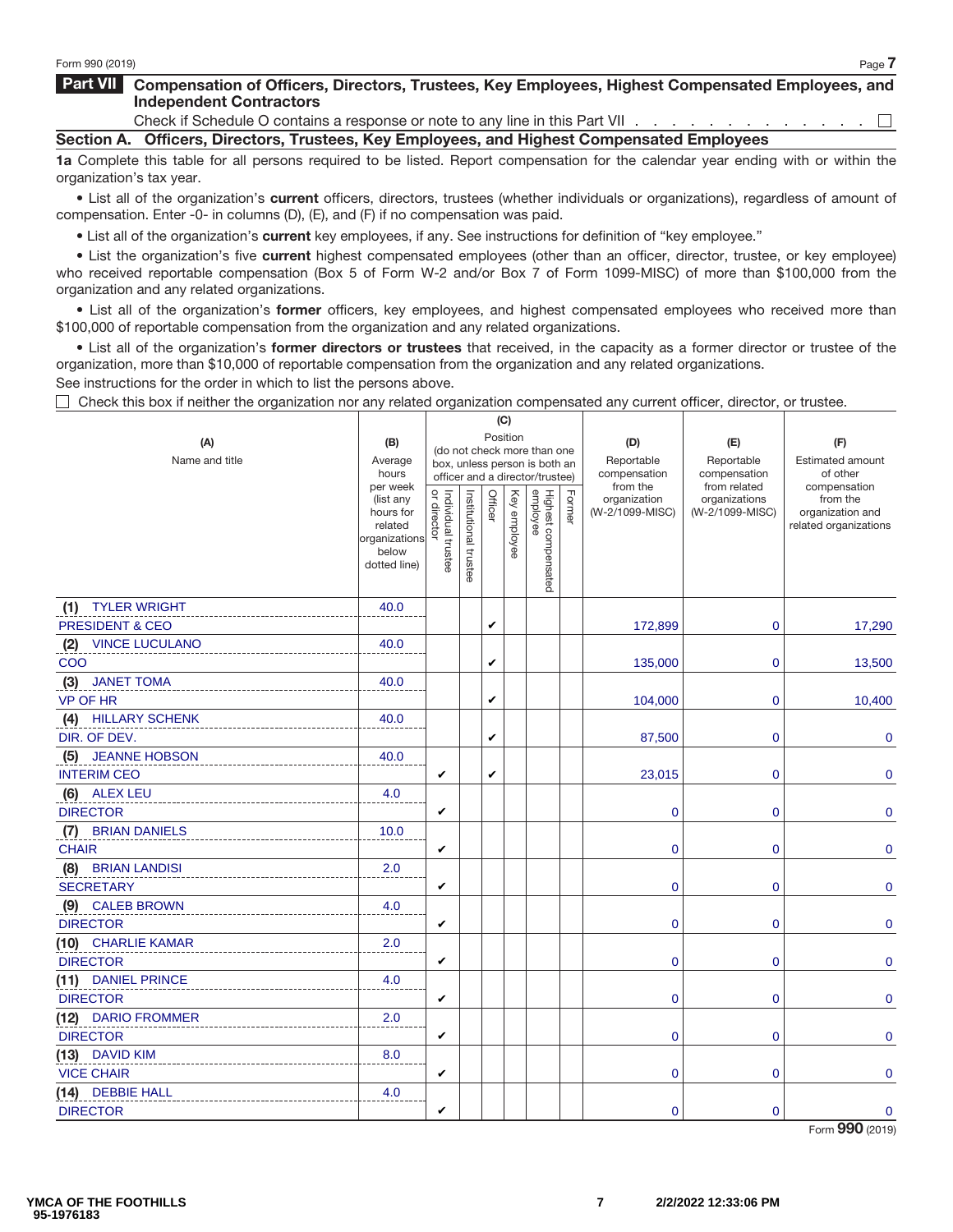| Section A. Officers, Directors, Trustees, Key Employees, and Highest Compensated Employees (continued)<br>Part VII                  |                          |                                                              |                       |         |              |                                 |        |                          |                               |                          |
|-------------------------------------------------------------------------------------------------------------------------------------|--------------------------|--------------------------------------------------------------|-----------------------|---------|--------------|---------------------------------|--------|--------------------------|-------------------------------|--------------------------|
|                                                                                                                                     |                          |                                                              |                       |         | (C)          |                                 |        |                          |                               |                          |
| (A)                                                                                                                                 | (B)                      |                                                              |                       |         | Position     |                                 |        | (D)                      | (E)                           | (F)                      |
| Name and title                                                                                                                      | Average                  | (do not check more than one<br>box, unless person is both an |                       |         |              |                                 |        | Reportable               | Reportable                    | <b>Estimated amount</b>  |
|                                                                                                                                     | hours                    |                                                              |                       |         |              | officer and a director/trustee) |        | compensation             | compensation                  | of other                 |
|                                                                                                                                     | per week<br>(list any    | Individual trustee<br>or director                            |                       | Officer |              |                                 |        | from the<br>organization | from related<br>organizations | compensation<br>from the |
|                                                                                                                                     | hours for                |                                                              | Institutional trustee |         | Key employee | Highest compensated<br>employee | Former | (W-2/1099-MISC)          | (W-2/1099-MISC)               | organization and         |
|                                                                                                                                     | related<br>organizations |                                                              |                       |         |              |                                 |        |                          |                               | related organizations    |
|                                                                                                                                     | below                    |                                                              |                       |         |              |                                 |        |                          |                               |                          |
|                                                                                                                                     | dotted line)             |                                                              |                       |         |              |                                 |        |                          |                               |                          |
|                                                                                                                                     |                          |                                                              |                       |         |              |                                 |        |                          |                               |                          |
| (15) DEBORAH WEIRICK                                                                                                                | 2.0                      |                                                              |                       |         |              |                                 |        |                          |                               |                          |
| <b>DIRECTOR</b>                                                                                                                     |                          | V                                                            |                       |         |              |                                 |        | 0                        | $\overline{0}$                | 0                        |
| (16) DIANNE MARTIN<br><b>DIRECTOR</b>                                                                                               | 4.0                      | V                                                            |                       |         |              |                                 |        |                          | $\mathbf 0$                   |                          |
| (17) ELIZABETH BOHANNON                                                                                                             | 4.0                      |                                                              |                       |         |              |                                 |        | 0                        |                               | $\mathbf 0$              |
| <b>DIRECTOR</b>                                                                                                                     |                          | V                                                            |                       |         |              |                                 |        | 0                        | $\mathbf 0$                   | $\mathbf 0$              |
| (18) GARY AWAD                                                                                                                      | 5.0                      |                                                              |                       |         |              |                                 |        |                          |                               |                          |
| <b>DIRECTOR</b>                                                                                                                     |                          | V                                                            |                       |         |              |                                 |        | 0                        | 0                             | $\mathbf 0$              |
| (19) GREG COOK                                                                                                                      | 4.0                      |                                                              |                       |         |              |                                 |        |                          |                               |                          |
| <b>DIRECTOR</b>                                                                                                                     |                          | V                                                            |                       |         |              |                                 |        | 0                        | $\overline{0}$                | $\overline{0}$           |
| (20) GREG GRANDE                                                                                                                    | 8.0                      |                                                              |                       |         |              |                                 |        |                          |                               |                          |
| <b>TREASURER</b>                                                                                                                    |                          | V                                                            |                       |         |              |                                 |        | 0                        | $\mathbf 0$                   | $\mathbf 0$              |
| (21) JAMES HARWOOD                                                                                                                  | 4.0                      |                                                              |                       |         |              |                                 |        |                          |                               |                          |
| <b>DIRECTOR</b>                                                                                                                     |                          | V                                                            |                       |         |              |                                 |        | 0                        | 0                             | $\mathbf 0$              |
| (22) JENNIFER LEBLANC                                                                                                               | 4.0                      |                                                              |                       |         |              |                                 |        |                          |                               |                          |
| <b>DIRECTOR</b>                                                                                                                     |                          | V                                                            |                       |         |              |                                 |        | 0                        | $\mathbf 0$                   | $\mathbf 0$              |
| (23) KEITH RAWLINSON                                                                                                                | 2.0                      |                                                              |                       |         |              |                                 |        |                          |                               |                          |
| <b>DIRECTOR</b>                                                                                                                     |                          | V                                                            |                       |         |              |                                 |        | $\overline{0}$           | $\mathbf 0$                   | $\overline{0}$           |
| (24) KEN GORVETZIAN                                                                                                                 | 4.0                      |                                                              |                       |         |              |                                 |        |                          |                               |                          |
| <b>DIRECTOR</b>                                                                                                                     |                          | V                                                            |                       |         |              |                                 |        | $\mathbf 0$              | $\mathbf 0$                   | 0                        |
| (25) (SEE STATEMENT)                                                                                                                |                          |                                                              |                       |         |              |                                 |        |                          |                               |                          |
| Subtotal<br>1b l                                                                                                                    |                          |                                                              |                       |         |              |                                 | ▶      | 522,414                  | $\mathbf 0$                   | 41,190                   |
| Total from continuation sheets to Part VII, Section A<br>C                                                                          |                          |                                                              |                       |         |              |                                 | ▶      | $\mathbf{0}$             | $\mathbf 0$                   | $\mathbf{0}$             |
| d Total (add lines 1b and 1c)                                                                                                       |                          |                                                              |                       |         |              |                                 |        | 522,414                  | $\overline{0}$                | 41,190                   |
| Total number of individuals (including but not limited to those listed above) who received more than \$100,000 of<br>$\overline{2}$ |                          |                                                              |                       |         |              |                                 |        |                          |                               |                          |

reportable compensation from the organization  $\blacktriangleright$ 

- **3** Did the organization list any **former** officer, director, trustee, key employee, or highest compensated employee on line 1a? If "Yes," complete Schedule J for such individual . . . . . . . . . . . . . . 3
- **4** For any individual listed on line 1a, is the sum of reportable compensation and other compensation from the organization and related organizations greater than \$150,000? If "Yes," complete Schedule J for such individual ................................. **4**
- **5** Did any person listed on line 1a receive or accrue compensation from any unrelated organization or individual for services rendered to the organization? If "Yes," complete Schedule J for such person ...... **5**

#### **Section B. Independent Contractors**

**1** Complete this table for your five highest compensated independent contractors that received more than \$100,000 of compensation from the organization. Report compensation for the calendar year ending with or within the organization's tax year.

| (A)<br>Name and business address                                                              | (B)<br>Description of services | (C)<br>Compensation |
|-----------------------------------------------------------------------------------------------|--------------------------------|---------------------|
| J'S MAINTENANCE SERVICE, INC., 3550 FOOTHILL BLVD., GLENDALE, CA 91214 JANITORIAL             |                                | 525.429             |
| BUCHANAN & PATTERSON, LLP, 1000 WILSHIRE BLVD., LOS ANGELES, CA 90017 LEGAL                   |                                | 163.576             |
| SKEEHAN & YOUNG, CPA INC, 3449 OCEAN VIEW BLVD., GLENDALE, CA 91208 OUTSOURCED ACCOUNTING     |                                | 128.615             |
|                                                                                               |                                |                     |
|                                                                                               |                                |                     |
| Total number of independent contractors (including but not limited to those listed above) who |                                |                     |
| received more than \$100,000 of compensation from the organization ▶                          |                                |                     |

**Yes No**

 $\mathbf v$ 

✔

✔

3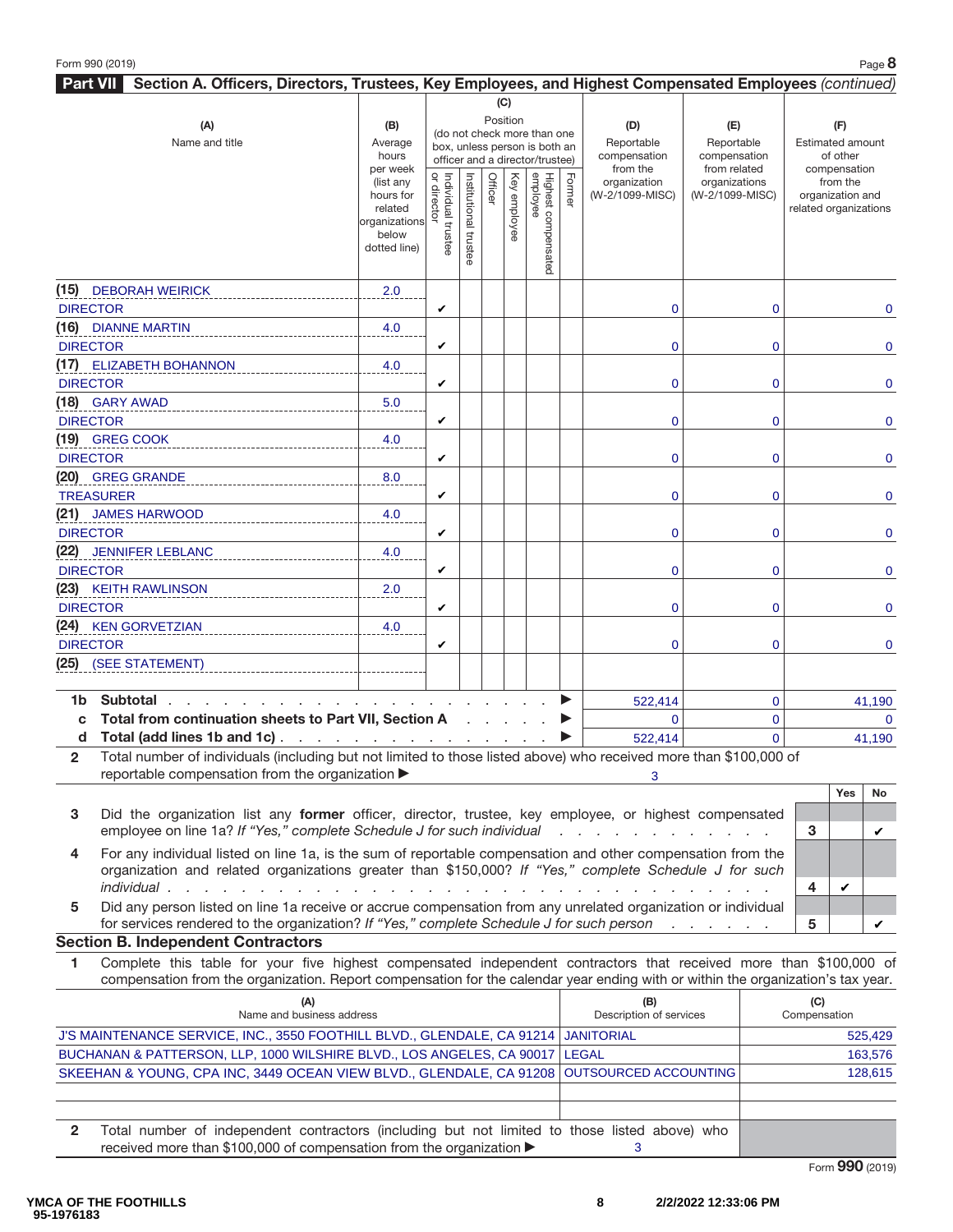**Part VIII Statement of Revenue** 

|                                                           |         | Check if Schedule O contains a response or note to any line in this Part VIII |                |                                              |                      |                                |                      |                                              |                                      |                                                               |
|-----------------------------------------------------------|---------|-------------------------------------------------------------------------------|----------------|----------------------------------------------|----------------------|--------------------------------|----------------------|----------------------------------------------|--------------------------------------|---------------------------------------------------------------|
|                                                           |         |                                                                               |                |                                              |                      |                                | (A)<br>Total revenue | (B)<br>Related or exempt<br>function revenue | (C)<br>Unrelated<br>business revenue | (D)<br>Revenue excluded<br>from tax under<br>sections 512-514 |
|                                                           | 1a      | Federated campaigns                                                           |                |                                              | 1a                   | 0                              |                      |                                              |                                      |                                                               |
| Contributions, Gifts, Grants<br>and Other Similar Amounts | b       | Membership dues                                                               |                |                                              | 1 <sub>b</sub>       | $\mathbf{0}$                   |                      |                                              |                                      |                                                               |
|                                                           | c       | Fundraising events                                                            |                |                                              | 1 <sub>c</sub>       | $\mathbf{0}$                   |                      |                                              |                                      |                                                               |
|                                                           | d       | Related organizations                                                         |                |                                              | 1 <sub>d</sub>       | 0                              |                      |                                              |                                      |                                                               |
|                                                           |         | Government grants (contributions)                                             |                |                                              | 1e                   | $\Omega$                       |                      |                                              |                                      |                                                               |
|                                                           | f       | All other contributions, gifts, grants,                                       |                |                                              |                      |                                |                      |                                              |                                      |                                                               |
|                                                           |         | and similar amounts not included above                                        |                |                                              | 1f                   | 673,276                        |                      |                                              |                                      |                                                               |
|                                                           | q       | Noncash contributions included in                                             |                |                                              |                      |                                |                      |                                              |                                      |                                                               |
|                                                           |         | lines $1a-1f$ .                                                               |                |                                              | $1g \,$ \$           | 0                              |                      |                                              |                                      |                                                               |
|                                                           |         | Total. Add lines 1a-1f                                                        |                |                                              |                      |                                | 673,276              |                                              |                                      |                                                               |
|                                                           |         |                                                                               |                |                                              | <b>Business Code</b> |                                |                      |                                              |                                      |                                                               |
|                                                           | 2a      | <b>MEMBERSHIP REVENUE</b>                                                     |                |                                              |                      |                                | 7,727,576            | 7,727,576                                    |                                      |                                                               |
| Program Service                                           | b       | <b>DAY CAMP REVENUE</b>                                                       |                |                                              |                      |                                | 691,457              | 691,457                                      |                                      |                                                               |
| Revenue                                                   | C       | CHILDCARE REVENUE -- INFANT/TODDLER/PRESCHOOL                                 |                |                                              |                      |                                | 494,692              | 494,692                                      |                                      |                                                               |
|                                                           | d       | <b>RESIDENT CAMP REVENUE</b>                                                  |                |                                              |                      |                                | 210,899              | 210,899                                      |                                      |                                                               |
|                                                           |         | CHILDCARE REVENUE -- SCHOOL AGE                                               |                |                                              |                      |                                | 0                    | $\mathbf 0$                                  |                                      |                                                               |
|                                                           | f       | All other program service revenue                                             |                |                                              |                      |                                | 1,464,728            | 1,464,728                                    | 0                                    | 0                                                             |
|                                                           | g       | Total. Add lines 2a-2f                                                        |                |                                              |                      | ▶<br>$\sim$                    | 10,589,352           |                                              |                                      |                                                               |
|                                                           | 3       | Investment income (including dividends, interest, and                         |                |                                              |                      |                                |                      |                                              |                                      |                                                               |
|                                                           |         | other similar amounts).                                                       |                | the contract of the contract of              |                      |                                | 130,570              | 0                                            | 0                                    | 130,570                                                       |
|                                                           | 4       | Income from investment of tax-exempt bond proceeds >                          |                |                                              |                      |                                |                      |                                              |                                      |                                                               |
|                                                           | 5       | Royalties                                                                     |                | المناطب والمتناول والمتناول والمناطر والمناو |                      |                                |                      |                                              |                                      |                                                               |
|                                                           |         |                                                                               |                | (i) Real                                     |                      | (ii) Personal                  |                      |                                              |                                      |                                                               |
|                                                           | 6а      | Gross rents                                                                   | 6a             |                                              |                      |                                |                      |                                              |                                      |                                                               |
|                                                           | b       | Less: rental expenses                                                         | 6 <sub>b</sub> |                                              |                      |                                |                      |                                              |                                      |                                                               |
|                                                           | c       | Rental income or (loss)<br>Net rental income or (loss)                        | 6c             |                                              | $\mathbf{0}$         | 0<br>▶                         |                      |                                              |                                      |                                                               |
|                                                           | d       |                                                                               |                | (i) Securities                               | and a string of      | $\sim$ 100 $\pm$<br>(ii) Other |                      |                                              |                                      |                                                               |
|                                                           | 7a      | Gross amount from                                                             |                |                                              |                      |                                |                      |                                              |                                      |                                                               |
|                                                           |         | of<br>sales<br>assets<br>other than inventory                                 | 7a             |                                              | 605,064              | 462,655                        |                      |                                              |                                      |                                                               |
|                                                           | b       | Less: cost or other basis                                                     |                |                                              |                      |                                |                      |                                              |                                      |                                                               |
| evenue                                                    |         | and sales expenses                                                            | 7b             |                                              | 543,393              | 410,865                        |                      |                                              |                                      |                                                               |
|                                                           | С       | Gain or (loss).                                                               | 7c             |                                              | 61,671               | 51,790                         |                      |                                              |                                      |                                                               |
| œ                                                         | a       | Net gain or (loss) $\ldots$ $\ldots$ $\ldots$ $\ldots$                        |                |                                              |                      | ▶                              | 113,461              | 0                                            | 0                                    | 113,461                                                       |
| Other                                                     |         | 8a Gross income from fundraising                                              |                |                                              |                      |                                |                      |                                              |                                      |                                                               |
|                                                           |         | events (not including \$                                                      |                |                                              |                      |                                |                      |                                              |                                      |                                                               |
|                                                           |         | of contributions reported on line                                             |                |                                              |                      |                                |                      |                                              |                                      |                                                               |
|                                                           |         | 1c). See Part IV, line 18                                                     |                |                                              | 8a                   |                                |                      |                                              |                                      |                                                               |
|                                                           | b       | Less: direct expenses                                                         |                |                                              | 8b                   | $\Omega$                       |                      |                                              |                                      |                                                               |
|                                                           | c       | Net income or (loss) from fundraising events                                  |                |                                              |                      | ▶<br><b>Contract</b>           | 0                    |                                              | 0                                    | 0                                                             |
|                                                           | 9а      | Gross income from gaming                                                      |                |                                              |                      |                                |                      |                                              |                                      |                                                               |
|                                                           |         | activities. See Part IV, line 19                                              |                | $\sim$                                       | 9а                   | 0                              |                      |                                              |                                      |                                                               |
|                                                           | b       | Less: direct expenses                                                         |                |                                              | 9b                   | $\overline{0}$                 |                      |                                              |                                      |                                                               |
|                                                           | С       | Net income or (loss) from gaming activities                                   |                |                                              |                      | ▶                              | 0                    | 0                                            | 0                                    | 0                                                             |
|                                                           |         | 10a Gross sales of inventory, less                                            |                |                                              |                      |                                |                      |                                              |                                      |                                                               |
|                                                           |         | returns and allowances                                                        |                |                                              | 10a                  |                                |                      |                                              |                                      |                                                               |
|                                                           | b       | Less: cost of goods sold                                                      |                |                                              | 10 <sub>b</sub>      |                                |                      |                                              |                                      |                                                               |
|                                                           | C       | Net income or (loss) from sales of inventory                                  |                |                                              |                      | ▶                              |                      |                                              |                                      |                                                               |
|                                                           |         |                                                                               |                |                                              |                      | <b>Business Code</b>           |                      |                                              |                                      |                                                               |
|                                                           | 11a     | <b>OTHER INCOME</b>                                                           |                |                                              |                      |                                | 89,401               | 0                                            | 0                                    | 89,401                                                        |
|                                                           | b       |                                                                               |                |                                              |                      |                                | 0                    | $\mathbf 0$                                  | $\overline{0}$                       | $\mathbf 0$                                                   |
| Miscellaneous<br>Revenue                                  | С       |                                                                               |                |                                              |                      |                                | $\Omega$<br>$\Omega$ | $\mathbf 0$                                  | 0<br>$\overline{0}$                  | $\mathbf 0$                                                   |
|                                                           |         | All other revenue                                                             |                |                                              |                      |                                |                      | $\mathbf 0$                                  |                                      | $\mathbf 0$                                                   |
|                                                           | е<br>12 | <b>Total.</b> Add lines $11a-11d$ .<br>Total revenue. See instructions        |                |                                              |                      | ▶<br>▶                         | 89,401<br>11,596,060 | 10,589,352                                   | $\mathbf{0}$                         | 333,432                                                       |
|                                                           |         |                                                                               |                |                                              |                      |                                |                      |                                              |                                      |                                                               |

**9 2/2/2022 12:33:06 PM**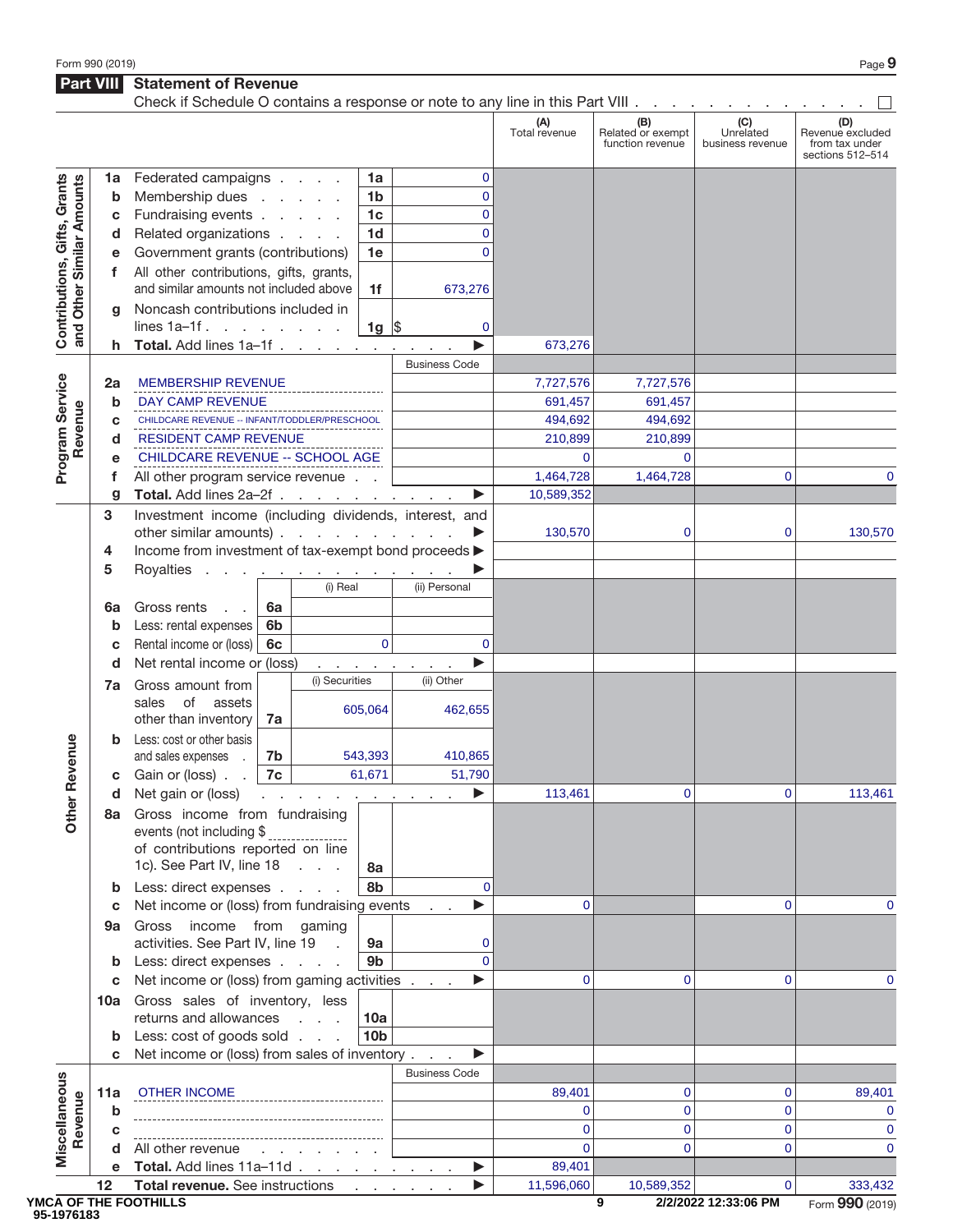**Part IX Statement of Functional Expenses**

#### Section 501(c)(3) and 501(c)(4) organizations must complete all columns. All other organizations must complete column (A). Check if Schedule O contains a response or note to any line in this Part IX *Do not include amounts reported on lines 6b, 7b, 8b, 9b, and 10b of Part VIII.* **(A)**  Total expenses **(B)**  Program service expenses **(C)**  Management and general expenses **(D)**  Fundraising expenses **1** Grants and other assistance to domestic organizations and domestic governments. See Part IV, line 21 . **2** Grants and other assistance to domestic individuals. See Part IV, line 22 ..... **3** Grants and other assistance to foreign organizations, foreign governments, and foreign individuals. See Part IV, lines 15 and 16 **4** Benefits paid to or for members .... **5** Compensation of current officers, directors, trustees, and key employees . . . . . **6** Compensation not included above to disqualified persons (as defined under section 4958(f)(1)) and persons described in section 4958(c)(3)(B) . . **7** Other salaries and wages . . . . . . **8** Pension plan accruals and contributions (include section 401(k) and 403(b) employer contributions) **9** Other employee benefits . . . . . . . 10 Payroll taxes . . . . . . . . **11** Fees for services (nonemployees): **a** Management . . . . . . . . **b** Legal ............. **c** Accounting . . . . . . . . **d** Lobbying . . . . . . . **e** Professional fundraising services. See Part IV, line 17 **f Investment management fees** . . . . . **g** Other. (If line 11g amount exceeds 10% of line 25, column (A) amount, list line 11g expenses on Schedule O.) . **12** Advertising and promotion . . . . . **13** Office expenses ......... 14 Information technology . . . . **15** Royalties . . . . . . . . . **16** Occupancy . . . . . . . . **17** Travel . . . . . . . . . . . . **18** Payments of travel or entertainment expenses for any federal, state, or local public officials **19** Conferences, conventions, and meetings . **20 Interest** . . . . . . . . . . . **21** Payments to affiliates . . . . . **22** Depreciation, depletion, and amortization . **23 Insurance** . . . . . . . . . . . . **24** Other expenses. Itemize expenses not covered above (List miscellaneous expenses on line 24e. If line 24e amount exceeds 10% of line 25, column (A) amount, list line 24e expenses on Schedule O.) **a b c d e** All other expenses **25 Total functional expenses.** Add lines 1 through 24e **26 Joint costs.** Complete this line only if the organization reported in column (B) joint costs from a combined educational campaign and fundraising solicitation. Check here  $\blacktriangleright \Box$  if 0 0 522,414 438,828 73,138 10,448 3,818,443 3,156,853 559,651 559,651 537,458 381,524 133,070 22,864 579,645 538,940 28,334 12,371 577,161 249,719 257,171 70,271 166,397 0 166,397 0 166,397 0 775,929 171,248 460,338 144,343 40,008 1,046 33,822 5,140 1,487,838 1,440,530 47,308 55,997 285 53,845 1,867 164,044 164,044 0 0 0 0 542,663 513,924 28,739 0 185,679 158,875 26,804 26,804 SUPPLIES 926,139 857,856 57,160 11,123 BANK AND CREDIT CARD CHARGES  $\begin{array}{|c|c|c|c|c|c|c|c|c|} \hline \text{BANK AND CREDIT CARD CHARGES} & & & 325,367 & & 168,810\end{array}$ AUTO 170,982 170,982 0 0 EQUIPMENT RENTAL/MAINTENANCE 318,704 311,644 7,060 0 0 0 0 0 11,194,868 8,561,064 2,253,438 380,366

following SOP 98-2 (ASC 958-720)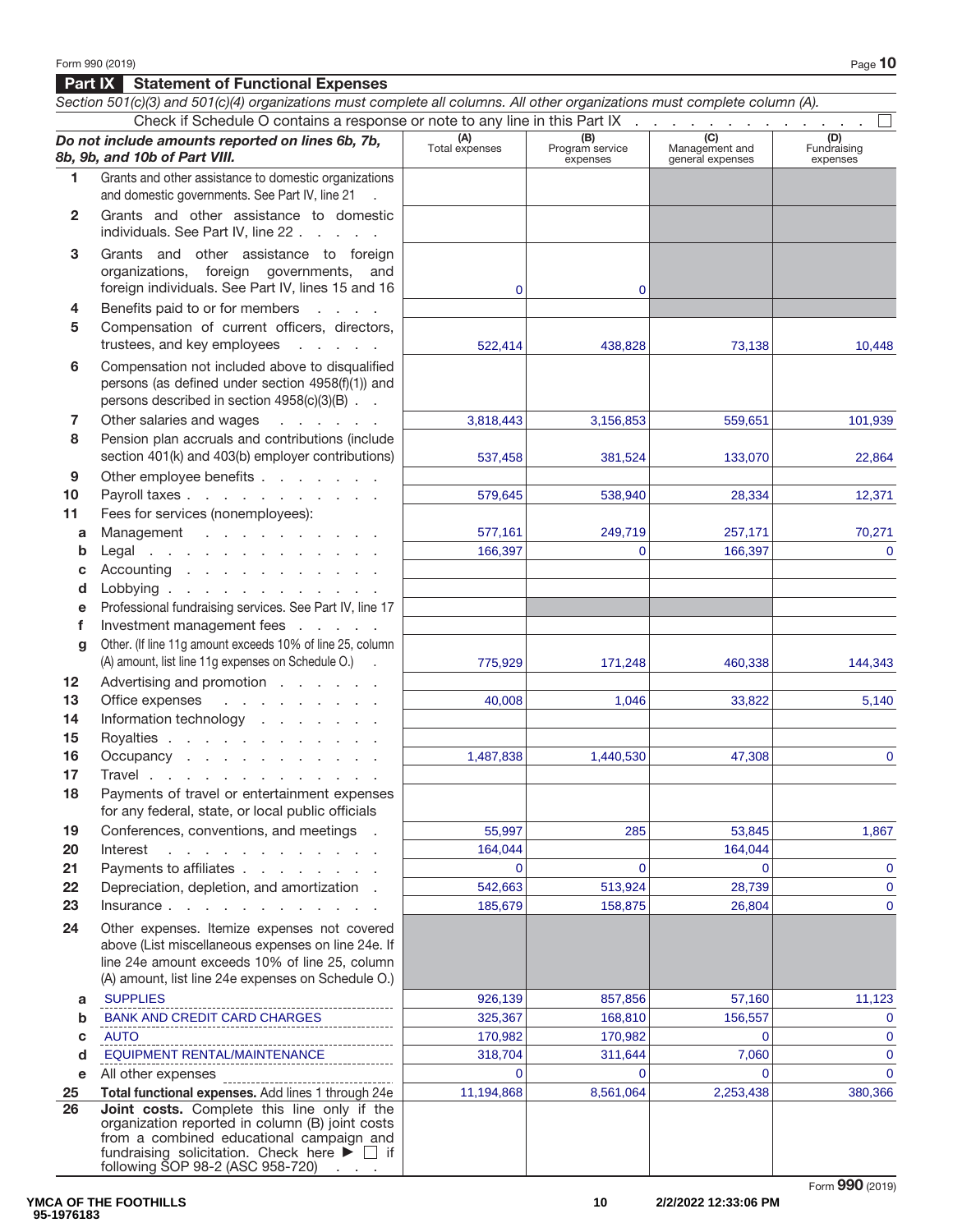Form 990 (2019) Page **11** 

|                             | Part X       | <b>Balance Sheet</b><br>Check if Schedule O contains a response or note to any line in this Part X                                                                                                                                                          | the contract of the contract of |                 |                    |
|-----------------------------|--------------|-------------------------------------------------------------------------------------------------------------------------------------------------------------------------------------------------------------------------------------------------------------|---------------------------------|-----------------|--------------------|
|                             |              |                                                                                                                                                                                                                                                             | (A)<br>Beginning of year        |                 | (B)<br>End of year |
|                             | 1.           | Cash-non-interest-bearing<br>design and contract to the contract of the contract of the contract of the contract of the contract of the contract of the contract of the contract of the contract of the contract of the contract of the contract of the con | 2,682                           | 1.              | 2,682              |
|                             | $\mathbf{2}$ |                                                                                                                                                                                                                                                             | 1,877,039                       | $\mathbf{2}$    | 2,887,251          |
|                             | 3            | Pledges and grants receivable, net                                                                                                                                                                                                                          | 1,536,584                       | 3               | 1,255,062          |
|                             | 4            | Accounts receivable, net<br>and the contract of the contract of the contract of                                                                                                                                                                             |                                 | 4               |                    |
|                             | 5            | Loans and other receivables from any current or former officer, director,                                                                                                                                                                                   |                                 |                 |                    |
|                             |              | trustee, key employee, creator or founder, substantial contributor, or 35%                                                                                                                                                                                  |                                 |                 |                    |
|                             |              | controlled entity or family member of any of these persons<br>and a state of                                                                                                                                                                                | $\overline{0}$                  | 5               | 0                  |
|                             | 6            | Loans and other receivables from other disqualified persons (as defined                                                                                                                                                                                     |                                 |                 |                    |
|                             |              | under section $4958(f)(1)$ , and persons described in section $4958(c)(3)(B)$ .                                                                                                                                                                             | $\mathbf 0$                     | 6               | 0                  |
|                             | 7            | Notes and loans receivable, net                                                                                                                                                                                                                             |                                 | $\overline{7}$  |                    |
| Assets                      | 8            | Inventories for sale or use reader and reader and reader and reader and reader and reader and reader and reader                                                                                                                                             |                                 | 8               |                    |
|                             | 9            | Prepaid expenses and deferred charges                                                                                                                                                                                                                       | 182,508                         | 9               | 230,516            |
|                             | 10a          | Land, buildings, and equipment: cost or other                                                                                                                                                                                                               |                                 |                 |                    |
|                             |              | basis. Complete Part VI of Schedule D. $\,$ . $\,$ 10a<br>22,317,192                                                                                                                                                                                        |                                 |                 |                    |
|                             | b            | Less: accumulated depreciation $\ldots$ 10b<br>10,720,548                                                                                                                                                                                                   | 11,743,567                      | 10 <sub>c</sub> | 11,596,644         |
|                             | 11           | Investments-publicly traded securities                                                                                                                                                                                                                      | 2,730,368                       | 11              | 3,284,454          |
|                             | 12           | Investments-other securities. See Part IV, line 11                                                                                                                                                                                                          | $\mathbf 0$                     | 12              | $\mathbf{0}$       |
|                             | 13           | Investments-program-related. See Part IV, line 11                                                                                                                                                                                                           | $\overline{0}$                  | 13              | $\mathbf{0}$       |
|                             | 14           |                                                                                                                                                                                                                                                             |                                 | 14              |                    |
|                             | 15           | Other assets. See Part IV, line 11                                                                                                                                                                                                                          | 377,304                         | 15              | $\mathbf{0}$       |
|                             | 16           | Total assets. Add lines 1 through 15 (must equal line 33)                                                                                                                                                                                                   | 18,450,052                      | 16              | 19,256,609         |
|                             | 17           | Accounts payable and accrued expenses                                                                                                                                                                                                                       | 878,940                         | 17              | 1,089,753          |
|                             | 18           |                                                                                                                                                                                                                                                             |                                 | 18              |                    |
|                             | 19           |                                                                                                                                                                                                                                                             | 188,017                         | 19              | 178,322            |
|                             | 20           | Tax-exempt bond liabilities                                                                                                                                                                                                                                 | $\overline{0}$                  | 20              | $\mathbf 0$        |
|                             | 21           | Escrow or custodial account liability. Complete Part IV of Schedule D                                                                                                                                                                                       |                                 | 21              |                    |
| Liabilities                 | 22           | Loans and other payables to any current or former officer, director,<br>trustee, key employee, creator or founder, substantial contributor, or 35%                                                                                                          |                                 |                 |                    |
|                             |              | controlled entity or family member of any of these persons<br>and a state of                                                                                                                                                                                | $\mathbf 0$                     | 22              | $\mathbf 0$        |
|                             | 23           | Secured mortgages and notes payable to unrelated third parties                                                                                                                                                                                              | 3,573,193                       | 23              | 3,390,608          |
|                             | 24           | Unsecured notes and loans payable to unrelated third parties                                                                                                                                                                                                | $\overline{0}$                  | 24              | 0                  |
|                             | 25           | Other liabilities (including federal income tax, payables to related third                                                                                                                                                                                  |                                 |                 |                    |
|                             |              | parties, and other liabilities not included on lines 17-24). Complete Part X                                                                                                                                                                                |                                 |                 |                    |
|                             | 26           | of Schedule D<br>the contract of the contract of the contract of the contract of the contract of                                                                                                                                                            | 0                               | 25              | $\mathbf 0$        |
|                             |              | Total liabilities. Add lines 17 through 25                                                                                                                                                                                                                  | 4,640,150                       | 26              | 4,658,683          |
|                             |              | Organizations that follow FASB ASC 958, check here ▶ □<br>and complete lines 27, 28, 32, and 33.                                                                                                                                                            |                                 |                 |                    |
|                             | 27           | Net assets without donor restrictions<br>the contract of the contract of the con-                                                                                                                                                                           | 11,918,867                      | 27              | 12,538,754         |
|                             | 28           | Net assets with donor restrictions<br>a carrier and a carrier and a carrier                                                                                                                                                                                 | 1,891,035                       | 28              | 2,059,172          |
| Net Assets or Fund Balances |              | Organizations that do not follow FASB ASC 958, check here ▶ □                                                                                                                                                                                               |                                 |                 |                    |
|                             |              | and complete lines 29 through 33.                                                                                                                                                                                                                           |                                 |                 |                    |
|                             | 29           | Capital stock or trust principal, or current funds                                                                                                                                                                                                          |                                 | 29              |                    |
|                             | 30           | Paid-in or capital surplus, or land, building, or equipment fund                                                                                                                                                                                            |                                 | 30              |                    |
|                             | 31           | Retained earnings, endowment, accumulated income, or other funds                                                                                                                                                                                            |                                 | 31              |                    |
|                             | 32           | Total net assets or fund balances                                                                                                                                                                                                                           | 13,809,902                      | 32              | 14,597,926         |
|                             | 33           | Total liabilities and net assets/fund balances                                                                                                                                                                                                              | 18,450,052                      | 33              | 19,256,609         |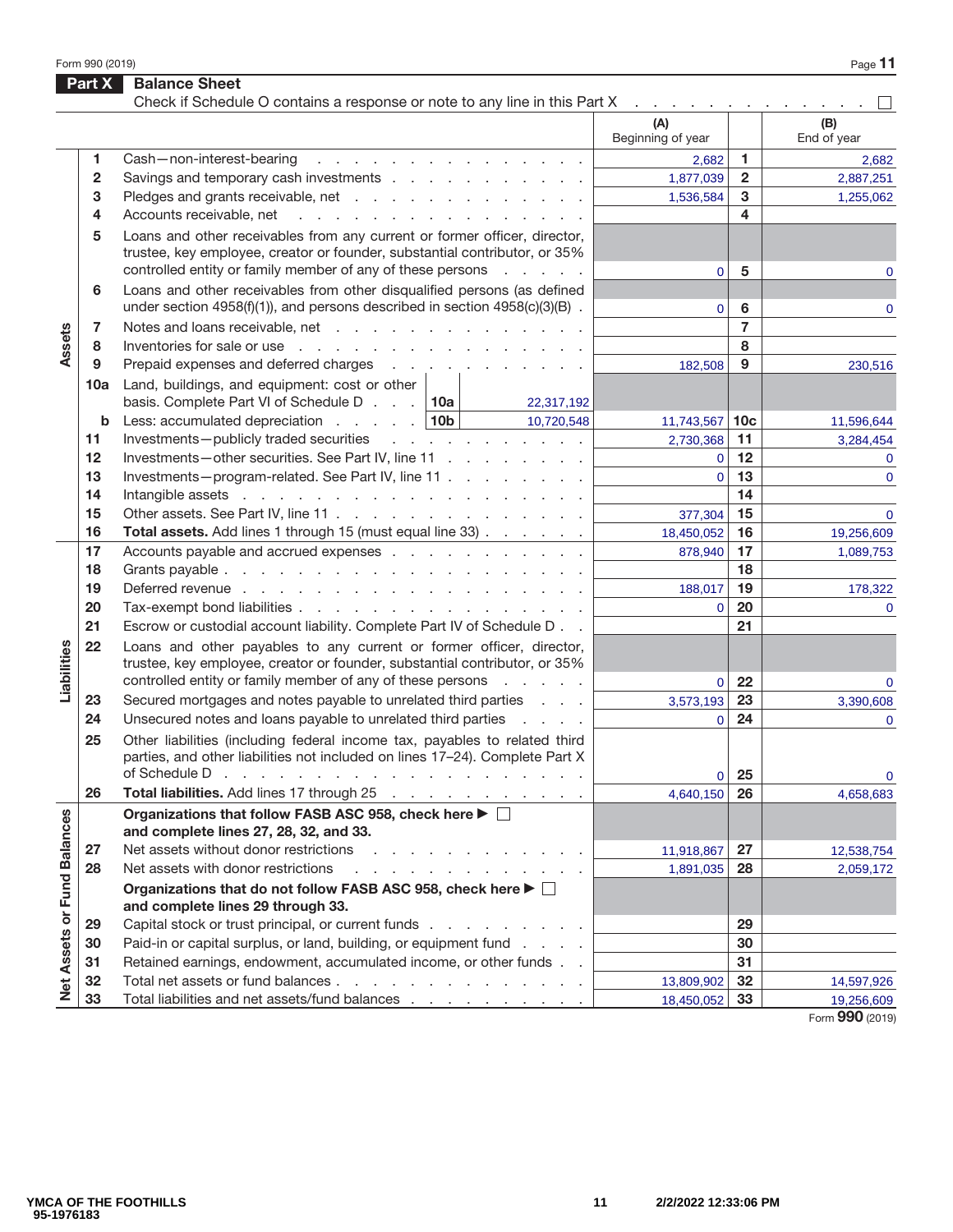|                | Form 990 (2019)                                                                                                                                                                                                                   |                         |                |               | Page 12     |
|----------------|-----------------------------------------------------------------------------------------------------------------------------------------------------------------------------------------------------------------------------------|-------------------------|----------------|---------------|-------------|
| <b>Part XI</b> | <b>Reconciliation of Net Assets</b>                                                                                                                                                                                               |                         |                |               |             |
|                | Check if Schedule O contains a response or note to any line in this Part XI                                                                                                                                                       |                         |                |               |             |
| 1              | Total revenue (must equal Part VIII, column (A), line 12)                                                                                                                                                                         | $\blacksquare$          |                |               | 11,596,060  |
| $\mathbf{2}$   | Total expenses (must equal Part IX, column (A), line 25) (all contacts and contact and contact and contact and contact and contact and contact and contact and contact and contact and contact and contact and contact and con    | $\overline{2}$          |                |               | 11,194,868  |
| 3              | Revenue less expenses. Subtract line 2 from line 1                                                                                                                                                                                | 3                       |                |               | 401,192     |
| 4              | Net assets or fund balances at beginning of year (must equal Part X, line 32, column (A))                                                                                                                                         | $\overline{\mathbf{4}}$ |                |               | 13,809,902  |
| 5              |                                                                                                                                                                                                                                   | 5                       |                |               | 386,832     |
| 6              | Donated services and use of facilities                                                                                                                                                                                            | 6                       |                |               | $\Omega$    |
| 7              |                                                                                                                                                                                                                                   | $\overline{7}$          |                |               | $\Omega$    |
| 8              |                                                                                                                                                                                                                                   | 8                       |                |               | $\Omega$    |
| 9              | Other changes in net assets or fund balances (explain on Schedule O)                                                                                                                                                              | 9                       |                |               | $\mathbf 0$ |
| 10             | Net assets or fund balances at end of year. Combine lines 3 through 9 (must equal Part X, line                                                                                                                                    |                         |                |               |             |
|                |                                                                                                                                                                                                                                   | 10 <sup>1</sup>         |                |               | 14,597,926  |
|                | <b>Part XII Financial Statements and Reporting</b>                                                                                                                                                                                |                         |                |               |             |
|                | Check if Schedule O contains a response or note to any line in this Part XII                                                                                                                                                      |                         |                |               |             |
|                |                                                                                                                                                                                                                                   |                         |                | Yes           | No          |
| 1              | Accounting method used to prepare the Form 990: □ Cash Ø Accrual<br>$\Box$ Other                                                                                                                                                  |                         |                |               |             |
|                | If the organization changed its method of accounting from a prior year or checked "Other," explain in<br>Schedule O.                                                                                                              |                         |                |               |             |
| 2а             | Were the organization's financial statements compiled or reviewed by an independent accountant?                                                                                                                                   |                         | 2a             |               | ✓           |
|                | If "Yes," check a box below to indicate whether the financial statements for the year were compiled or                                                                                                                            |                         |                |               |             |
|                | reviewed on a separate basis, consolidated basis, or both:                                                                                                                                                                        |                         |                |               |             |
|                | $\Box$ Separate basis<br>□ Consolidated basis □ Both consolidated and separate basis                                                                                                                                              |                         |                |               |             |
|                | <b>b</b> Were the organization's financial statements audited by an independent accountant?                                                                                                                                       |                         | 2 <sub>b</sub> | V             |             |
|                | If "Yes," check a box below to indicate whether the financial statements for the year were audited on a                                                                                                                           |                         |                |               |             |
|                | separate basis, consolidated basis, or both:                                                                                                                                                                                      |                         |                |               |             |
|                | $\triangleright$ Separate basis<br>□ Consolidated basis □ Both consolidated and separate basis                                                                                                                                    |                         |                |               |             |
| C              | If "Yes" to line 2a or 2b, does the organization have a committee that assumes responsibility for oversight of                                                                                                                    |                         |                |               |             |
|                | the audit, review, or compilation of its financial statements and selection of an independent accountant? .                                                                                                                       |                         | 2c             | ✓             |             |
|                | If the organization changed either its oversight process or selection process during the tax year, explain on<br>Schedule O.                                                                                                      |                         |                |               |             |
|                | 3a As a result of a federal award, was the organization required to undergo an audit or audits as set forth in the                                                                                                                |                         |                |               |             |
|                | Single Audit Act and OMB Circular A-133?                                                                                                                                                                                          |                         | 3a             |               | ✓           |
|                | <b>b</b> If "Yes," did the organization undergo the required audit or audits? If the organization did not undergo the<br>required audit or audits, explain why on Schedule O and describe any steps taken to undergo such audits. |                         | 3b             |               |             |
|                |                                                                                                                                                                                                                                   |                         |                | $000 \approx$ |             |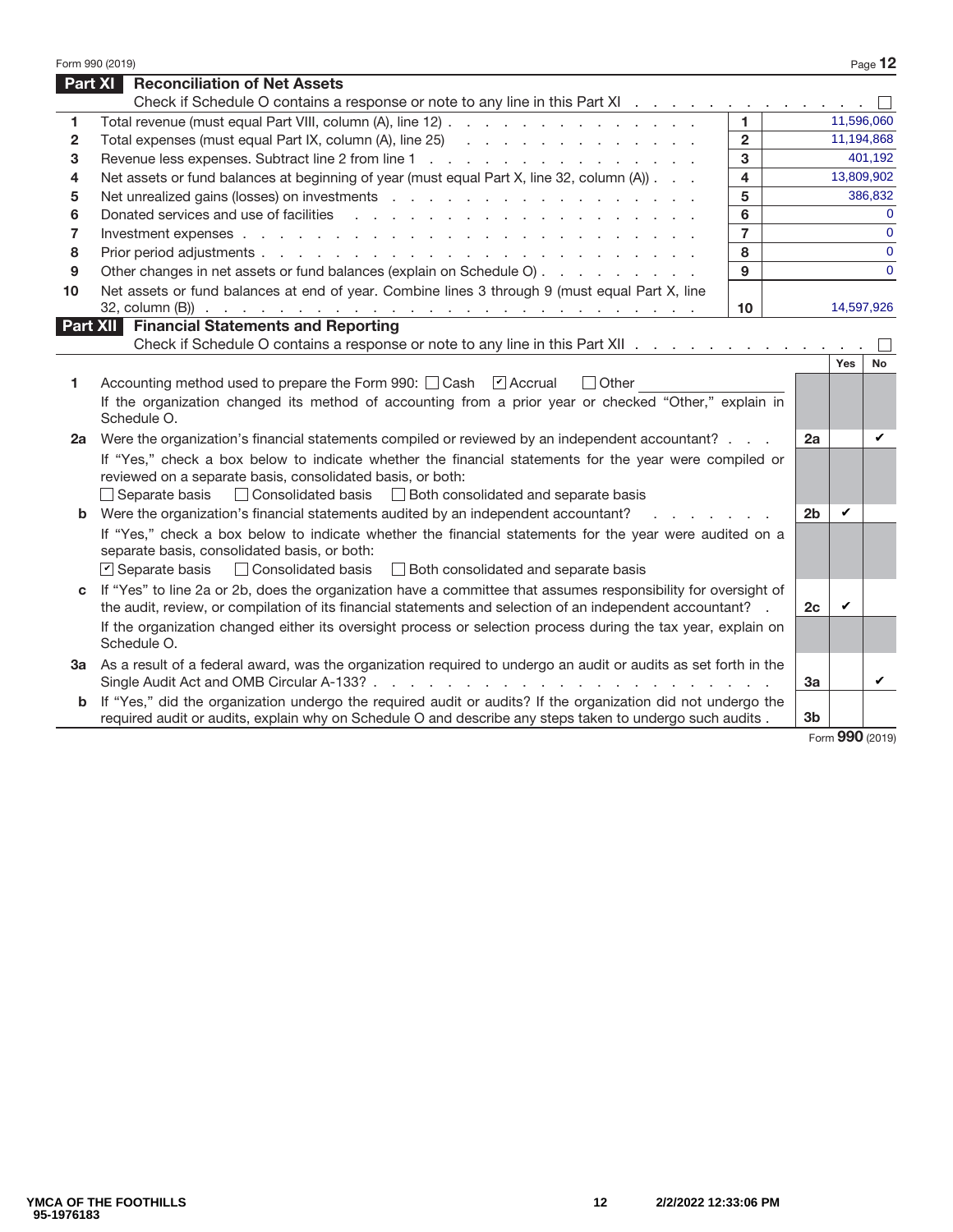## **Part VII Section A. Officers, Directors, Trustees, Key Employees, and Highest Compensated Employees** (continued)

| (A) Name and Title                                           | (B) Average hours                                                              | (C) Position<br>(Check all that apply) |                       |         |              |                              |        | (D) Reportable<br>compensation              | (E) Reportable<br>compensation                   | (F) Estimated<br>amount of other                                         |  |
|--------------------------------------------------------------|--------------------------------------------------------------------------------|----------------------------------------|-----------------------|---------|--------------|------------------------------|--------|---------------------------------------------|--------------------------------------------------|--------------------------------------------------------------------------|--|
|                                                              | per week<br>(list any hours for related<br>organizations below<br>dotted line) | Individual trustee or director         | Institutional trustee | Officer | Key employee | Highest compensated employee | Former | from the<br>organization<br>(W-2/1099-MISC) | from related<br>organizations<br>(W-2/1099-MISC) | compensation<br>from the<br>organization and<br>related<br>organizations |  |
| (25) KRISTIN MCQUEEN                                         | 4.0                                                                            |                                        |                       |         |              |                              |        | 0                                           | $\mathbf 0$                                      | 0                                                                        |  |
| <b>DIRECTOR</b>                                              |                                                                                |                                        |                       |         |              |                              |        |                                             |                                                  |                                                                          |  |
| (26) LAURA OLHASSO<br>_____________________________________  | 5.0<br>--------------------                                                    |                                        |                       |         |              |                              |        | $\Omega$                                    | $\overline{0}$                                   | $\overline{0}$                                                           |  |
| <b>DIRECTOR</b>                                              |                                                                                |                                        |                       |         |              |                              |        |                                             |                                                  |                                                                          |  |
| (27) MATT MCGINNIS<br>-------------------------------------- | 4.0                                                                            |                                        |                       |         |              |                              |        | $\mathbf 0$                                 | $\overline{0}$                                   | 0                                                                        |  |
| <b>DIRECTOR</b>                                              |                                                                                |                                        |                       |         |              |                              |        |                                             |                                                  |                                                                          |  |
| (28) MICHAEL MCCONNELL<br>---------------------------------- | 2.0                                                                            |                                        |                       |         |              |                              |        | $\mathbf 0$                                 | $\Omega$                                         | $\Omega$                                                                 |  |
| <b>DIRECTOR</b>                                              |                                                                                |                                        |                       |         |              |                              |        |                                             |                                                  |                                                                          |  |
| (29) NICK DOOM<br>----------------------------------         | 2.0                                                                            |                                        |                       |         |              |                              |        | $\Omega$                                    | 0                                                | 0                                                                        |  |
| <b>DIRECTOR</b>                                              |                                                                                |                                        |                       |         |              |                              |        |                                             |                                                  |                                                                          |  |
| (30) PAT MULCAHY                                             | 2.0                                                                            |                                        |                       |         |              |                              |        | $\mathbf 0$                                 | 0                                                | $\mathbf 0$                                                              |  |
| <b>DIRECTOR</b>                                              |                                                                                |                                        |                       |         |              |                              |        |                                             |                                                  |                                                                          |  |
| (31) REID SAMUELSON                                          | 10.0<br>------------------                                                     |                                        |                       |         |              |                              |        | 0                                           | 0                                                | 0                                                                        |  |
| <b>DIRECTOR</b>                                              |                                                                                |                                        |                       |         |              |                              |        |                                             |                                                  |                                                                          |  |
| (32) ROBERT GILMORE                                          | 2.0                                                                            |                                        |                       |         |              |                              |        | $\Omega$                                    | $\overline{0}$                                   | $\overline{0}$                                                           |  |
| <b>DIRECTOR</b>                                              |                                                                                |                                        |                       |         |              |                              |        |                                             |                                                  |                                                                          |  |
| (33) ROBERT HOLMAN                                           | 2.0                                                                            |                                        |                       |         |              |                              |        | $\mathbf 0$                                 | $\mathbf{0}$                                     | $\Omega$                                                                 |  |
| <b>DIRECTOR</b>                                              |                                                                                |                                        |                       |         |              |                              |        |                                             |                                                  |                                                                          |  |
| (34) SAM LONGO                                               | 4.0<br>---------------------                                                   |                                        |                       |         |              |                              |        | $\mathbf 0$                                 | 0                                                | 0                                                                        |  |
| <b>DIRECTOR</b>                                              |                                                                                |                                        |                       |         |              |                              |        |                                             |                                                  |                                                                          |  |
| (35) SCOTT YANG                                              | 2.0                                                                            |                                        |                       |         |              |                              |        | $\mathbf 0$                                 | 0                                                | $\mathbf 0$                                                              |  |
| <b>DIRECTOR</b>                                              |                                                                                |                                        |                       |         |              |                              |        |                                             |                                                  |                                                                          |  |
| (36) WARREN LUKESH                                           | 10.0                                                                           |                                        |                       |         |              |                              |        | 0                                           | 0                                                | 0                                                                        |  |
| <b>DIRECTOR</b>                                              |                                                                                |                                        |                       |         |              |                              |        |                                             |                                                  |                                                                          |  |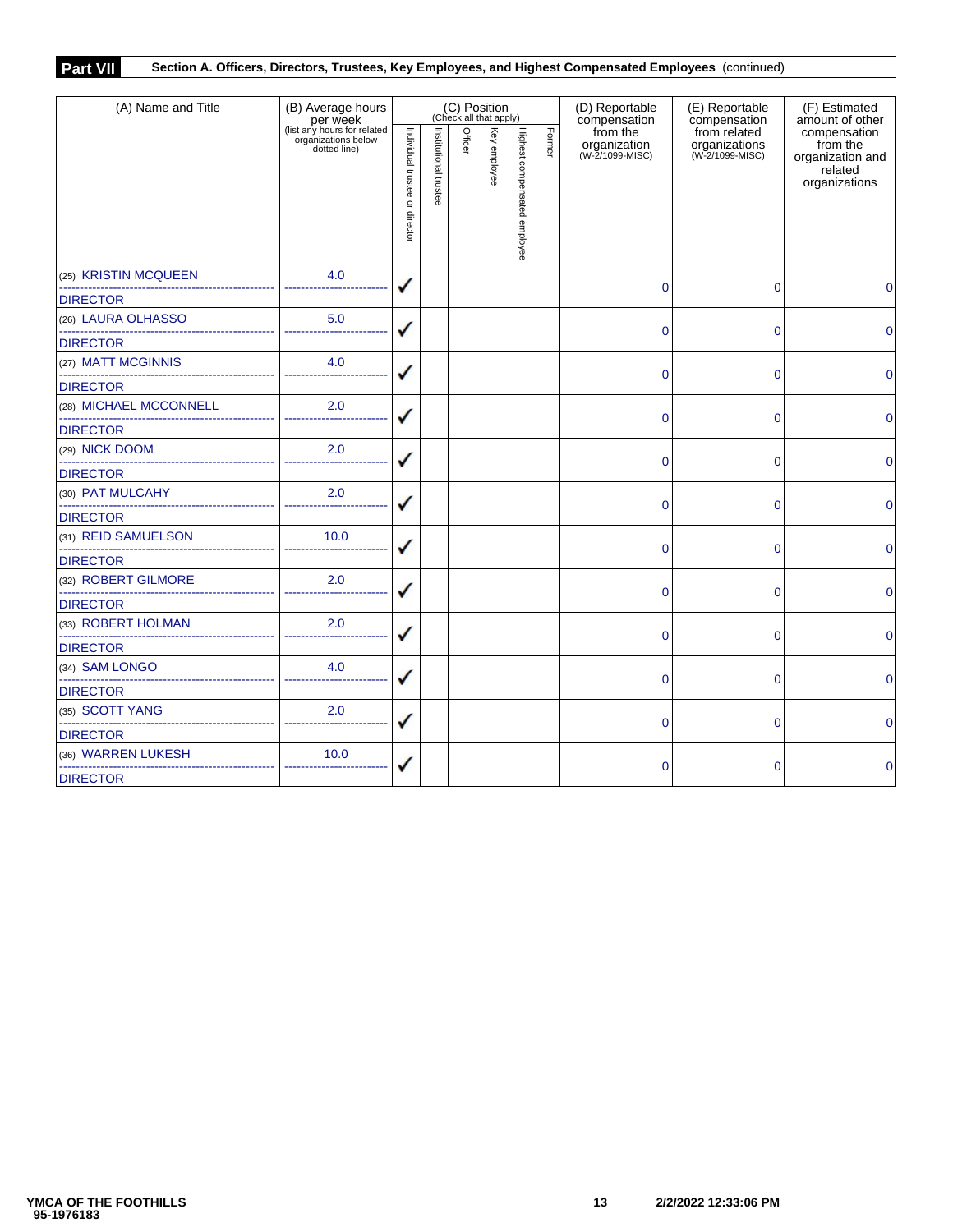SCHEDULE A (Form 990 or 990-EZ)

# Public Charity Status and Public Support

Complete if the organization is a section 501(c)(3) organization or a section 4947(a)(1) nonexempt charitable trust. ▶ Attach to Form 990 or Form 990-EZ.

▶ Go to *www.irs.gov/Form990* for instructions and the latest information.

2019 Open to Public Inspection

OMB No. 1545-0047

Name of the organization **Employer identification** in the organization number YMCA OF THE FOOTHILLS AND THE STATE STATES AND THE STATE OF THE STATE OF THE STATE OF THE STATE OF THE STATE O

Department of the Treasury Internal Revenue Service

Part I Reason for Public Charity Status (All organizations must complete this part.) See instructions.

The organization is not a private foundation because it is: (For lines 1 through 12, check only one box.)

- 1  $\Box$  A church, convention of churches, or association of churches described in **section 170(b)(1)(A)(i).**
- 2  $\Box$  A school described in section 170(b)(1)(A)(ii). (Attach Schedule E (Form 990 or 990-EZ).)
- 3  $\Box$  A hospital or a cooperative hospital service organization described in section 170(b)(1)(A)(iii).
- 4  $\Box$  A medical research organization operated in conjunction with a hospital described in section 170(b)(1)(A)(iii). Enter the hospital's name, city, and state:
- 5  $\Box$  An organization operated for the benefit of a college or university owned or operated by a governmental unit described in section 170(b)(1)(A)(iv). (Complete Part II.)
- 6  $\Box$  A federal, state, or local government or governmental unit described in section 170(b)(1)(A)(v).
- $7 \cap$  An organization that normally receives a substantial part of its support from a governmental unit or from the general public described in section 170(b)(1)(A)(vi). (Complete Part II.)
- 8 A community trust described in section 170(b)(1)(A)(vi). (Complete Part II.)
- **9**  $\Box$  An agricultural research organization described in **section 170(b)(1)(A)(ix)** operated in conjunction with a land-grant college or university or a non-land-grant college of agriculture (see instructions). Enter the name, city, and state of the college or university:
- 10  $\Box$  An organization that normally receives: (1) more than 331/3% of its support from contributions, membership fees, and gross receipts from activities related to its exempt functions—subject to certain exceptions, and (2) no more than 331/3% of its support from gross investment income and unrelated business taxable income (less section 511 tax) from businesses acquired by the organization after June 30, 1975. See section 509(a)(2). (Complete Part III.)
- 11 An organization organized and operated exclusively to test for public safety. See section 509(a)(4).
- 12 An organization organized and operated exclusively for the benefit of, to perform the functions of, or to carry out the purposes of one or more publicly supported organizations described in section 509(a)(1) or section 509(a)(2). See section 509(a)(3). Check the box in lines 12a through 12d that describes the type of supporting organization and complete lines 12e, 12f, and 12g.
	- **a**  $\Box$  **Type I.** A supporting organization operated, supervised, or controlled by its supported organization(s), typically by giving the supported organization(s) the power to regularly appoint or elect a majority of the directors or trustees of the supporting organization. You must complete Part IV, Sections A and B.
	- **b**  $\Box$  Type II. A supporting organization supervised or controlled in connection with its supported organization(s), by having control or management of the supporting organization vested in the same persons that control or manage the supported organization(s). You must complete Part IV, Sections A and C.
	- $c \Box$  Type III functionally integrated. A supporting organization operated in connection with, and functionally integrated with, its supported organization(s) (see instructions). You must complete Part IV, Sections A, D, and E.
	- $\Box$  Type III non-functionally integrated. A supporting organization operated in connection with its supported organization(s) that is not functionally integrated. The organization generally must satisfy a distribution requirement and an attentiveness requirement (see instructions). You must complete Part IV, Sections A and D, and Part V.
	- **e**  $\Box$  Check this box if the organization received a written determination from the IRS that it is a Type I, Type II, Type III functionally integrated, or Type III non-functionally integrated supporting organization.
	- f Enter the number of supported organizations  $\ldots$  . . .
	- Provide the following information about the supported organization(s).

| (i) Name of supported organization | (ii) EIN | (iii) Type of organization<br>(described on lines 1-10<br>above (see instructions)) |            | (iv) Is the organization<br>listed in your governing<br>document? | (v) Amount of monetary<br>support (see<br>instructions) | (vi) Amount of<br>other support (see<br>instructions) |
|------------------------------------|----------|-------------------------------------------------------------------------------------|------------|-------------------------------------------------------------------|---------------------------------------------------------|-------------------------------------------------------|
|                                    |          |                                                                                     | <b>Yes</b> | No                                                                |                                                         |                                                       |
| (A)                                |          |                                                                                     |            |                                                                   |                                                         |                                                       |
| (B)                                |          |                                                                                     |            |                                                                   |                                                         |                                                       |
| (C)                                |          |                                                                                     |            |                                                                   |                                                         |                                                       |
| (D)                                |          |                                                                                     |            |                                                                   |                                                         |                                                       |
| (E)                                |          |                                                                                     |            |                                                                   |                                                         |                                                       |
| <b>Total</b>                       |          |                                                                                     |            |                                                                   |                                                         |                                                       |

**14 2/2/2022 12:33:06 PM**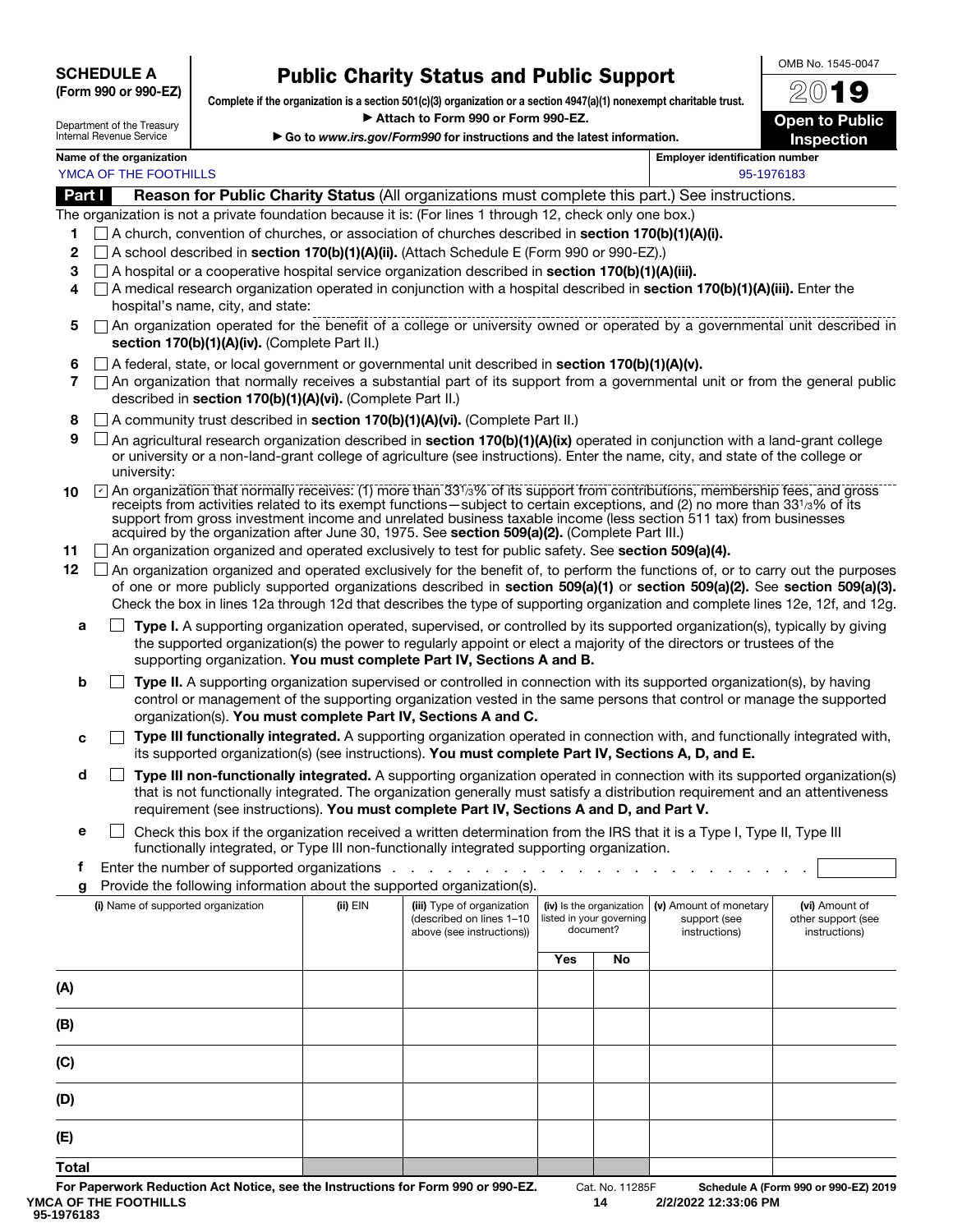Part II Support Schedule for Organizations Described in Sections 170(b)(1)(A)(iv) and 170(b)(1)(A)(vi) (Complete only if you checked the box on line 5, 7, or 8 of Part I or if the organization failed to qualify under Part III. If the organization fails to qualify under the tests listed below, please complete Part III.)

|              | <b>Section A. Public Support</b>                                                                                                                                                                                                                                                                                                                                                                    |          |          |                                          |                                    |                                      |           |
|--------------|-----------------------------------------------------------------------------------------------------------------------------------------------------------------------------------------------------------------------------------------------------------------------------------------------------------------------------------------------------------------------------------------------------|----------|----------|------------------------------------------|------------------------------------|--------------------------------------|-----------|
|              | Calendar year (or fiscal year beginning in) ▶                                                                                                                                                                                                                                                                                                                                                       | (a) 2015 | (b) 2016 | (c) 2017                                 | $(d)$ 2018                         | (e) 2019                             | (f) Total |
| 1            | Gifts, grants, contributions, and<br>membership fees received. (Do not<br>include any "unusual grants.")                                                                                                                                                                                                                                                                                            |          |          |                                          |                                    |                                      |           |
| $\mathbf{2}$ | Tax revenues levied for the<br>organization's benefit and either paid<br>to or expended on its behalf                                                                                                                                                                                                                                                                                               |          |          |                                          |                                    |                                      |           |
| 3            | The value of services or facilities<br>furnished by a governmental unit to the<br>organization without charge                                                                                                                                                                                                                                                                                       |          |          |                                          |                                    |                                      |           |
| 4            | <b>Total.</b> Add lines 1 through 3                                                                                                                                                                                                                                                                                                                                                                 |          |          |                                          |                                    |                                      |           |
| 5            | The portion of total contributions by<br>each person (other than a<br>governmental unit or publicly<br>supported organization) included on<br>line 1 that exceeds 2% of the amount<br>shown on line 11, column $(f)$ .                                                                                                                                                                              |          |          |                                          |                                    |                                      |           |
| 6            | Public support. Subtract line 5 from line 4                                                                                                                                                                                                                                                                                                                                                         |          |          |                                          |                                    |                                      |           |
|              | <b>Section B. Total Support</b>                                                                                                                                                                                                                                                                                                                                                                     |          |          |                                          |                                    |                                      |           |
|              | Calendar year (or fiscal year beginning in) ▶                                                                                                                                                                                                                                                                                                                                                       | (a) 2015 | (b) 2016 | (c) 2017                                 | $(d)$ 2018                         | (e) 2019                             | (f) Total |
| 7            | Amounts from line 4<br>and a state of the state of                                                                                                                                                                                                                                                                                                                                                  |          |          |                                          |                                    |                                      |           |
| 8            | Gross income from interest, dividends,<br>payments received on securities loans,<br>rents, royalties, and income from<br>similar sources                                                                                                                                                                                                                                                            |          |          |                                          |                                    |                                      |           |
| 9            | Net income from unrelated business<br>activities, whether or not the business<br>is regularly carried on<br>and a state of                                                                                                                                                                                                                                                                          |          |          |                                          |                                    |                                      |           |
| 10           | Other income. Do not include gain or<br>loss from the sale of capital assets<br>(Explain in Part VI.)                                                                                                                                                                                                                                                                                               |          |          |                                          |                                    |                                      |           |
| 11           | Total support. Add lines 7 through 10                                                                                                                                                                                                                                                                                                                                                               |          |          |                                          |                                    |                                      |           |
| 12           | Gross receipts from related activities, etc. (see instructions)                                                                                                                                                                                                                                                                                                                                     |          |          |                                          |                                    | 12                                   |           |
| 13           | First five years. If the Form 990 is for the organization's first, second, third, fourth, or fifth tax year as a section 501(c)(3)<br>organization, check this box and stop here<br><b>Section C. Computation of Public Support Percentage</b>                                                                                                                                                      |          |          |                                          |                                    |                                      |           |
| 14           | Public support percentage for 2019 (line 6, column (f) divided by line 11, column (f)                                                                                                                                                                                                                                                                                                               |          |          |                                          |                                    | 14                                   | $\%$      |
| 15           | Public support percentage from 2018 Schedule A, Part II, line 14                                                                                                                                                                                                                                                                                                                                    |          |          | and a series of the contract of          |                                    | 15                                   | $\%$      |
| 16a          | 33 <sup>1</sup> /3% support test-2019. If the organization did not check the box on line 13, and line 14 is 33 <sup>1</sup> /3% or more, check this                                                                                                                                                                                                                                                 |          |          |                                          |                                    |                                      |           |
|              | box and stop here. The organization qualifies as a publicly supported organization                                                                                                                                                                                                                                                                                                                  |          |          |                                          | $2.12 - 1.12$                      | and the company of the company of    |           |
| b            | 331/3% support test-2018. If the organization did not check a box on line 13 or 16a, and line 15 is 331/3% or more, check<br>this box and stop here. The organization qualifies as a publicly supported organization.                                                                                                                                                                               |          |          |                                          | $\sim$<br><b>Contract Contract</b> |                                      |           |
| 17a          | 10%-facts-and-circumstances test-2019. If the organization did not check a box on line 13, 16a, or 16b, and line 14 is<br>10% or more, and if the organization meets the "facts-and-circumstances" test, check this box and stop here. Explain in<br>Part VI how the organization meets the "facts-and-circumstances" test. The organization qualifies as a publicly supported<br>organization.     |          |          |                                          |                                    |                                      |           |
| b            | 10%-facts-and-circumstances test-2018. If the organization did not check a box on line 13, 16a, 16b, or 17a, and line<br>15 is 10% or more, and if the organization meets the "facts-and-circumstances" test, check this box and stop here.<br>Explain in Part VI how the organization meets the "facts-and-circumstances" test. The organization qualifies as a publicly<br>supported organization |          |          |                                          |                                    |                                      |           |
| 18           | Private foundation. If the organization did not check a box on line 13, 16a, 16b, 17a, or 17b, check this box and see<br>instructions.<br>the company of the company of                                                                                                                                                                                                                             |          |          | the contract of the contract of the con- |                                    |                                      |           |
|              |                                                                                                                                                                                                                                                                                                                                                                                                     |          |          |                                          |                                    | Schedule A (Form 990 or 990-EZ) 2019 |           |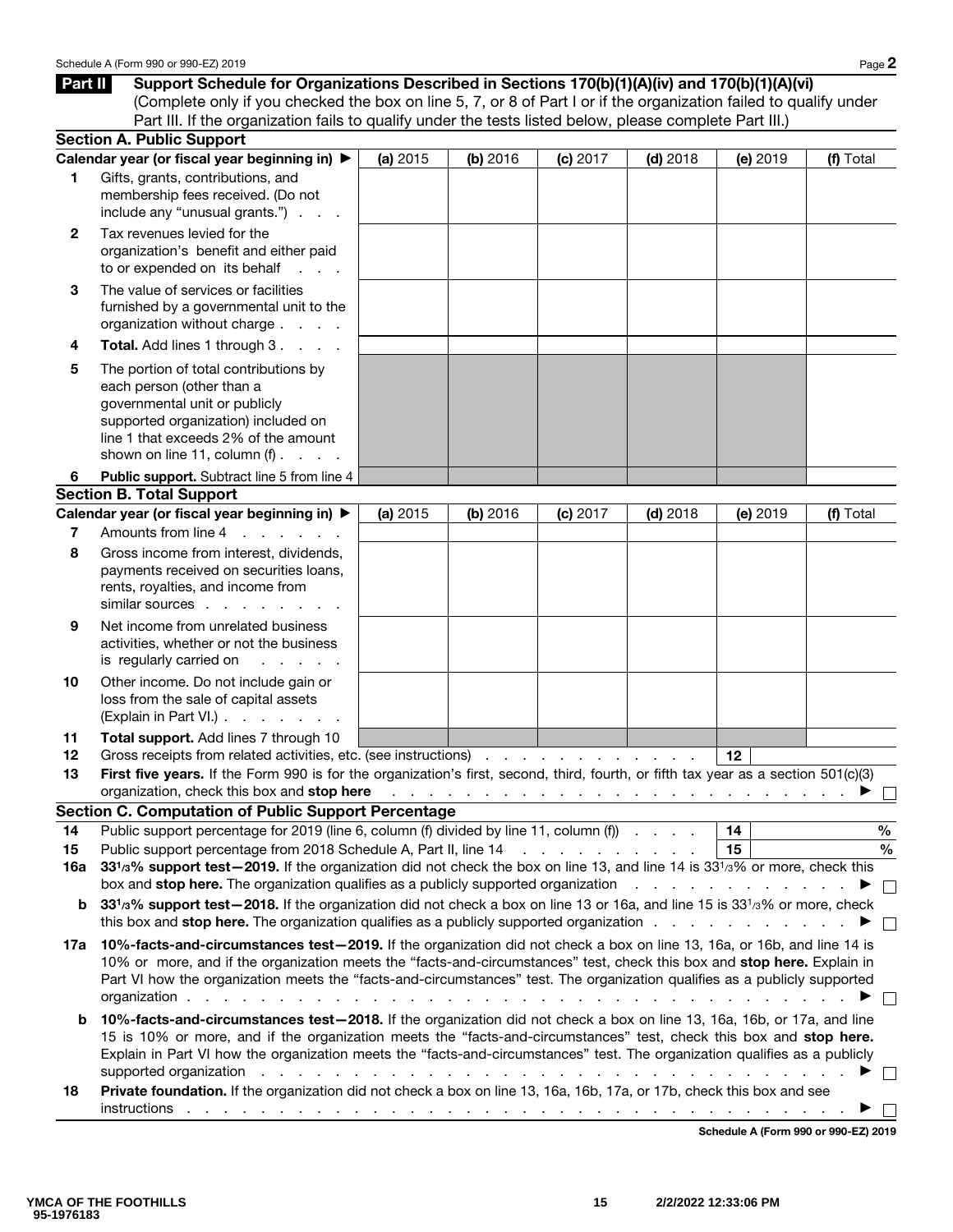### Part III Support Schedule for Organizations Described in Section 509(a)(2)

(Complete only if you checked the box on line 10 of Part I or if the organization failed to qualify under Part II. If the organization fails to qualify under the tests listed below, please complete Part II.)

|              | <b>Section A. Public Support</b>                                                                                                       |             |                               |                                                                                 |                            |                               |                                      |
|--------------|----------------------------------------------------------------------------------------------------------------------------------------|-------------|-------------------------------|---------------------------------------------------------------------------------|----------------------------|-------------------------------|--------------------------------------|
|              | Calendar year (or fiscal year beginning in) ▶                                                                                          | (a) 2015    | (b) 2016                      | (c) 2017                                                                        | $(d)$ 2018                 | (e) 2019                      | (f) Total                            |
| 1            | Gifts, grants, contributions, and membership fees                                                                                      |             |                               |                                                                                 |                            |                               |                                      |
|              | received. (Do not include any "unusual grants.")                                                                                       | 6,739,020   | 8,054,832                     | 10,034,148                                                                      | 8,911,523                  | 8,400,852                     | 42,140,375                           |
| $\mathbf{2}$ | Gross receipts from admissions, merchandise<br>sold or services performed, or facilities                                               |             |                               |                                                                                 |                            |                               |                                      |
|              | furnished in any activity that is related to the                                                                                       |             |                               |                                                                                 |                            |                               |                                      |
|              | organization's tax-exempt purpose                                                                                                      | 3,030,672   | 2,808,443                     | 2,893,544                                                                       | 2,911,913                  | 2,867,210                     | 14,511,782                           |
| 3            | Gross receipts from activities that are not an                                                                                         |             |                               |                                                                                 |                            |                               |                                      |
|              | unrelated trade or business under section 513                                                                                          |             |                               |                                                                                 |                            |                               | 0                                    |
| 4            | Tax revenues levied for the                                                                                                            |             |                               |                                                                                 |                            |                               |                                      |
|              | organization's benefit and either paid to                                                                                              |             |                               |                                                                                 |                            |                               |                                      |
|              | or expended on its behalf<br>and a state                                                                                               |             |                               |                                                                                 |                            |                               | 0                                    |
| 5            | The value of services or facilities                                                                                                    |             |                               |                                                                                 |                            |                               |                                      |
|              | furnished by a governmental unit to the                                                                                                |             |                               |                                                                                 |                            |                               |                                      |
|              | organization without charge                                                                                                            |             |                               |                                                                                 |                            |                               | 0                                    |
| 6            | Total. Add lines 1 through 5.                                                                                                          | 9,769,692   | 10,863,275                    | 12,927,692                                                                      | 11,823,436                 | 11,268,062                    | 56,652,157                           |
| 7a           | Amounts included on lines 1, 2, and 3<br>received from disqualified persons                                                            |             |                               |                                                                                 |                            |                               |                                      |
|              |                                                                                                                                        | 97,000      | $\mathbf 0$                   | $\Omega$                                                                        | $\Omega$                   | 0                             | 97,000                               |
| b            | Amounts included on lines 2 and 3                                                                                                      |             |                               |                                                                                 |                            |                               |                                      |
|              | received from other than disqualified<br>persons that exceed the greater of \$5,000                                                    |             |                               |                                                                                 |                            |                               |                                      |
|              | or 1% of the amount on line 13 for the year                                                                                            |             |                               |                                                                                 |                            |                               |                                      |
|              | Add lines 7a and 7b                                                                                                                    | $\Omega$    | $\mathbf 0$<br>$\overline{0}$ | $\overline{0}$<br>$\Omega$                                                      | $\Omega$<br>$\overline{0}$ | $\mathbf 0$<br>$\overline{0}$ | 0                                    |
| C<br>8       | and a state of the state of<br>Public support. (Subtract line 7c from                                                                  | 97,000      |                               |                                                                                 |                            |                               | 97,000                               |
|              | $line 6.)$ $\ldots$ $\ldots$ $\ldots$ $\ldots$ $\ldots$                                                                                |             |                               |                                                                                 |                            |                               |                                      |
|              | <b>Section B. Total Support</b>                                                                                                        |             |                               |                                                                                 |                            |                               | 56,555,157                           |
|              | Calendar year (or fiscal year beginning in) ▶                                                                                          | (a) 2015    | (b) 2016                      | (c) 2017                                                                        | $(d)$ 2018                 | (e) 2019                      | (f) Total                            |
| 9            | Amounts from line 6<br>and a straight                                                                                                  | 9,769,692   | 10,863,275                    | 12,927,692                                                                      | 11,823,436                 | 11,268,062                    | 56,652,157                           |
| 10a          | Gross income from interest, dividends,                                                                                                 |             |                               |                                                                                 |                            |                               |                                      |
|              | payments received on securities loans, rents,                                                                                          |             |                               |                                                                                 |                            |                               |                                      |
|              | royalties, and income from similar sources.                                                                                            | 60,277      | 62,270                        | 118,799                                                                         | 144,596                    | 130,570                       | 516,512                              |
| b            | Unrelated business taxable income (less                                                                                                |             |                               |                                                                                 |                            |                               |                                      |
|              | section 511 taxes) from businesses                                                                                                     |             |                               |                                                                                 |                            |                               |                                      |
|              | acquired after June 30, 1975                                                                                                           |             |                               |                                                                                 |                            |                               | $\mathbf 0$                          |
| C            | Add lines 10a and 10b<br>and a state of                                                                                                | 60,277      | 62,270                        | 118,799                                                                         | 144,596                    | 130,570                       | 516,512                              |
| 11           | Net income from unrelated business                                                                                                     |             |                               |                                                                                 |                            |                               |                                      |
|              | activities not included in line 10b, whether                                                                                           |             |                               |                                                                                 |                            |                               |                                      |
|              | or not the business is regularly carried on                                                                                            |             |                               |                                                                                 |                            |                               | 0                                    |
| 12           | Other income. Do not include gain or                                                                                                   |             |                               |                                                                                 |                            |                               |                                      |
|              | loss from the sale of capital assets                                                                                                   |             |                               |                                                                                 |                            |                               |                                      |
|              | (Explain in Part VI.).<br>and a state of the state of                                                                                  | $\mathbf 0$ | 0                             | 0                                                                               | 0                          | 0                             | 0                                    |
| 13           | Total support. (Add lines 9, 10c, 11,                                                                                                  |             |                               |                                                                                 |                            |                               |                                      |
|              | and 12.)<br>and a straightful contract of                                                                                              | 9,829,969   | 10,925,545                    | 13,046,491                                                                      | 11,968,032                 | 11,398,632                    | 57,168,669                           |
| 14           | First five years. If the Form 990 is for the organization's first, second, third, fourth, or fifth tax year as a section 501(c)(3)     |             |                               |                                                                                 |                            |                               |                                      |
|              | organization, check this box and stop here                                                                                             |             |                               | the contract of the contract of the contract of the contract of the contract of |                            |                               |                                      |
|              | <b>Section C. Computation of Public Support Percentage</b>                                                                             |             |                               |                                                                                 |                            |                               | 98.93 %                              |
| 15           | Public support percentage for 2019 (line 8, column (f), divided by line 13, column (f)                                                 |             |                               |                                                                                 |                            | 15<br>16                      | 98.69 %                              |
| 16           | Public support percentage from 2018 Schedule A, Part III, line 15<br>Section D. Computation of Investment Income Percentage            |             |                               | the contract of the contract of the con-                                        |                            |                               |                                      |
| 17           | Investment income percentage for 2019 (line 10c, column (f), divided by line 13, column (f))                                           |             |                               |                                                                                 |                            | 17                            | 0.90 %                               |
| 18           | Investment income percentage from 2018 Schedule A, Part III, line 17                                                                   |             |                               |                                                                                 |                            | 18                            | 0.85%                                |
| 19a          | 331/3% support tests - 2019. If the organization did not check the box on line 14, and line 15 is more than 331/3%, and line           |             |                               |                                                                                 |                            |                               |                                      |
|              | 17 is not more than 33 <sup>1</sup> /3%, check this box and stop here. The organization qualifies as a publicly supported organization |             |                               |                                                                                 |                            |                               | $\sqrt{ }$<br>▶                      |
| b            | 331/3% support tests - 2018. If the organization did not check a box on line 14 or line 19a, and line 16 is more than 331/3%, and      |             |                               |                                                                                 |                            |                               |                                      |
|              | line 18 is not more than $3313%$ , check this box and stop here. The organization qualifies as a publicly supported organization       |             |                               |                                                                                 |                            |                               | ▶<br>$\mathbf{L}$                    |
| 20           | Private foundation. If the organization did not check a box on line 14, 19a, or 19b, check this box and see instructions               |             |                               |                                                                                 |                            |                               |                                      |
|              |                                                                                                                                        |             |                               |                                                                                 |                            |                               | Schedule A (Form 990 or 990-EZ) 2019 |

**16 2/2/2022 12:33:06 PM**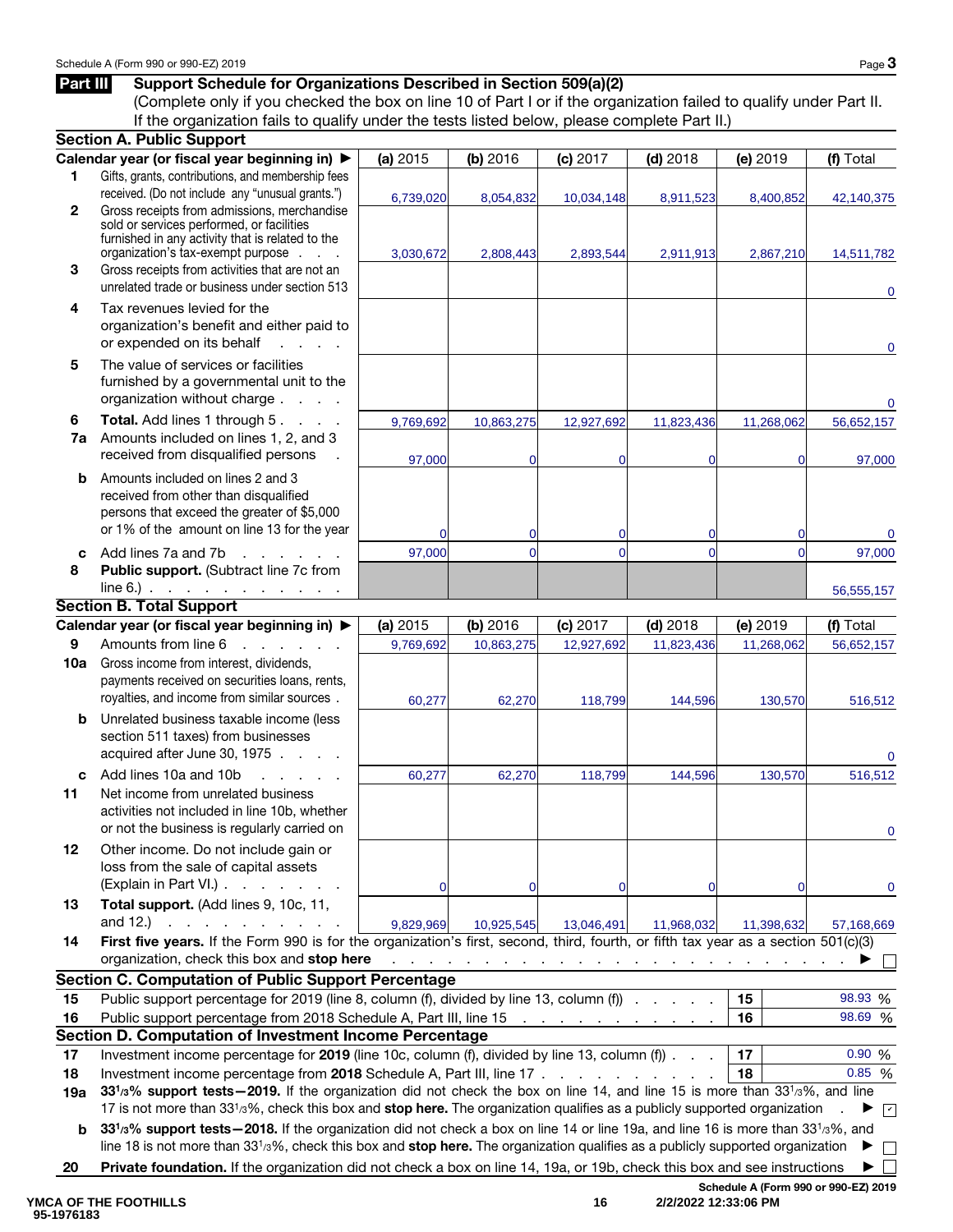#### Part **IV** Supporting Organizations

(Complete only if you checked a box in line 12 on Part I. If you checked 12a of Part I, complete Sections A and B. If you checked 12b of Part I, complete Sections A and C. If you checked 12c of Part I, complete Sections A, D, and E. If you checked 12d of Part I, complete Sections A and D, and complete Part V.)

#### Section A. All Supporting Organizations

- 1 Are all of the organization's supported organizations listed by name in the organization's governing documents? *If "No," describe in Part VI how the supported organizations are designated. If designated by class or purpose, describe the designation. If historic and continuing relationship, explain.* 1
- 2 Did the organization have any supported organization that does not have an IRS determination of status under section 509(a)(1) or (2)? *If "Yes," explain in Part VI how the organization determined that the supported organization was described in section 509(a)(1) or (2).* 2
- 3a Did the organization have a supported organization described in section 501(c)(4), (5), or (6)? *If "Yes," answer (b) and (c) below.* 3a
- b Did the organization confirm that each supported organization qualified under section 501(c)(4), (5), or (6) and satisfied the public support tests under section 509(a)(2)? *If "Yes," describe in Part VI when and how the organization made the determination.* 3b
- c Did the organization ensure that all support to such organizations was used exclusively for section  $170(c)(2)(B)$ purposes? *If "Yes," explain in Part VI what controls the organization put in place to ensure such use.* 3c
- 4a Was any supported organization not organized in the United States ("foreign supported organization")? *If "Yes," and if you checked 12a or 12b in Part I, answer (b) and (c) below.* 4a
- b Did the organization have ultimate control and discretion in deciding whether to make grants to the foreign supported organization? *If "Yes," describe in Part VI how the organization had such control and discretion despite being controlled or supervised by or in connection with its supported organizations.* 4b
- c Did the organization support any foreign supported organization that does not have an IRS determination under sections 501(c)(3) and 509(a)(1) or (2)? *If "Yes," explain in Part VI what controls the organization used to ensure that all support to the foreign supported organization was used exclusively for section 170(c)(2)(B) purposes.* 4c
- 5a Did the organization add, substitute, or remove any supported organizations during the tax year? *If "Yes," answer (b) and (c) below (if applicable). Also, provide detail in Part VI, including (i) the names and EIN numbers of the supported organizations added, substituted, or removed; (ii) the reasons for each such action; (iii) the authority under the organization's organizing document authorizing such action; and (iv) how the action* was accomplished (such as by amendment to the organizing document).
- **b Type I or Type II only.** Was any added or substituted supported organization part of a class already designated in the organization's organizing document? **5b** solution is the state of the state of the state of the state of the state of the state of the state of the state of the state of the state of the state of the stat
- c Substitutions only. Was the substitution the result of an event beyond the organization's control? 5c
- 6 Did the organization provide support (whether in the form of grants or the provision of services or facilities) to anyone other than (i) its supported organizations, (ii) individuals that are part of the charitable class benefited by one or more of its supported organizations, or (iii) other supporting organizations that also support or benefit one or more of the filing organization's supported organizations? *If "Yes," provide detail in Part VI.* 6
- 7 Did the organization provide a grant, loan, compensation, or other similar payment to a substantial contributor (as defined in section 4958(c)(3)(C)), a family member of a substantial contributor, or a 35% controlled entity with regard to a substantial contributor? *If "Yes," complete Part I of Schedule L (Form 990 or 990-EZ).* 7
- 8 Did the organization make a loan to a disqualified person (as defined in section 4958) not described in line 7? *If "Yes," complete Part I of Schedule L (Form 990 or 990-EZ).* 8
- 9a Was the organization controlled directly or indirectly at any time during the tax year by one or more disqualified persons as defined in section 4946 (other than foundation managers and organizations described in section 509(a)(1) or (2))? *If "Yes," provide detail in Part VI.*  $\sqrt{2}$  9a
- b Did one or more disqualified persons (as defined in line 9a) hold a controlling interest in any entity in which the supporting organization had an interest? *If "Yes," provide detail in Part VI.* 9b
- c Did a disqualified person (as defined in line 9a) have an ownership interest in, or derive any personal benefit from, assets in which the supporting organization also had an interest? *If "Yes," provide detail in Part VI.* 9c
- 10a Was the organization subject to the excess business holdings rules of section 4943 because of section 4943(f) (regarding certain Type II supporting organizations, and all Type III non-functionally integrated supporting organizations)? *If "Yes," answer 10b below.* 10a http://www.facebook.com/inductions/inductions/inductions/inductions/inductions/inductions/inductions/inductions/inductions/inductions/inductions/inductions/induc
	- b Did the organization have any excess business holdings in the tax year? *(Use Schedule C, Form 4720, to*  determine whether the organization had excess business holdings.) 10b

Schedule A (Form 990 or 990-EZ) 2019

Yes | No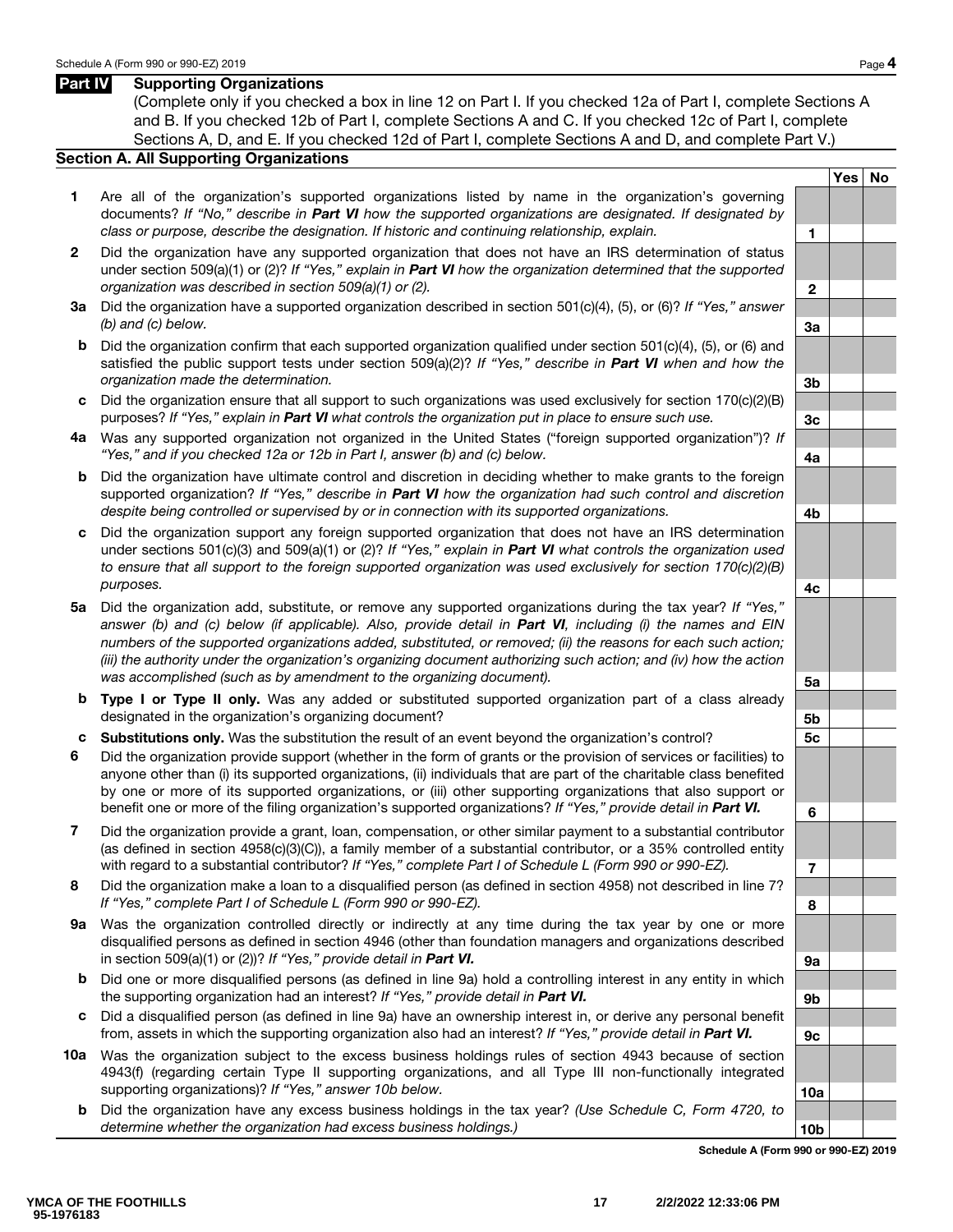| Part IV      | <b>Supporting Organizations (continued)</b>                                                                                                                                                                                                                                                                                                                                                                                                                                                                                                                                                                                                                                  |                 |       |           |
|--------------|------------------------------------------------------------------------------------------------------------------------------------------------------------------------------------------------------------------------------------------------------------------------------------------------------------------------------------------------------------------------------------------------------------------------------------------------------------------------------------------------------------------------------------------------------------------------------------------------------------------------------------------------------------------------------|-----------------|-------|-----------|
|              |                                                                                                                                                                                                                                                                                                                                                                                                                                                                                                                                                                                                                                                                              |                 | Yes   | No        |
| 11           | Has the organization accepted a gift or contribution from any of the following persons?                                                                                                                                                                                                                                                                                                                                                                                                                                                                                                                                                                                      |                 |       |           |
| a            | A person who directly or indirectly controls, either alone or together with persons described in (b) and (c)<br>below, the governing body of a supported organization?                                                                                                                                                                                                                                                                                                                                                                                                                                                                                                       | 11a             |       |           |
| b            | A family member of a person described in (a) above?                                                                                                                                                                                                                                                                                                                                                                                                                                                                                                                                                                                                                          | 11 <sub>b</sub> |       |           |
|              | c A 35% controlled entity of a person described in (a) or (b) above? If "Yes" to a, b, or c, provide detail in Part VI.                                                                                                                                                                                                                                                                                                                                                                                                                                                                                                                                                      | 11c             |       |           |
|              | <b>Section B. Type I Supporting Organizations</b>                                                                                                                                                                                                                                                                                                                                                                                                                                                                                                                                                                                                                            |                 |       |           |
|              |                                                                                                                                                                                                                                                                                                                                                                                                                                                                                                                                                                                                                                                                              |                 | Yes l | <b>No</b> |
| 1            | Did the directors, trustees, or membership of one or more supported organizations have the power to<br>regularly appoint or elect at least a majority of the organization's directors or trustees at all times during the<br>tax year? If "No," describe in Part VI how the supported organization(s) effectively operated, supervised, or<br>controlled the organization's activities. If the organization had more than one supported organization,<br>describe how the powers to appoint and/or remove directors or trustees were allocated among the supported<br>organizations and what conditions or restrictions, if any, applied to such powers during the tax year. |                 |       |           |
| $\mathbf{2}$ | Did the organization operate for the benefit of any supported organization other than the supported<br>organization(s) that operated, supervised, or controlled the supporting organization? If "Yes," explain in Part<br>VI how providing such benefit carried out the purposes of the supported organization(s) that operated,<br>supervised, or controlled the supporting organization.                                                                                                                                                                                                                                                                                   | $\mathbf{2}$    |       |           |
|              | <b>Section C. Type II Supporting Organizations</b>                                                                                                                                                                                                                                                                                                                                                                                                                                                                                                                                                                                                                           |                 |       |           |
|              |                                                                                                                                                                                                                                                                                                                                                                                                                                                                                                                                                                                                                                                                              |                 | Yes   | <b>No</b> |
| 1            | Were a majority of the organization's directors or trustees during the tax year also a majority of the directors<br>or trustees of each of the organization's supported organization(s)? If "No," describe in Part VI how control<br>or management of the supporting organization was vested in the same persons that controlled or managed<br>the supported organization(s).                                                                                                                                                                                                                                                                                                |                 |       |           |

#### Section D. All Type III Supporting Organizations

|              |                                                                                                                                                                                                                                                                                                                                                                                                                                                                                       |   | Yes |  |
|--------------|---------------------------------------------------------------------------------------------------------------------------------------------------------------------------------------------------------------------------------------------------------------------------------------------------------------------------------------------------------------------------------------------------------------------------------------------------------------------------------------|---|-----|--|
|              | Did the organization provide to each of its supported organizations, by the last day of the fifth month of the<br>organization's tax year, (i) a written notice describing the type and amount of support provided during the prior tax<br>year, (ii) a copy of the Form 990 that was most recently filed as of the date of notification, and (iii) copies of the<br>organization's governing documents in effect on the date of notification, to the extent not previously provided? |   |     |  |
|              |                                                                                                                                                                                                                                                                                                                                                                                                                                                                                       |   |     |  |
| $\mathbf{2}$ | Were any of the organization's officers, directors, or trustees either (i) appointed or elected by the supported<br>organization(s) or (ii) serving on the governing body of a supported organization? If "No," explain in Part VI how                                                                                                                                                                                                                                                |   |     |  |
|              | the organization maintained a close and continuous working relationship with the supported organization(s).                                                                                                                                                                                                                                                                                                                                                                           | 2 |     |  |
| 3            | By reason of the relationship described in (2), did the organization's supported organizations have a<br>significant voice in the organization's investment policies and in directing the use of the organization's<br>income or assets at all times during the tax year? If "Yes," describe in Part VI the role the organization's                                                                                                                                                   |   |     |  |
|              | supported organizations played in this regard.                                                                                                                                                                                                                                                                                                                                                                                                                                        | з |     |  |

#### Section E. Type III Functionally Integrated Supporting Organizations

- 1 *Check the box next to the method that the organization used to satisfy the Integral Part Test during the year (see instructions).*
- a The organization satisfied the Activities Test. *Complete line 2 below.*
- b The organization is the parent of each of its supported organizations. *Complete line 3 below.*
- c The organization supported a governmental entity. *Describe in Part VI how you supported a government entity (see instructions).*
- 2 Activities Test. Answer (a) and (b) below. And the set of the set of the set of the set of the set of the set of the set of the set of the set of the set of the set of the set of the set of the set of the set of the set
- a Did substantially all of the organization's activities during the tax year directly further the exempt purposes of the supported organization(s) to which the organization was responsive? *If "Yes," then in Part VI identify those supported organizations and explain how these activities directly furthered their exempt purposes, how the organization was responsive to those supported organizations, and how the organization determined that these activities constituted substantially all of its activities.* 2a
- **b** Did the activities described in (a) constitute activities that, but for the organization's involvement, one or more of the organization's supported organization(s) would have been engaged in? *If "Yes," explain in Part VI the reasons for the organization's position that its supported organization(s) would have engaged in these activities but for the organization's involvement.* 2b
- 3 Parent of Supported Organizations. *Answer (a) and (b) below.*
- a Did the organization have the power to regularly appoint or elect a majority of the officers, directors, or trustees of each of the supported organizations? *Provide details in Part VI.*  $\vert$  3a
- b Did the organization exercise a substantial degree of direction over the policies, programs, and activities of each of its supported organizations? *If "Yes," describe in Part VI the role played by the organization in this regard.* 3b

Schedule A (Form 990 or 990-EZ) 2019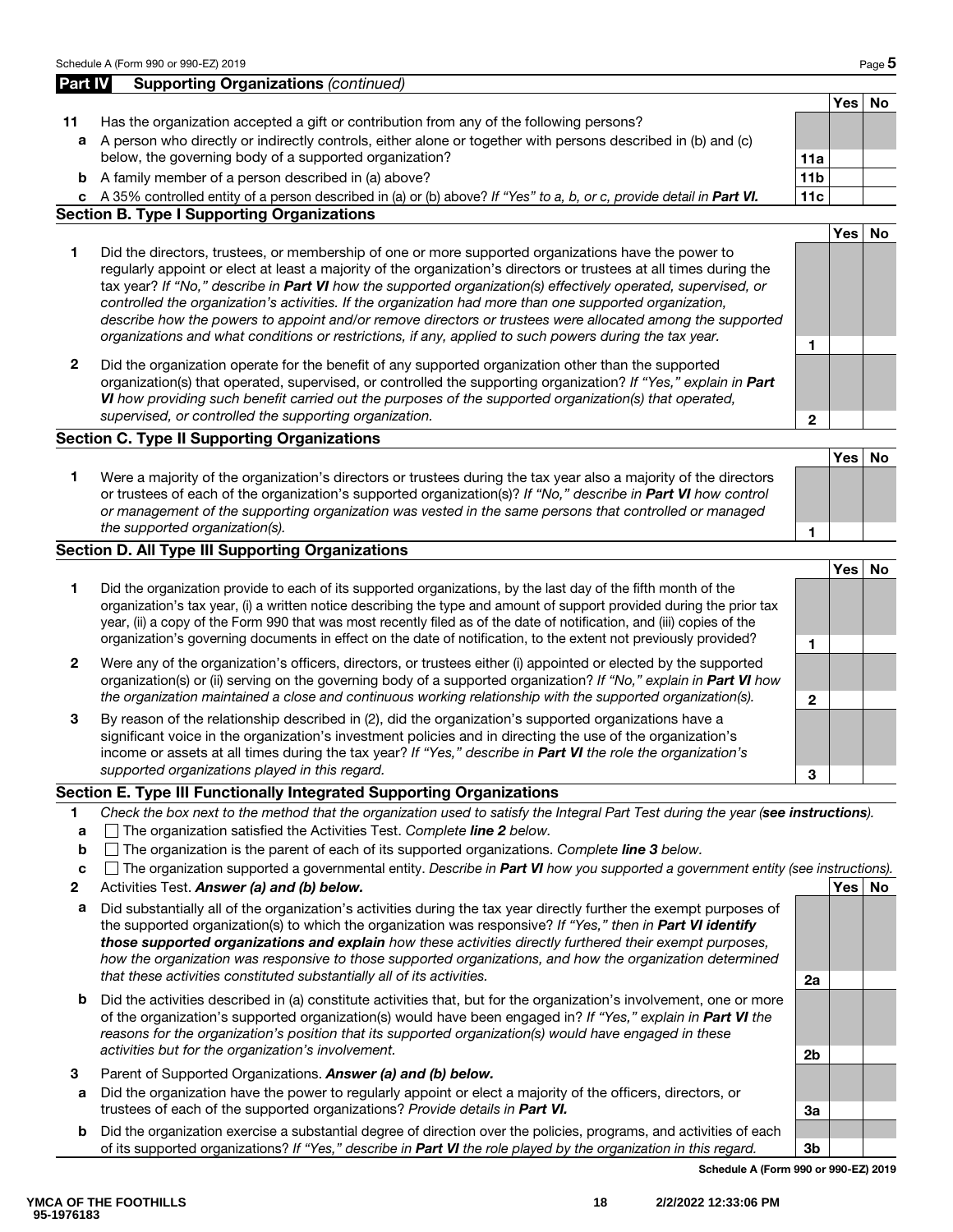### Part V Type III Non-Functionally Integrated 509(a)(3) Supporting Organizations

| $\Box$ Check here if the organization satisfied the Integral Part Test as a qualifying trust on Nov. 20, 1970 (explain in Part VI). See |  |
|-----------------------------------------------------------------------------------------------------------------------------------------|--|
| instructions. All other Type III non-functionally integrated supporting organizations must complete Sections A through E.               |  |

| Section A-Adjusted Net Income                                                                                                                                                                                    |                         | (A) Prior Year | (B) Current Year<br>(optional) |
|------------------------------------------------------------------------------------------------------------------------------------------------------------------------------------------------------------------|-------------------------|----------------|--------------------------------|
| 1 Net short-term capital gain                                                                                                                                                                                    | 1.                      |                |                                |
| 2 Recoveries of prior-year distributions                                                                                                                                                                         | $\mathbf 2$             |                |                                |
| 3 Other gross income (see instructions)                                                                                                                                                                          | 3                       |                |                                |
| 4 Add lines 1 through 3.                                                                                                                                                                                         | 4                       |                |                                |
| 5 Depreciation and depletion                                                                                                                                                                                     | 5                       |                |                                |
| 6 Portion of operating expenses paid or incurred for production or<br>collection of gross income or for management, conservation, or<br>maintenance of property held for production of income (see instructions) | 6                       |                |                                |
| 7 Other expenses (see instructions)                                                                                                                                                                              | $\overline{7}$          |                |                                |
| 8 Adjusted Net Income (subtract lines 5, 6, and 7 from line 4)                                                                                                                                                   | 8                       |                |                                |
| <b>Section B-Minimum Asset Amount</b>                                                                                                                                                                            |                         | (A) Prior Year | (B) Current Year<br>(optional) |
| 1 Aggregate fair market value of all non-exempt-use assets (see<br>instructions for short tax year or assets held for part of year):                                                                             |                         |                |                                |
| a Average monthly value of securities                                                                                                                                                                            | 1a                      |                |                                |
| <b>b</b> Average monthly cash balances                                                                                                                                                                           | 1 <sub>b</sub>          |                |                                |
| c Fair market value of other non-exempt-use assets                                                                                                                                                               | 1 <sub>c</sub>          |                |                                |
| d Total (add lines 1a, 1b, and 1c)                                                                                                                                                                               | 1 <sub>d</sub>          |                |                                |
| e Discount claimed for blockage or other<br>factors (explain in detail in Part VI):                                                                                                                              |                         |                |                                |
| 2 Acquisition indebtedness applicable to non-exempt-use assets                                                                                                                                                   | $\mathbf 2$             |                |                                |
| 3 Subtract line 2 from line 1d.                                                                                                                                                                                  | 3                       |                |                                |
| 4 Cash deemed held for exempt use. Enter 1-1/2% of line 3 (for greater amount,<br>see instructions).                                                                                                             | 4                       |                |                                |
| 5 Net value of non-exempt-use assets (subtract line 4 from line 3)                                                                                                                                               | 5                       |                |                                |
| 6 Multiply line 5 by .035.                                                                                                                                                                                       | 6                       |                |                                |
| 7 Recoveries of prior-year distributions                                                                                                                                                                         | 7                       |                |                                |
| 8 Minimum Asset Amount (add line 7 to line 6)                                                                                                                                                                    | 8                       |                |                                |
| <b>Section C-Distributable Amount</b>                                                                                                                                                                            |                         |                | <b>Current Year</b>            |
| 1 Adjusted net income for prior year (from Section A, line 8, Column A)                                                                                                                                          | 1                       |                |                                |
| 2 Enter 85% of line 1.                                                                                                                                                                                           | $\overline{\mathbf{c}}$ |                |                                |
| 3 Minimum asset amount for prior year (from Section B, line 8, Column A)                                                                                                                                         | 3                       |                |                                |
| 4 Enter greater of line 2 or line 3.                                                                                                                                                                             | 4                       |                |                                |
| 5 Income tax imposed in prior year                                                                                                                                                                               | 5                       |                |                                |
| 6 Distributable Amount. Subtract line 5 from line 4, unless subject to<br>emergency temporary reduction (see instructions).                                                                                      | 6                       |                |                                |

7  $\Box$  Check here if the current year is the organization's first as a non-functionally integrated Type III supporting organization (see instructions).

Schedule A (Form 990 or 990-EZ) 2019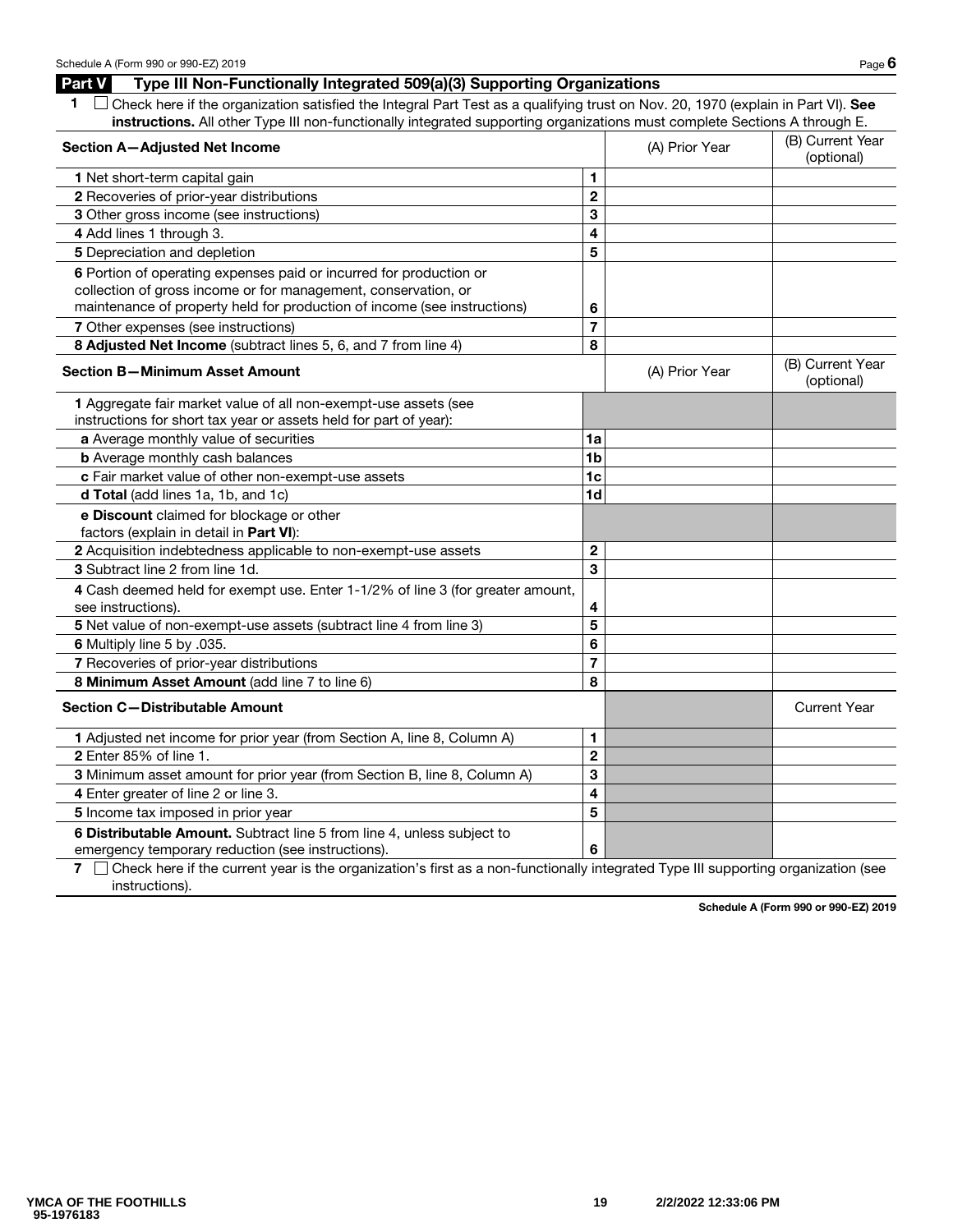| Part V       | Type III Non-Functionally Integrated 509(a)(3) Supporting Organizations (continued)                                                                                                                      |                                    |                                               |                                                         |
|--------------|----------------------------------------------------------------------------------------------------------------------------------------------------------------------------------------------------------|------------------------------------|-----------------------------------------------|---------------------------------------------------------|
|              | <b>Section D-Distributions</b>                                                                                                                                                                           |                                    |                                               | <b>Current Year</b>                                     |
| 1            | Amounts paid to supported organizations to accomplish exempt purposes                                                                                                                                    |                                    |                                               |                                                         |
| $\mathbf{2}$ | Amounts paid to perform activity that directly furthers exempt purposes of supported<br>organizations, in excess of income from activity                                                                 |                                    |                                               |                                                         |
| 3            | Administrative expenses paid to accomplish exempt purposes of supported organizations                                                                                                                    |                                    |                                               |                                                         |
| 4            | Amounts paid to acquire exempt-use assets                                                                                                                                                                |                                    |                                               |                                                         |
| 5            | Qualified set-aside amounts (prior IRS approval required)                                                                                                                                                |                                    |                                               |                                                         |
| 6            | Other distributions (describe in Part VI). See instructions.                                                                                                                                             |                                    |                                               |                                                         |
| 7            | Total annual distributions. Add lines 1 through 6.                                                                                                                                                       |                                    |                                               |                                                         |
| 8            | Distributions to attentive supported organizations to which the organization is responsive<br>(provide details in Part VI). See instructions.                                                            |                                    |                                               |                                                         |
| 9            | Distributable amount for 2019 from Section C, line 6                                                                                                                                                     |                                    |                                               |                                                         |
| 10           | Line 8 amount divided by line 9 amount                                                                                                                                                                   |                                    |                                               |                                                         |
|              | <b>Section E-Distribution Allocations (see instructions)</b>                                                                                                                                             | (i)<br><b>Excess Distributions</b> | (ii)<br><b>Underdistributions</b><br>Pre-2019 | (iii)<br><b>Distributable</b><br><b>Amount for 2019</b> |
| 1.           | Distributable amount for 2019 from Section C, line 6                                                                                                                                                     |                                    |                                               |                                                         |
| $\mathbf 2$  | Underdistributions, if any, for years prior to 2019<br>(reasonable cause required - explain in Part VI). See<br>instructions.                                                                            |                                    |                                               |                                                         |
| 3            | Excess distributions carryover, if any, to 2019                                                                                                                                                          |                                    |                                               |                                                         |
| a            | From 2014<br>and a state of the                                                                                                                                                                          |                                    |                                               |                                                         |
| b            | From 2015<br>the contract of the con-                                                                                                                                                                    |                                    |                                               |                                                         |
| c            | From 2016<br>the contract of the con-                                                                                                                                                                    |                                    |                                               |                                                         |
| d            | From 2017<br>and a strategic and                                                                                                                                                                         |                                    |                                               |                                                         |
| е            | From 2018<br>and a state of                                                                                                                                                                              |                                    |                                               |                                                         |
| f            | Total of lines 3a through e                                                                                                                                                                              |                                    |                                               |                                                         |
| g            | Applied to underdistributions of prior years                                                                                                                                                             |                                    |                                               |                                                         |
|              | <b>h</b> Applied to 2019 distributable amount                                                                                                                                                            |                                    |                                               |                                                         |
| j.           | Carryover from 2014 not applied (see instructions)                                                                                                                                                       |                                    |                                               |                                                         |
|              | Remainder. Subtract lines 3g, 3h, and 3i from 3f.                                                                                                                                                        |                                    |                                               |                                                         |
| 4            | Distributions for 2019 from<br>Section D, line 7:<br>\$                                                                                                                                                  |                                    |                                               |                                                         |
| a            | Applied to underdistributions of prior years                                                                                                                                                             |                                    |                                               |                                                         |
|              | <b>b</b> Applied to 2019 distributable amount                                                                                                                                                            |                                    |                                               |                                                         |
| c            | Remainder. Subtract lines 4a and 4b from 4.                                                                                                                                                              |                                    |                                               |                                                         |
| 5            | Remaining underdistributions for years prior to 2019, if<br>any. Subtract lines 3g and 4a from line 2. For result<br>greater than zero, explain in Part VI. See instructions.                            |                                    |                                               |                                                         |
| 6            | Remaining underdistributions for 2019. Subtract lines 3h<br>and 4b from line 1. For result greater than zero, explain in<br><b>Part VI.</b> See instructions.                                            |                                    |                                               |                                                         |
| 7            | Excess distributions carryover to 2020. Add lines 3j<br>and 4c.                                                                                                                                          |                                    |                                               |                                                         |
| 8            | Breakdown of line 7:                                                                                                                                                                                     |                                    |                                               |                                                         |
| a            | Excess from 2015<br>$\mathcal{L}^{\mathcal{L}}$ , where $\mathcal{L}^{\mathcal{L}}$ and $\mathcal{L}^{\mathcal{L}}$ are $\mathcal{L}^{\mathcal{L}}$ . Then, we have a set of $\mathcal{L}^{\mathcal{L}}$ |                                    |                                               |                                                         |
| b            | Excess from 2016                                                                                                                                                                                         |                                    |                                               |                                                         |
| c            | Excess from 2017 $\ldots$                                                                                                                                                                                |                                    |                                               |                                                         |
| d.           | Excess from 2018 $\ldots$                                                                                                                                                                                |                                    |                                               |                                                         |
| е            | Excess from 2019                                                                                                                                                                                         |                                    |                                               |                                                         |

Schedule A (Form 990 or 990-EZ) 2019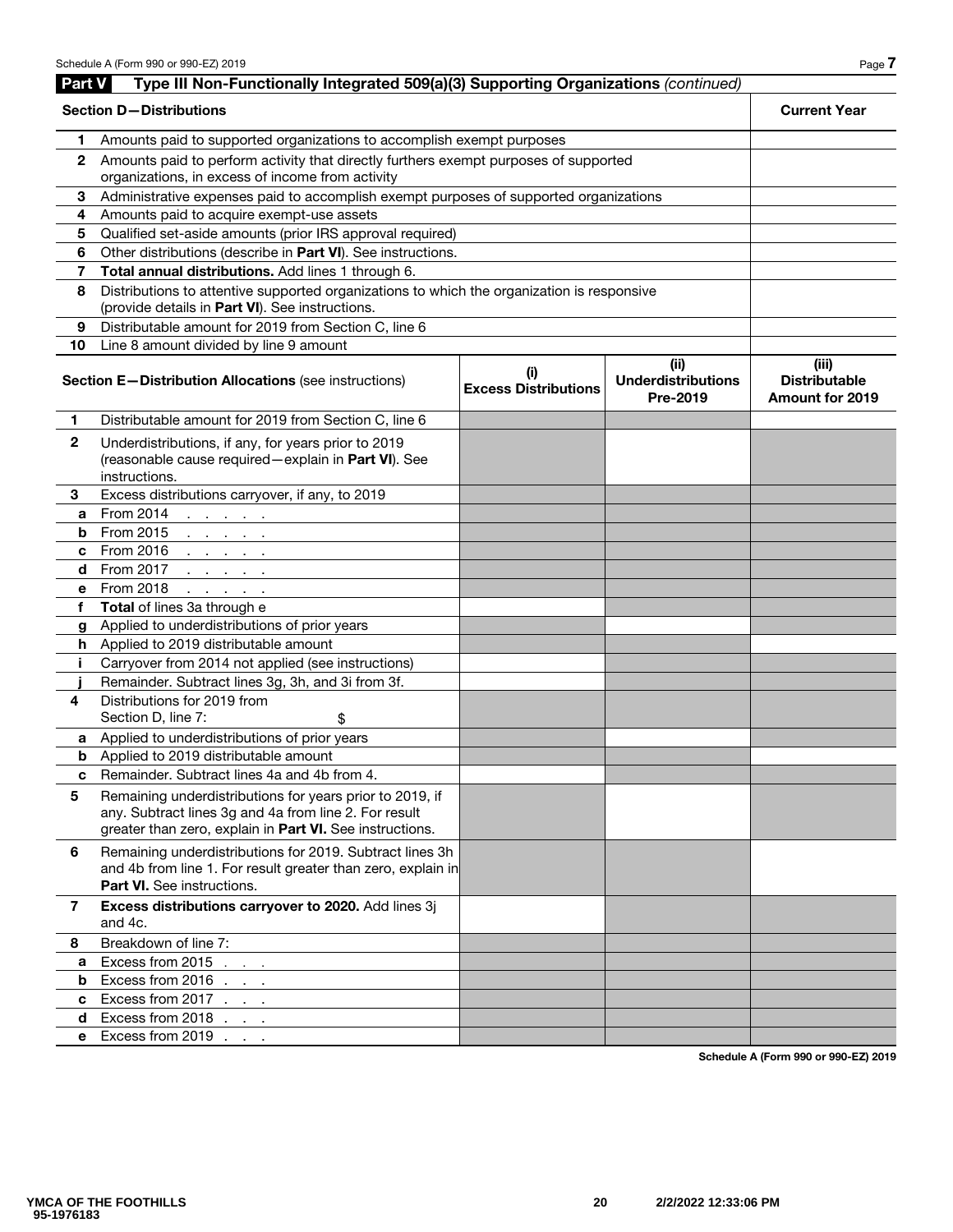| <b>Schedule B</b> |  |  |  |  |  |
|-------------------|--|--|--|--|--|
|                   |  |  |  |  |  |

# Schedule of Contributors

▶ Attach to Form 990, Form 990-EZ, or Form 990-PF. ▶ Go to *www.irs.gov/Form990* for the latest information.



2019

Name of the organization **Employer identification number**  $\blacksquare$ YMCA OF THE FOOTHILLS AND THE SECOND ASSAULT AND THE SECOND ASSAULT AND THE SECOND ASSAULT AND SECOND ASSAULT AND SECOND ASSAULT AND SECOND ASSAULT AND SECOND ASSAULT AND SECOND ASSAULT AND SECOND ASSAULT AND SECOND ASSAUL

#### Organization type (check one):

| Filers of:         | Section:                                                                                                |
|--------------------|---------------------------------------------------------------------------------------------------------|
| Form 990 or 990-EZ | $\vert$ 501(c)( 3<br>) (enter number) organization                                                      |
|                    | $4947(a)(1)$ nonexempt charitable trust <b>not</b> treated as a private foundation<br>$\vert \ \ \vert$ |
|                    | 527 political organization<br>$\overline{\phantom{a}}$                                                  |
| Form 990-PF        | 501(c)(3) exempt private foundation<br>$\mathbf{I}$                                                     |
|                    | 4947(a)(1) nonexempt charitable trust treated as a private foundation<br>$\vert \ \ \vert$              |
|                    | 501(c)(3) taxable private foundation<br>$\mathsf{L}$                                                    |
|                    |                                                                                                         |

Check if your organization is covered by the General Rule or a Special Rule.

Note: Only a section 501(c)(7), (8), or (10) organization can check boxes for both the General Rule and a Special Rule. See instructions.

#### General Rule

For an organization filing Form 990, 990-EZ, or 990-PF that received, during the year, contributions totaling \$5,000 or more (in money or property) from any one contributor. Complete Parts I and II. See instructions for determining a contributor's total contributions.

#### Special Rules

- $\blacktrianglelefteq$  For an organization described in section 501(c)(3) filing Form 990 or 990-EZ that met the 331/3% support test of the regulations under sections 509(a)(1) and 170(b)(1)(A)(vi), that checked Schedule A (Form 990 or 990-EZ), Part II, line 13, 16a, or 16b, and that received from any one contributor, during the year, total contributions of the greater of (1) \$5,000; or (2) 2% of the amount on (i) Form 990, Part VIII, line 1h; or (ii) Form 990-EZ, line 1. Complete Parts I and II.
- For an organization described in section 501(c)(7), (8), or (10) filing Form 990 or 990-EZ that received from any one contributor, during the year, total contributions of more than \$1,000 *exclusively* for religious, charitable, scientific, literary, or educational purposes, or for the prevention of cruelty to children or animals. Complete Parts I, II, and III.
- $\Box$  For an organization described in section 501(c)(7), (8), or (10) filing Form 990 or 990-EZ that received from any one contributor, during the year, contributions *exclusively* for religious, charitable, etc., purposes, but no such contributions totaled more than \$1,000. If this box is checked, enter here the total contributions that were received during the year for an *exclusively* religious, charitable, etc., purpose. Don't complete any of the parts unless the General Rule applies to this organization because it received *nonexclusively* religious, charitable, etc., contributions totaling \$5.000 or more during the vear totaling \$5,000 or more during the year  $\ldots$  . . . . . . . . . . .

Caution: An organization that isn't covered by the General Rule and/or the Special Rules doesn't file Schedule B (Form 990, 990-EZ, or 990-PF), but it must answer "No" on Part IV, line 2, of its Form 990; or check the box on line H of its Form 990-EZ or on its Form 990-PF, Part I, line 2, to certify that it doesn't meet the filing requirements of Schedule B (Form 990, 990-EZ, or 990-PF).

For Paperwork Reduction Act Notice, see the instructions for Form 990, 990-EZ, or 990-PF. Cat. No. 30613X Schedule B (Form 990, 990-EZ, or 990-PF) (2019)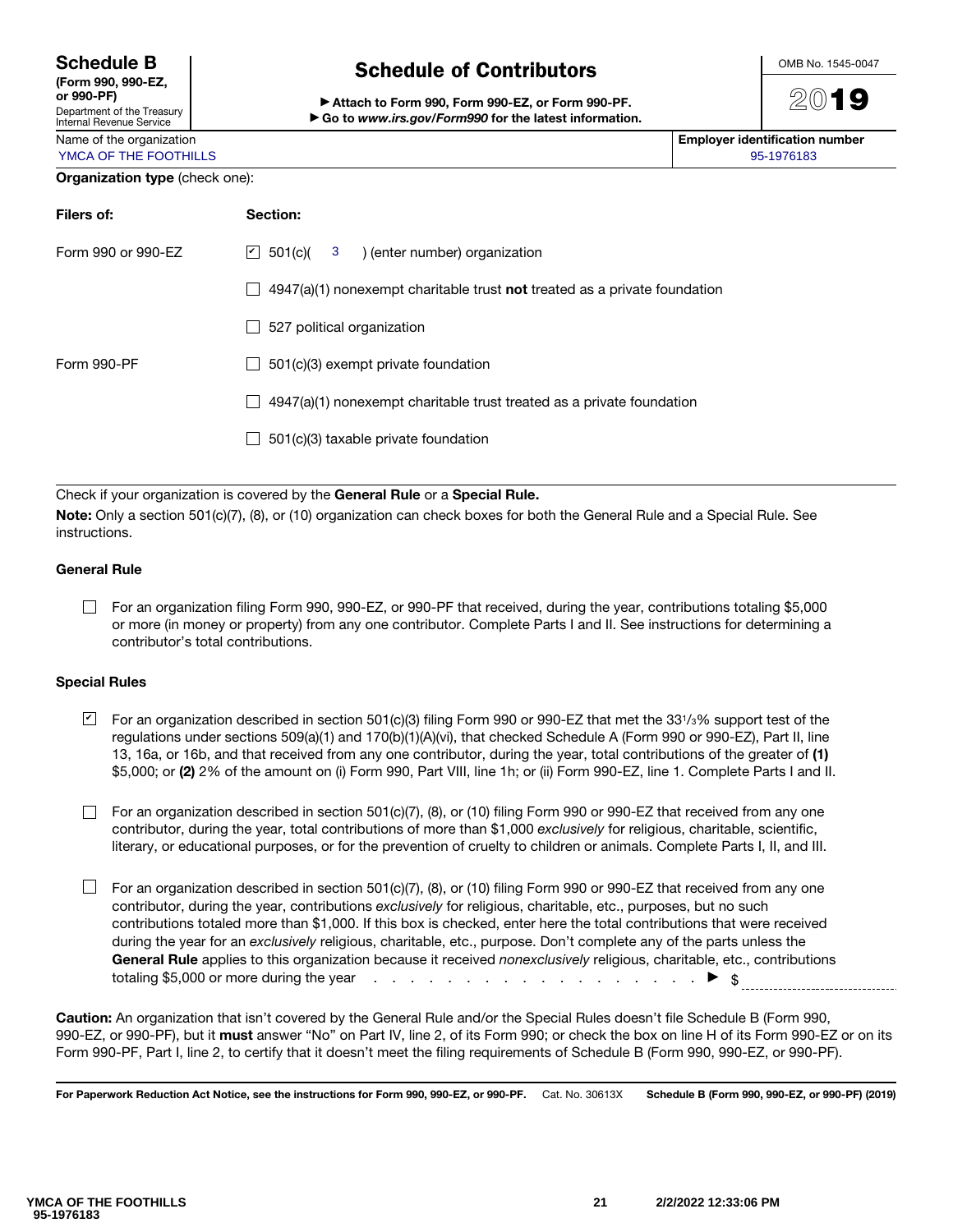| Schedule B (Form 990, 990-EZ, or 990-PF) (2019)<br>. <del>.</del> | $P$ age $\lambda$ |
|-------------------------------------------------------------------|-------------------|
|-------------------------------------------------------------------|-------------------|

YMCA OF THE FOOTHILLS AND RESERVE THE SECOND SECOND SECOND SECOND SECOND SECOND SECOND SECOND SECOND SECOND SECOND SECOND SECOND SECOND SECOND SECOND SECOND SECOND SECOND SECOND SECOND SECOND SECOND SECOND SECOND SECOND SE

Name of organization **Employer identification number**  $\blacksquare$ 

(a) (b) (c) (d) No. Name, address, and ZIP + 4 Total contributions Type of contribution Person 1 ✔  $\Box$ Payroll 150,000  $\Box$ Noncash \$ (Complete Part II for noncash contributions.) (a) (b) (c) (d) Type of contribution No. Name, address, and  $ZIP + 4$ Total contributions  $2$   $|$  Person  $\vee$ Person  $\Box$ Payroll 30,000 Noncash  $\Box$ \$ (Complete Part II for noncash contributions.) (d) (a) (b) (c) No. Name, address, and ZIP + 4 Total contributions Type of contribution Person 3 ✔ Payroll  $\Box$ \$ 15,000 Noncash П (Complete Part II for noncash contributions.) (a) (b) (c) (d) No. Name, address, and ZIP + 4 Total contributions Type of contribution Person 4 ✔ Payroll  $\Box$ 15,000 Noncash П \$ (Complete Part II for noncash contributions.) (d) (a) (b) (c) Total contributions No. Name, address, and ZIP + 4 Type of contribution Person  $\Box$ Payroll  $\Box$ \$ Noncash  $\Box$ (Complete Part II for noncash contributions.)  $(a)$  $(b)$ (c) (d) No. Name, address, and ZIP + 4 Total contributions Type of contribution Person  $\Box$ Payroll  $\Box$ Noncash  $\Box$ \$ (Complete Part II for noncash contributions.) Schedule B (Form 990, 990-EZ, or 990-PF) (2019)

Part **I** Contributors (see instructions). Use duplicate copies of Part I if additional space is needed.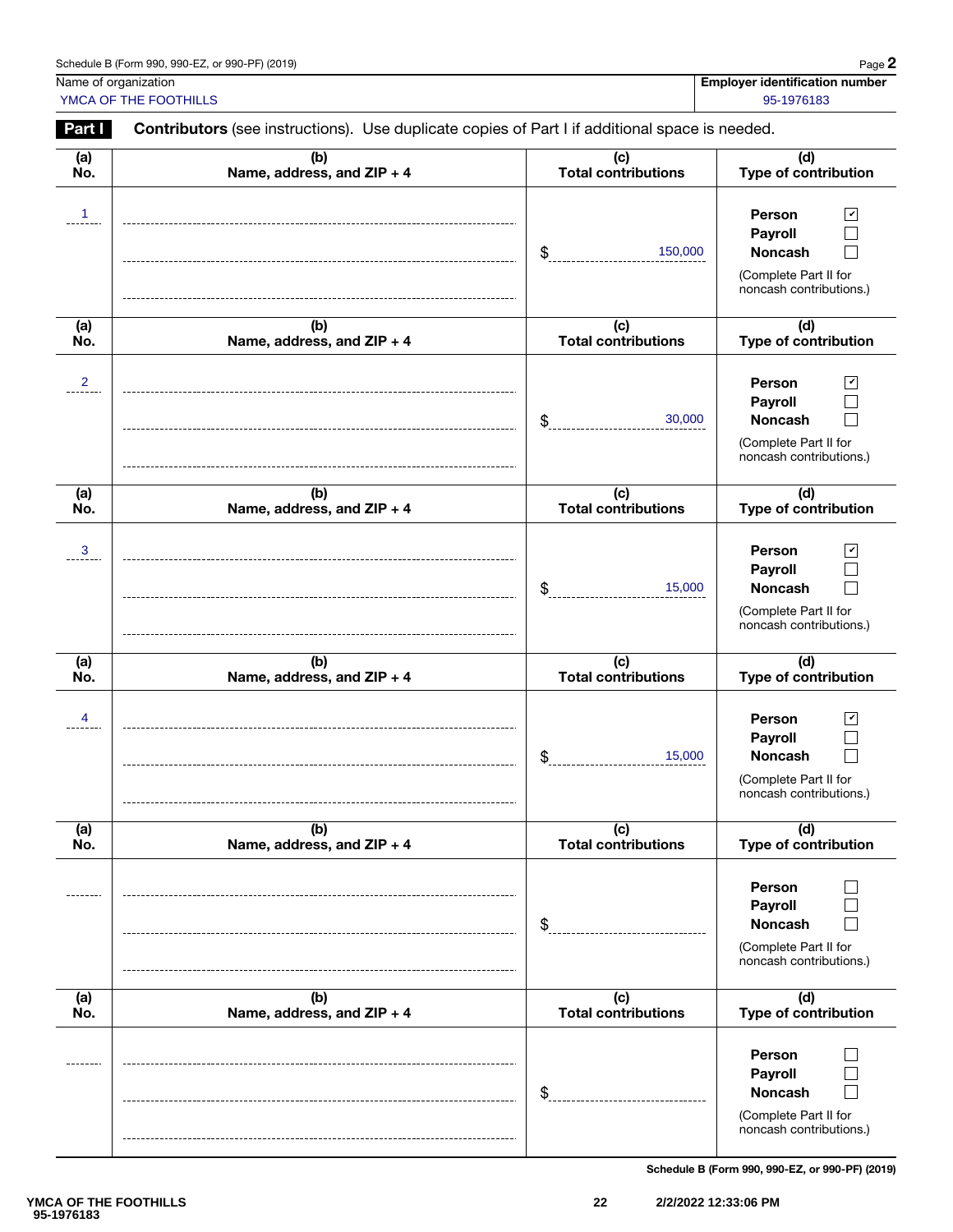Name of organization **Employer identification number**  $\blacksquare$ 

YMCA OF THE FOOTHILLS 95-1976183

Part II Noncash Property (see instructions). Use duplicate copies of Part II if additional space is needed.

| (a) No.<br>from<br>Part I | (b)<br>Description of noncash property given | (c)<br>FMV (or estimate)<br>(See instructions.) | (d)<br>Date received |
|---------------------------|----------------------------------------------|-------------------------------------------------|----------------------|
|                           |                                              | \$                                              |                      |
| (a) No.<br>from<br>Part I | (b)<br>Description of noncash property given | (c)<br>FMV (or estimate)<br>(See instructions.) | (d)<br>Date received |
|                           |                                              | \$                                              |                      |
| (a) No.<br>from<br>Part I | (b)<br>Description of noncash property given | (c)<br>FMV (or estimate)<br>(See instructions.) | (d)<br>Date received |
|                           |                                              | \$                                              |                      |
| (a) No.<br>from<br>Part I | (b)<br>Description of noncash property given | (c)<br>FMV (or estimate)<br>(See instructions.) | (d)<br>Date received |
|                           |                                              | \$                                              |                      |
| (a) No.<br>from<br>Part I | (b)<br>Description of noncash property given | (c)<br>FMV (or estimate)<br>(See instructions.) | (d)<br>Date received |
|                           |                                              | \$                                              |                      |
| (a) No.<br>from<br>Part I | (b)<br>Description of noncash property given | (c)<br>FMV (or estimate)<br>(See instructions.) | (d)<br>Date received |
|                           |                                              | \$                                              |                      |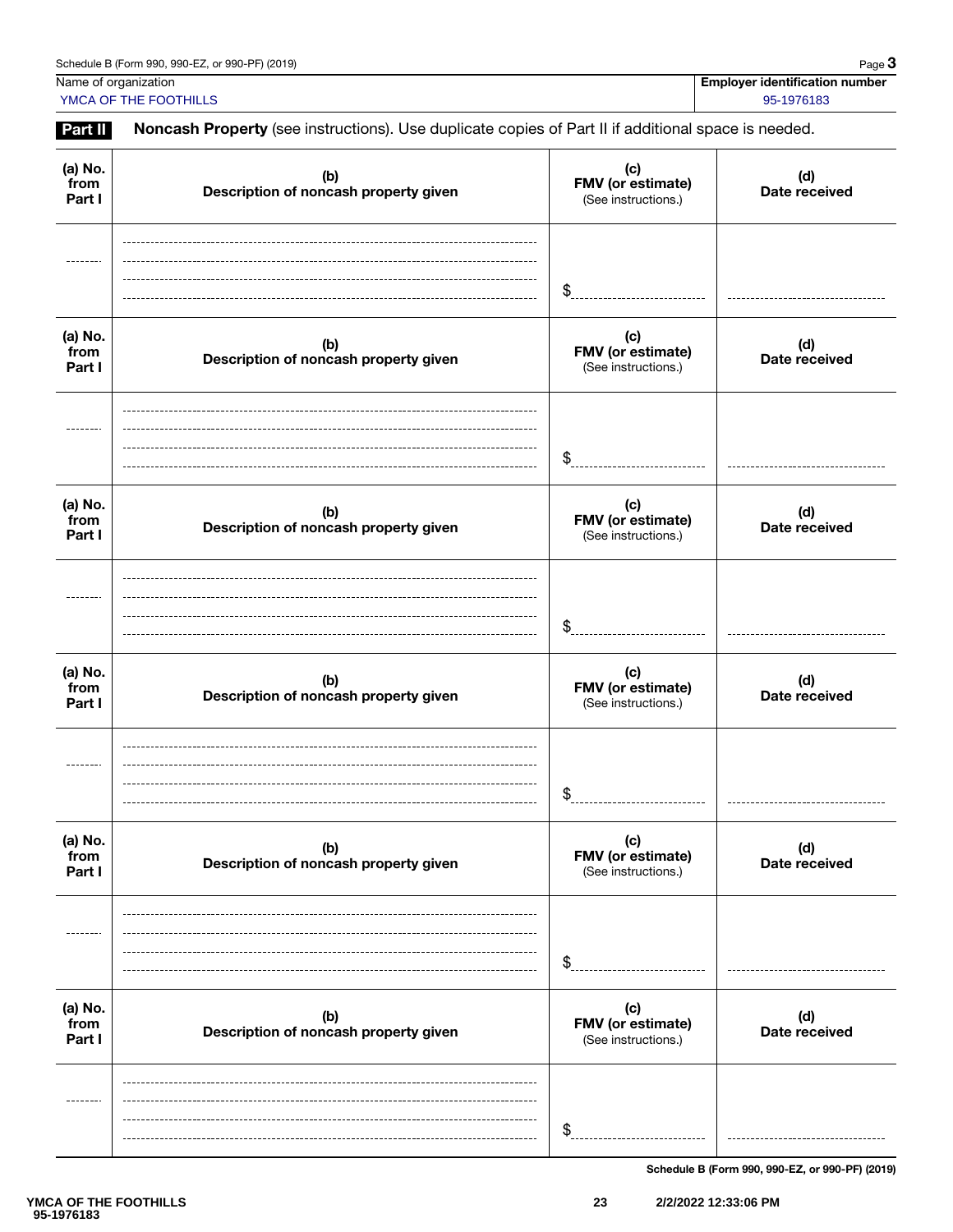|                                | . uuv |
|--------------------------------|-------|
| Employer identification number |       |

|                           | Name of organization                                                                                                                                                                                                                                                                                                                                                                      |                      |                                                                  |  | <b>Employer identification number</b>    |  |
|---------------------------|-------------------------------------------------------------------------------------------------------------------------------------------------------------------------------------------------------------------------------------------------------------------------------------------------------------------------------------------------------------------------------------------|----------------------|------------------------------------------------------------------|--|------------------------------------------|--|
| Part III                  | YMCA OF THE FOOTHILLS<br>Exclusively religious, charitable, etc., contributions to organizations described in section 501(c)(7), (8), or<br>(10) that total more than \$1,000 for the year from any one contributor. Complete columns (a) through (e) and<br>the following line entry. For organizations completing Part III, enter the total of exclusively religious, charitable, etc., |                      |                                                                  |  | 95-1976183                               |  |
|                           | contributions of \$1,000 or less for the year. (Enter this information once. See instructions.) ▶                                                                                                                                                                                                                                                                                         |                      |                                                                  |  |                                          |  |
| (a) No.<br>from           | Use duplicate copies of Part III if additional space is needed.<br>(b) Purpose of gift                                                                                                                                                                                                                                                                                                    | (c) Use of gift      |                                                                  |  |                                          |  |
| Part I                    |                                                                                                                                                                                                                                                                                                                                                                                           |                      |                                                                  |  | (d) Description of how gift is held      |  |
|                           |                                                                                                                                                                                                                                                                                                                                                                                           |                      |                                                                  |  |                                          |  |
|                           |                                                                                                                                                                                                                                                                                                                                                                                           |                      |                                                                  |  |                                          |  |
|                           |                                                                                                                                                                                                                                                                                                                                                                                           |                      |                                                                  |  |                                          |  |
|                           | Transferee's name, address, and ZIP + 4                                                                                                                                                                                                                                                                                                                                                   | (e) Transfer of gift |                                                                  |  | Relationship of transferor to transferee |  |
|                           |                                                                                                                                                                                                                                                                                                                                                                                           |                      |                                                                  |  |                                          |  |
|                           |                                                                                                                                                                                                                                                                                                                                                                                           |                      |                                                                  |  |                                          |  |
|                           |                                                                                                                                                                                                                                                                                                                                                                                           |                      |                                                                  |  |                                          |  |
| (a) No.<br>from<br>Part I | (b) Purpose of gift                                                                                                                                                                                                                                                                                                                                                                       | (c) Use of gift      |                                                                  |  | (d) Description of how gift is held      |  |
|                           |                                                                                                                                                                                                                                                                                                                                                                                           |                      |                                                                  |  |                                          |  |
|                           |                                                                                                                                                                                                                                                                                                                                                                                           |                      |                                                                  |  |                                          |  |
|                           |                                                                                                                                                                                                                                                                                                                                                                                           |                      |                                                                  |  |                                          |  |
|                           | (e) Transfer of gift                                                                                                                                                                                                                                                                                                                                                                      |                      |                                                                  |  |                                          |  |
|                           | Transferee's name, address, and ZIP + 4                                                                                                                                                                                                                                                                                                                                                   |                      |                                                                  |  | Relationship of transferor to transferee |  |
|                           |                                                                                                                                                                                                                                                                                                                                                                                           |                      |                                                                  |  |                                          |  |
|                           |                                                                                                                                                                                                                                                                                                                                                                                           |                      |                                                                  |  |                                          |  |
| (a) No.<br>from           |                                                                                                                                                                                                                                                                                                                                                                                           |                      |                                                                  |  |                                          |  |
| Part I                    | (b) Purpose of gift                                                                                                                                                                                                                                                                                                                                                                       | (c) Use of gift      |                                                                  |  | (d) Description of how gift is held      |  |
|                           |                                                                                                                                                                                                                                                                                                                                                                                           |                      |                                                                  |  |                                          |  |
|                           |                                                                                                                                                                                                                                                                                                                                                                                           |                      |                                                                  |  |                                          |  |
|                           |                                                                                                                                                                                                                                                                                                                                                                                           |                      |                                                                  |  |                                          |  |
|                           |                                                                                                                                                                                                                                                                                                                                                                                           | (e) Transfer of gift |                                                                  |  |                                          |  |
|                           | Transferee's name, address, and ZIP + 4                                                                                                                                                                                                                                                                                                                                                   |                      |                                                                  |  | Relationship of transferor to transferee |  |
|                           |                                                                                                                                                                                                                                                                                                                                                                                           |                      |                                                                  |  |                                          |  |
|                           |                                                                                                                                                                                                                                                                                                                                                                                           |                      |                                                                  |  |                                          |  |
| (a) No.<br>from<br>Part I | (b) Purpose of gift                                                                                                                                                                                                                                                                                                                                                                       | (c) Use of gift      |                                                                  |  | (d) Description of how gift is held      |  |
|                           |                                                                                                                                                                                                                                                                                                                                                                                           |                      |                                                                  |  |                                          |  |
|                           |                                                                                                                                                                                                                                                                                                                                                                                           |                      |                                                                  |  |                                          |  |
|                           |                                                                                                                                                                                                                                                                                                                                                                                           |                      |                                                                  |  |                                          |  |
|                           | Transferee's name, address, and ZIP + 4                                                                                                                                                                                                                                                                                                                                                   |                      | (e) Transfer of gift<br>Relationship of transferor to transferee |  |                                          |  |
|                           |                                                                                                                                                                                                                                                                                                                                                                                           |                      |                                                                  |  |                                          |  |
|                           |                                                                                                                                                                                                                                                                                                                                                                                           |                      |                                                                  |  |                                          |  |

Schedule B (Form 990, 990-EZ, or 990-PF) (2019) **24 2/2/2022 12:33:06 PM**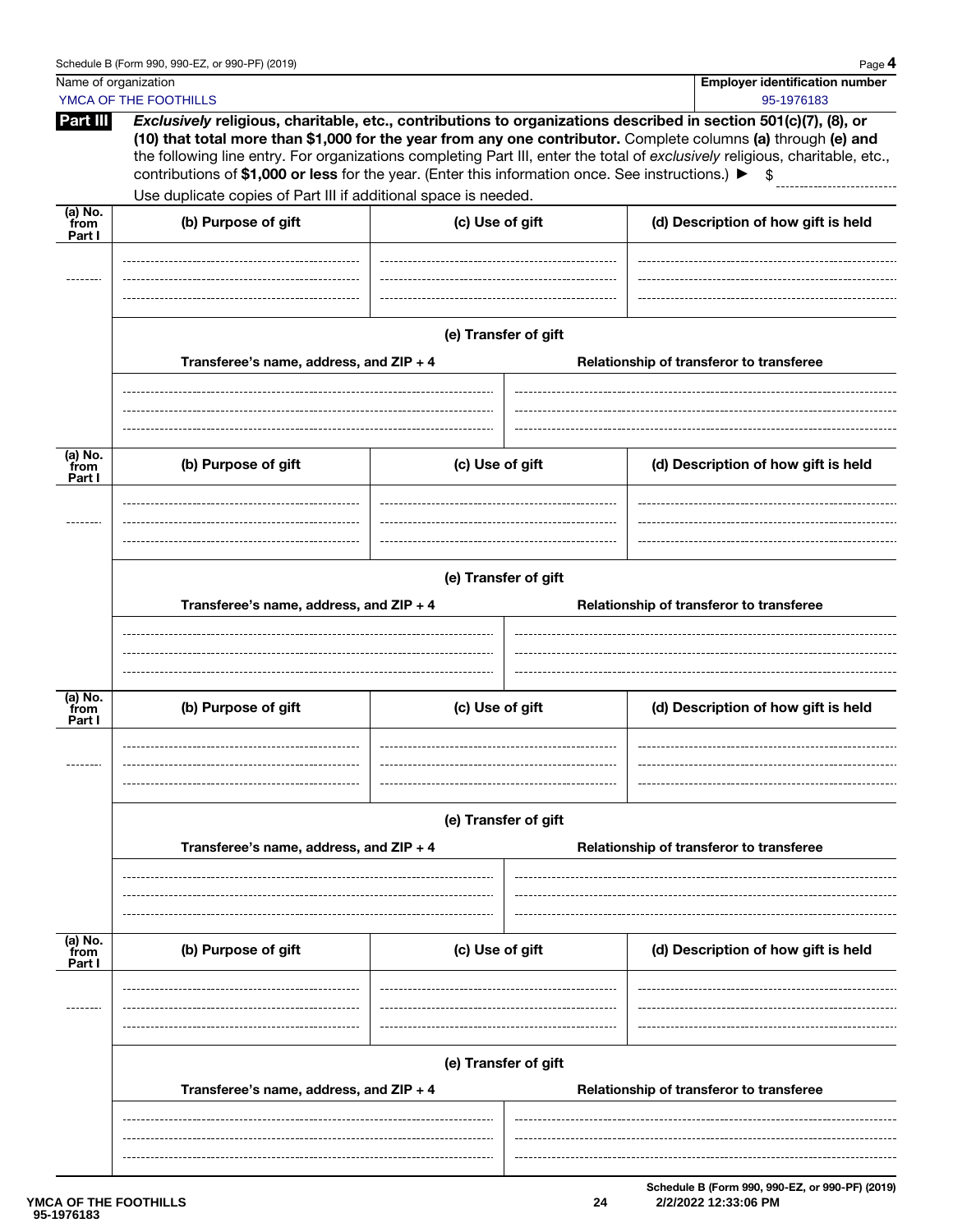#### SCHEDULE D (Form 990)

Department of the Treasury Internal Revenue Service

## Supplemental Financial Statements

▶ Complete if the organization answered "Yes" on Form 990, Part IV, line 6, 7, 8, 9, 10, 11a, 11b, 11c, 11d, 11e, 11f, 12a, or 12b. ▶ Attach to Form 990.

▶ Go to *www.irs.gov/Form990* for instructions and the latest information.<br>■ Employer identified

Open to Public Inspection

OMB No. 1545-0047 2019

|              | Name of the organization                                                                                                                                                                                                                                                                                                                                                               |                                                                                                                                                                                                                               | <b>Employer identification number</b>          |
|--------------|----------------------------------------------------------------------------------------------------------------------------------------------------------------------------------------------------------------------------------------------------------------------------------------------------------------------------------------------------------------------------------------|-------------------------------------------------------------------------------------------------------------------------------------------------------------------------------------------------------------------------------|------------------------------------------------|
|              | YMCA OF THE FOOTHILLS                                                                                                                                                                                                                                                                                                                                                                  |                                                                                                                                                                                                                               | 95-1976183                                     |
| Part I       | Organizations Maintaining Donor Advised Funds or Other Similar Funds or Accounts.                                                                                                                                                                                                                                                                                                      |                                                                                                                                                                                                                               |                                                |
|              | Complete if the organization answered "Yes" on Form 990, Part IV, line 6.                                                                                                                                                                                                                                                                                                              |                                                                                                                                                                                                                               |                                                |
|              |                                                                                                                                                                                                                                                                                                                                                                                        | (a) Donor advised funds                                                                                                                                                                                                       | (b) Funds and other accounts                   |
| 1.           | Total number at end of year                                                                                                                                                                                                                                                                                                                                                            |                                                                                                                                                                                                                               |                                                |
| 2            | Aggregate value of contributions to (during year).                                                                                                                                                                                                                                                                                                                                     |                                                                                                                                                                                                                               |                                                |
| З            | Aggregate value of grants from (during year)                                                                                                                                                                                                                                                                                                                                           |                                                                                                                                                                                                                               |                                                |
| 4            | Aggregate value at end of year<br>$\sim$                                                                                                                                                                                                                                                                                                                                               |                                                                                                                                                                                                                               |                                                |
| 5            | Did the organization inform all donors and donor advisors in writing that the assets held in donor advised                                                                                                                                                                                                                                                                             |                                                                                                                                                                                                                               |                                                |
|              | funds are the organization's property, subject to the organization's exclusive legal control?                                                                                                                                                                                                                                                                                          |                                                                                                                                                                                                                               | ∣ Yes<br><b>No</b>                             |
| 6            | Did the organization inform all grantees, donors, and donor advisors in writing that grant funds can be used<br>only for charitable purposes and not for the benefit of the donor or donor advisor, or for any other purpose<br>conferring impermissible private benefit?                                                                                                              | and a construction of the construction of the construction of the construction of the construction of the construction of the construction of the construction of the construction of the construction of the construction of | Yes<br><b>No</b>                               |
| Part II      | <b>Conservation Easements.</b>                                                                                                                                                                                                                                                                                                                                                         |                                                                                                                                                                                                                               |                                                |
|              | Complete if the organization answered "Yes" on Form 990, Part IV, line 7.                                                                                                                                                                                                                                                                                                              |                                                                                                                                                                                                                               |                                                |
| 1            | Purpose(s) of conservation easements held by the organization (check all that apply).                                                                                                                                                                                                                                                                                                  |                                                                                                                                                                                                                               |                                                |
|              | Preservation of land for public use (for example, recreation or education) □ Preservation of a historically important land area                                                                                                                                                                                                                                                        |                                                                                                                                                                                                                               |                                                |
|              | Protection of natural habitat                                                                                                                                                                                                                                                                                                                                                          |                                                                                                                                                                                                                               | Preservation of a certified historic structure |
|              | Preservation of open space                                                                                                                                                                                                                                                                                                                                                             |                                                                                                                                                                                                                               |                                                |
| 2            | Complete lines 2a through 2d if the organization held a qualified conservation contribution in the form of a conservation                                                                                                                                                                                                                                                              |                                                                                                                                                                                                                               |                                                |
|              | easement on the last day of the tax year.                                                                                                                                                                                                                                                                                                                                              |                                                                                                                                                                                                                               | Held at the End of the Tax Year                |
| а            | Total number of conservation easements                                                                                                                                                                                                                                                                                                                                                 |                                                                                                                                                                                                                               | 2a                                             |
| b            |                                                                                                                                                                                                                                                                                                                                                                                        |                                                                                                                                                                                                                               | 2 <sub>b</sub>                                 |
| c            | Number of conservation easements on a certified historic structure included in (a)                                                                                                                                                                                                                                                                                                     |                                                                                                                                                                                                                               | 2c                                             |
| d            | Number of conservation easements included in (c) acquired after 7/25/06, and not on a<br>historic structure listed in the National Register                                                                                                                                                                                                                                            | .                                                                                                                                                                                                                             | 2d                                             |
| 3            | Number of conservation easements modified, transferred, released, extinguished, or terminated by the organization during the<br>tax year $\blacktriangleright$                                                                                                                                                                                                                         |                                                                                                                                                                                                                               |                                                |
| 4            | Number of states where property subject to conservation easement is located ▶                                                                                                                                                                                                                                                                                                          |                                                                                                                                                                                                                               |                                                |
| 5            | Does the organization have a written policy regarding the periodic monitoring, inspection, handling of<br>violations, and enforcement of the conservation easements it holds?                                                                                                                                                                                                          | and a state of the state of the state                                                                                                                                                                                         | ∣ Yes<br><b>No</b>                             |
| 6            | Staff and volunteer hours devoted to monitoring, inspecting, handling of violations, and enforcing conservation easements during the year                                                                                                                                                                                                                                              |                                                                                                                                                                                                                               |                                                |
| 7            | Amount of expenses incurred in monitoring, inspecting, handling of violations, and enforcing conservation easements during the year<br>▶\$                                                                                                                                                                                                                                             |                                                                                                                                                                                                                               |                                                |
| 8            | Does each conservation easement reported on line 2(d) above satisfy the requirements of section 170(h)(4)(B)(i)                                                                                                                                                                                                                                                                        |                                                                                                                                                                                                                               | Yes $\lfloor$<br>_∣ No                         |
| 9            | In Part XIII, describe how the organization reports conservation easements in its revenue and expense statement and<br>balance sheet, and include, if applicable, the text of the footnote to the organization's financial statements that describes the                                                                                                                               |                                                                                                                                                                                                                               |                                                |
|              | organization's accounting for conservation easements.                                                                                                                                                                                                                                                                                                                                  |                                                                                                                                                                                                                               |                                                |
| Part III     | Organizations Maintaining Collections of Art, Historical Treasures, or Other Similar Assets.<br>Complete if the organization answered "Yes" on Form 990, Part IV, line 8.                                                                                                                                                                                                              |                                                                                                                                                                                                                               |                                                |
|              | 1a If the organization elected, as permitted under FASB ASC 958, not to report in its revenue statement and balance sheet works<br>of art, historical treasures, or other similar assets held for public exhibition, education, or research in furtherance of public<br>service, provide in Part XIII the text of the footnote to its financial statements that describes these items. |                                                                                                                                                                                                                               |                                                |
| b            | If the organization elected, as permitted under FASB ASC 958, to report in its revenue statement and balance sheet works of<br>art, historical treasures, or other similar assets held for public exhibition, education, or research in furtherance of public service,<br>provide the following amounts relating to these items:                                                       |                                                                                                                                                                                                                               |                                                |
| $\mathbf{2}$ | If the organization received or held works of art, historical treasures, or other similar assets for financial gain, provide the<br>following amounts required to be reported under FASB ASC 958 relating to these items:                                                                                                                                                              |                                                                                                                                                                                                                               |                                                |
| а<br>b       |                                                                                                                                                                                                                                                                                                                                                                                        |                                                                                                                                                                                                                               |                                                |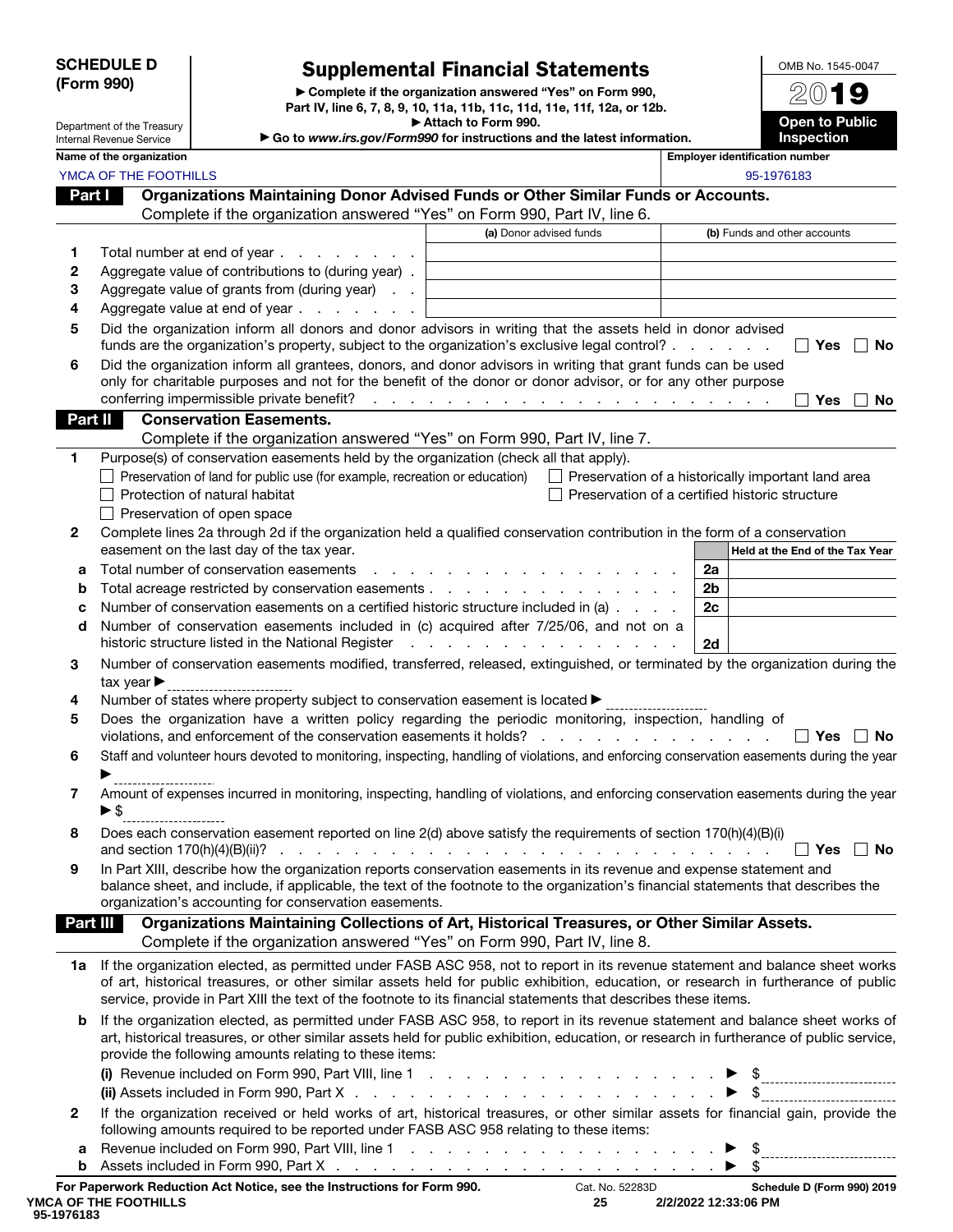|               | Schedule D (Form 990) 2019                                                                                                                                                                                                   |                                                                                                                                                                                                                                |                |                                    |                                 | Page 2              |
|---------------|------------------------------------------------------------------------------------------------------------------------------------------------------------------------------------------------------------------------------|--------------------------------------------------------------------------------------------------------------------------------------------------------------------------------------------------------------------------------|----------------|------------------------------------|---------------------------------|---------------------|
| Part III      | Organizations Maintaining Collections of Art, Historical Treasures, or Other Similar Assets (continued)                                                                                                                      |                                                                                                                                                                                                                                |                |                                    |                                 |                     |
| 3             | Using the organization's acquisition, accession, and other records, check any of the following that make significant use of its<br>collection items (check all that apply):                                                  |                                                                                                                                                                                                                                |                |                                    |                                 |                     |
| a             | $\Box$ Public exhibition                                                                                                                                                                                                     |                                                                                                                                                                                                                                | d              | Loan or exchange program           |                                 |                     |
| b             | $\Box$ Scholarly research                                                                                                                                                                                                    |                                                                                                                                                                                                                                | е              |                                    |                                 |                     |
| с             | $\Box$ Preservation for future generations                                                                                                                                                                                   |                                                                                                                                                                                                                                |                |                                    |                                 |                     |
| 4             | Provide a description of the organization's collections and explain how they further the organization's exempt purpose in Part<br>XIII.                                                                                      |                                                                                                                                                                                                                                |                |                                    |                                 |                     |
| 5             | During the year, did the organization solicit or receive donations of art, historical treasures, or other similar<br>assets to be sold to raise funds rather than to be maintained as part of the organization's collection? |                                                                                                                                                                                                                                |                |                                    | $\mathcal{L}^{\mathcal{L}}$ .   | Yes<br>No.          |
| Part IV       | <b>Escrow and Custodial Arrangements.</b>                                                                                                                                                                                    |                                                                                                                                                                                                                                |                |                                    |                                 |                     |
|               | Complete if the organization answered "Yes" on Form 990, Part IV, line 9, or reported an amount on Form<br>990, Part X, line 21.                                                                                             |                                                                                                                                                                                                                                |                |                                    |                                 |                     |
| 1a            | Is the organization an agent, trustee, custodian or other intermediary for contributions or other assets not                                                                                                                 |                                                                                                                                                                                                                                |                |                                    |                                 | <b>Yes</b><br>No    |
| b             | If "Yes," explain the arrangement in Part XIII and complete the following table:                                                                                                                                             |                                                                                                                                                                                                                                |                |                                    |                                 |                     |
|               |                                                                                                                                                                                                                              |                                                                                                                                                                                                                                |                |                                    |                                 | Amount              |
| с             |                                                                                                                                                                                                                              |                                                                                                                                                                                                                                |                |                                    | 1c                              |                     |
| d             | Additions during the year                                                                                                                                                                                                    | and the company of the company of the company of the company of the company of the company of the company of the company of the company of the company of the company of the company of the company of the company of the comp |                |                                    | 1d                              |                     |
| е             |                                                                                                                                                                                                                              |                                                                                                                                                                                                                                |                |                                    | 1e                              |                     |
| f             |                                                                                                                                                                                                                              |                                                                                                                                                                                                                                |                |                                    | 1f                              |                     |
| 2a            | Did the organization include an amount on Form 990, Part X, line 21, for escrow or custodial account liability? $\square$ Yes $\square$                                                                                      |                                                                                                                                                                                                                                |                |                                    |                                 | No.                 |
| b             | If "Yes," explain the arrangement in Part XIII. Check here if the explanation has been provided on Part XIII.                                                                                                                |                                                                                                                                                                                                                                |                |                                    |                                 |                     |
| <b>Part V</b> | <b>Endowment Funds.</b>                                                                                                                                                                                                      |                                                                                                                                                                                                                                |                |                                    |                                 |                     |
|               | Complete if the organization answered "Yes" on Form 990, Part IV, line 10.                                                                                                                                                   |                                                                                                                                                                                                                                |                |                                    |                                 |                     |
|               |                                                                                                                                                                                                                              | (a) Current year                                                                                                                                                                                                               | (b) Prior year | (c) Two years back                 | (d) Three years back            | (e) Four years back |
| 1a            | Beginning of year balance                                                                                                                                                                                                    | 2,610,368                                                                                                                                                                                                                      | 3,184,348      | 2,749,875                          | 2,747,419                       | 2,667,062           |
| b             | Contributions<br>and a state of the state of the                                                                                                                                                                             |                                                                                                                                                                                                                                |                |                                    |                                 |                     |
| с             | Net investment earnings, gains, and                                                                                                                                                                                          |                                                                                                                                                                                                                                |                |                                    |                                 |                     |
|               | $losses$                                                                                                                                                                                                                     | 674,086                                                                                                                                                                                                                        | (453,980)      | 434,473                            | 2,456                           | 80,357              |
| d             | Grants or scholarships<br><b>Service Control</b>                                                                                                                                                                             |                                                                                                                                                                                                                                |                |                                    |                                 |                     |
| е             | Other expenditures for facilities and                                                                                                                                                                                        |                                                                                                                                                                                                                                |                |                                    |                                 |                     |
|               | programs                                                                                                                                                                                                                     | $\mathbf{0}$                                                                                                                                                                                                                   | 120,000        |                                    | $\mathbf 0$<br>$\mathbf 0$      | 0                   |
| f             | Administrative expenses                                                                                                                                                                                                      |                                                                                                                                                                                                                                |                |                                    |                                 |                     |
| g             | End of year balance<br>and the company                                                                                                                                                                                       | 3,284,454                                                                                                                                                                                                                      | 2,610,368      | 3,184,348                          | 2,749,875                       | 2,747,419           |
| 2             | Provide the estimated percentage of the current year end balance (line 1g, column (a)) held as:                                                                                                                              |                                                                                                                                                                                                                                |                |                                    |                                 |                     |
| а             | Board designated or quasi-endowment >                                                                                                                                                                                        | 100.00 %                                                                                                                                                                                                                       |                |                                    |                                 |                     |
| b             | Permanent endowment ▶                                                                                                                                                                                                        | 0.00%                                                                                                                                                                                                                          |                |                                    |                                 |                     |
| c             | 0.00%<br>Term endowment ▶                                                                                                                                                                                                    |                                                                                                                                                                                                                                |                |                                    |                                 |                     |
|               | The percentages on lines 2a, 2b, and 2c should equal 100%.                                                                                                                                                                   |                                                                                                                                                                                                                                |                |                                    |                                 |                     |
| За            | Are there endowment funds not in the possession of the organization that are held and administered for the                                                                                                                   |                                                                                                                                                                                                                                |                |                                    |                                 | No<br>Yes           |
|               | organization by:                                                                                                                                                                                                             |                                                                                                                                                                                                                                |                |                                    |                                 | 3a(i)<br>V          |
|               | (ii) Related organizations                                                                                                                                                                                                   | and the second contract of the second contract of the second contract of the second                                                                                                                                            |                |                                    |                                 | V<br> 3a(i)         |
| b             | If "Yes" on line 3a(ii), are the related organizations listed as required on Schedule R?                                                                                                                                     |                                                                                                                                                                                                                                |                |                                    |                                 | 3 <sub>b</sub>      |
| 4             | Describe in Part XIII the intended uses of the organization's endowment funds.                                                                                                                                               |                                                                                                                                                                                                                                |                |                                    |                                 |                     |
|               | Land, Buildings, and Equipment.<br>Part VI                                                                                                                                                                                   |                                                                                                                                                                                                                                |                |                                    |                                 |                     |
|               | Complete if the organization answered "Yes" on Form 990, Part IV, line 11a. See Form 990, Part X, line 10.                                                                                                                   |                                                                                                                                                                                                                                |                |                                    |                                 |                     |
|               | Description of property                                                                                                                                                                                                      | (a) Cost or other basis<br>(investment)                                                                                                                                                                                        |                | (b) Cost or other basis<br>(other) | (c) Accumulated<br>depreciation | (d) Book value      |
| 1a            | Land<br>the contract of the contract of the contract of the contract of the contract of the contract of the contract of                                                                                                      |                                                                                                                                                                                                                                |                | 919,999                            |                                 | 919,999             |
| b             | Buildings                                                                                                                                                                                                                    |                                                                                                                                                                                                                                |                | 17,417,246                         | 10,720,548                      | 6,696,698           |
| с             | Leasehold improvements                                                                                                                                                                                                       |                                                                                                                                                                                                                                |                |                                    |                                 |                     |
| d             | Equipment                                                                                                                                                                                                                    |                                                                                                                                                                                                                                |                | 3,503,122                          |                                 | 3,503,122           |
| е             | Other                                                                                                                                                                                                                        |                                                                                                                                                                                                                                |                | 476,825                            |                                 | 476,825             |
|               | Total. Add lines 1a through 1e. (Column (d) must equal Form 990, Part X, column (B), line 10c.) ▶                                                                                                                            |                                                                                                                                                                                                                                |                |                                    |                                 | 11,596,644          |
|               |                                                                                                                                                                                                                              |                                                                                                                                                                                                                                |                |                                    |                                 |                     |

Schedule D (Form 990) 2019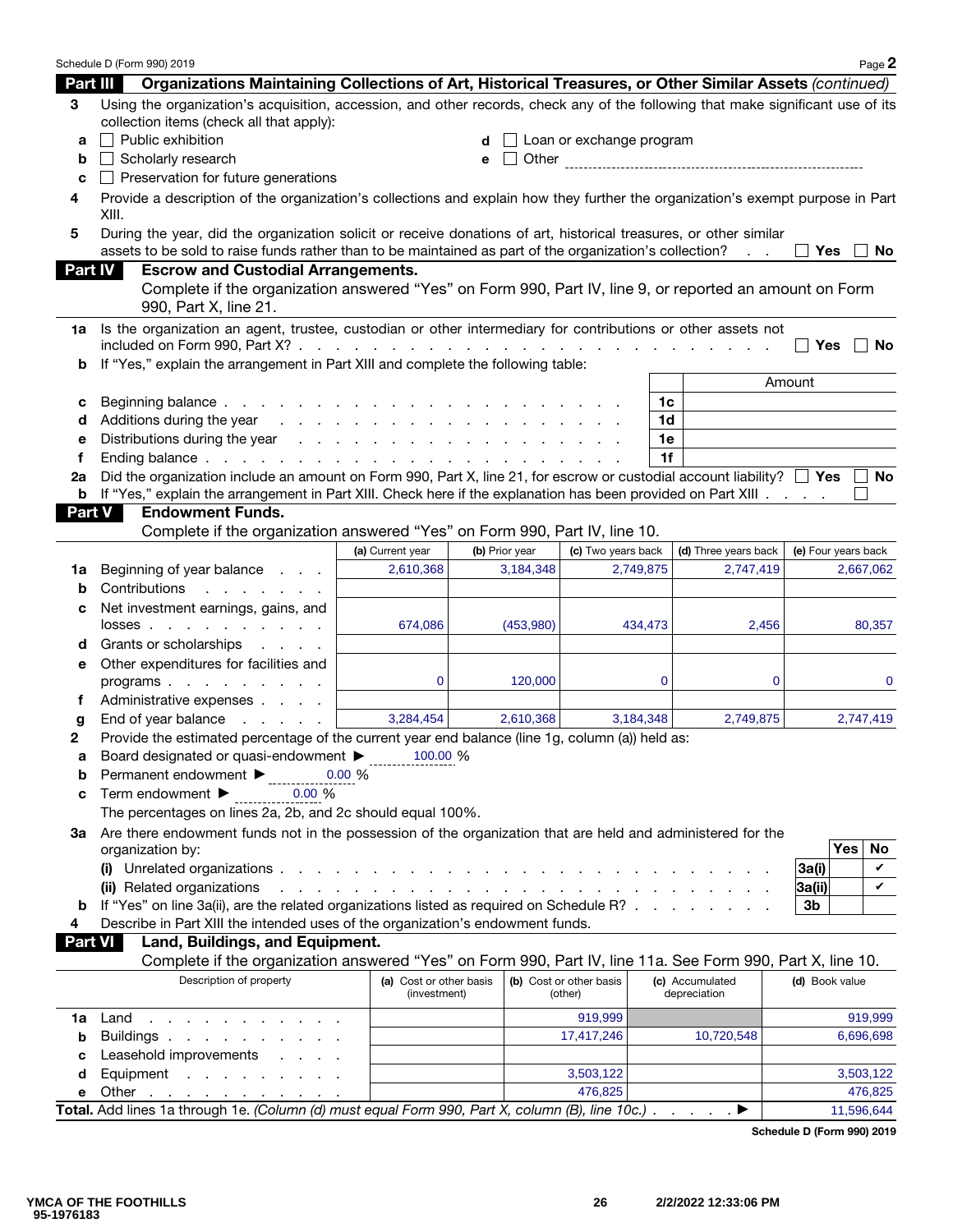| <b>Part VII</b>               | <b>Investments-Other Securities.</b>                                                                                 |                |                                                              |
|-------------------------------|----------------------------------------------------------------------------------------------------------------------|----------------|--------------------------------------------------------------|
|                               | Complete if the organization answered "Yes" on Form 990, Part IV, line 11b. See Form 990, Part X, line 12.           |                |                                                              |
|                               | (a) Description of security or category<br>(including name of security)                                              | (b) Book value | (c) Method of valuation:<br>Cost or end-of-year market value |
| (1) Financial derivatives     | <b>Contract Contract</b>                                                                                             |                |                                                              |
|                               | (2) Closely held equity interests<br>$\sim 100$ km s $^{-1}$                                                         |                |                                                              |
|                               |                                                                                                                      |                |                                                              |
| (A)                           |                                                                                                                      |                |                                                              |
| (B)                           |                                                                                                                      |                |                                                              |
| $\overline{\phantom{a}^{00}}$ |                                                                                                                      |                |                                                              |
| (D)                           |                                                                                                                      |                |                                                              |
| (E)                           |                                                                                                                      |                |                                                              |
| (F)                           |                                                                                                                      |                |                                                              |
| (G)                           |                                                                                                                      |                |                                                              |
| (H)                           |                                                                                                                      |                |                                                              |
|                               | Total. (Column (b) must equal Form 990, Part X, col. (B) line 12.) . ▶                                               |                |                                                              |
| <b>Part VIII</b>              | Investments-Program Related.                                                                                         |                |                                                              |
|                               | Complete if the organization answered "Yes" on Form 990, Part IV, line 11c. See Form 990, Part X, line 13.           |                |                                                              |
|                               | (a) Description of investment                                                                                        | (b) Book value | (c) Method of valuation:<br>Cost or end-of-year market value |
| (1)                           |                                                                                                                      |                |                                                              |
| (2)                           |                                                                                                                      |                |                                                              |
| (3)                           |                                                                                                                      |                |                                                              |
| (4)                           |                                                                                                                      |                |                                                              |
| (5)                           |                                                                                                                      |                |                                                              |
| (6)                           |                                                                                                                      |                |                                                              |
| (7)                           |                                                                                                                      |                |                                                              |
| (8)                           |                                                                                                                      |                |                                                              |
| (9)                           |                                                                                                                      |                |                                                              |
|                               | Total. (Column (b) must equal Form 990, Part X, col. (B) line 13.).<br>▸                                             |                |                                                              |
| <b>Part IX</b>                | <b>Other Assets.</b>                                                                                                 |                |                                                              |
|                               | Complete if the organization answered "Yes" on Form 990, Part IV, line 11d. See Form 990, Part X, line 15.           |                |                                                              |
|                               | (a) Description                                                                                                      |                | (b) Book value                                               |
| (1)                           |                                                                                                                      |                |                                                              |
| (2)                           |                                                                                                                      |                |                                                              |
| (3)                           |                                                                                                                      |                |                                                              |
| (4)                           |                                                                                                                      |                |                                                              |
| (5)                           |                                                                                                                      |                |                                                              |
| (6)                           |                                                                                                                      |                |                                                              |
| (7)                           |                                                                                                                      |                |                                                              |
| (8)                           |                                                                                                                      |                |                                                              |
| (9)                           | Total. (Column (b) must equal Form 990, Part X, col. (B) line 15.)                                                   |                |                                                              |
| Part X                        | <b>Other Liabilities.</b>                                                                                            |                |                                                              |
|                               | Complete if the organization answered "Yes" on Form 990, Part IV, line 11e or 11f. See Form 990, Part X,<br>line 25. |                |                                                              |
| 1.                            | (a) Description of liability                                                                                         |                | (b) Book value                                               |
| (1) Federal income taxes      |                                                                                                                      |                |                                                              |
| (2)                           |                                                                                                                      |                |                                                              |
| (3)                           |                                                                                                                      |                |                                                              |
| (4)                           |                                                                                                                      |                |                                                              |
| (5)                           |                                                                                                                      |                |                                                              |
| (6)                           |                                                                                                                      |                |                                                              |
| (7)                           |                                                                                                                      |                |                                                              |
| (8)                           |                                                                                                                      |                |                                                              |
| (9)                           |                                                                                                                      |                |                                                              |
|                               | Total. (Column (b) must equal Form 990, Part X, col. (B) line 25.)                                                   |                | 0                                                            |
|                               |                                                                                                                      |                |                                                              |

2. Liability for uncertain tax positions. In Part XIII, provide the text of the footnote to the organization's financial statements that reports the organization's liability for uncertain tax positions under FASB ASC 740. Check here if the text of the footnote has been provided in Part XIII .

Schedule D (Form 990) 2019

✔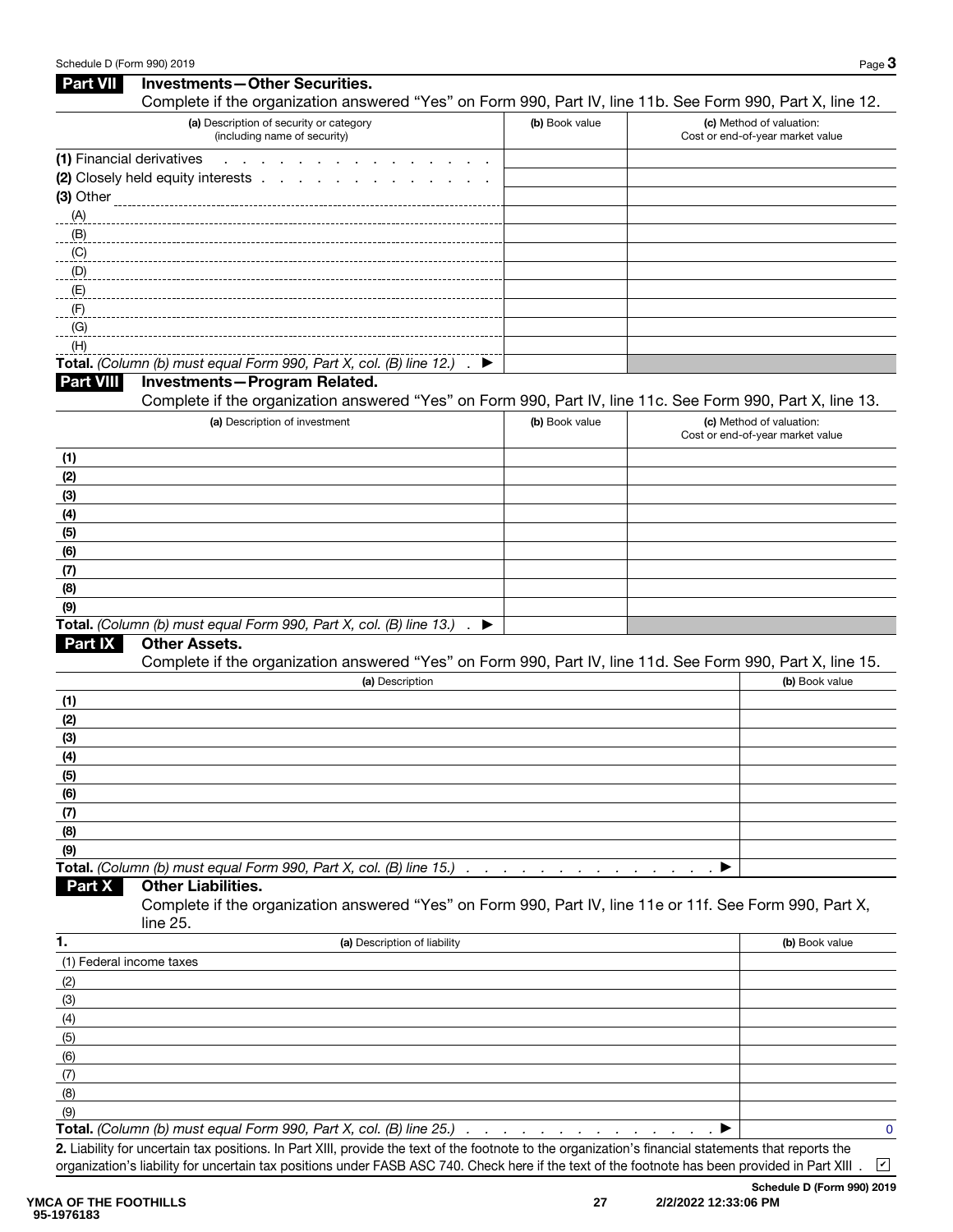|                  | Schedule D (Form 990) 2019                                                                                                                                                                                                                                                                               |                |          |    | Page 4     |
|------------------|----------------------------------------------------------------------------------------------------------------------------------------------------------------------------------------------------------------------------------------------------------------------------------------------------------|----------------|----------|----|------------|
| <b>Part XI</b>   | Reconciliation of Revenue per Audited Financial Statements With Revenue per Return.                                                                                                                                                                                                                      |                |          |    |            |
|                  | Complete if the organization answered "Yes" on Form 990, Part IV, line 12a.                                                                                                                                                                                                                              |                |          |    |            |
| 1.               | Total revenue, gains, and other support per audited financial statements                                                                                                                                                                                                                                 |                |          | 1. | 11,982,892 |
| $\mathbf{2}$     | Amounts included on line 1 but not on Form 990, Part VIII, line 12:                                                                                                                                                                                                                                      |                |          |    |            |
| a                | Net unrealized gains (losses) on investments                                                                                                                                                                                                                                                             | 2a             | 386,832  |    |            |
| b                | Donated services and use of facilities                                                                                                                                                                                                                                                                   | 2 <sub>b</sub> |          |    |            |
| с                | Recoveries of prior year grants                                                                                                                                                                                                                                                                          | 2c             |          |    |            |
| d                | Other (Describe in Part XIII.)                                                                                                                                                                                                                                                                           | 2d             | $\Omega$ |    |            |
| е                |                                                                                                                                                                                                                                                                                                          |                |          | 2e | 386,832    |
| 3                |                                                                                                                                                                                                                                                                                                          |                |          | 3  | 11,596,060 |
| 4                | Amounts included on Form 990, Part VIII, line 12, but not on line 1:                                                                                                                                                                                                                                     |                |          |    |            |
| а                | Investment expenses not included on Form 990, Part VIII, line 7b<br><b>Contract</b>                                                                                                                                                                                                                      | 4a             |          |    |            |
| b                | Other (Describe in Part XIII.)                                                                                                                                                                                                                                                                           | 4b.            | $\Omega$ |    |            |
| c                | Add lines 4a and 4b<br><u>. In the second contract of the second contract of the second contract of the second contract of the second contract of the second contract of the second contract of the second contract of the second contract of the secon</u>                                              |                |          | 4c | 0          |
| 5                | Total revenue. Add lines 3 and 4c. (This must equal Form 990, Part I, line 12.)                                                                                                                                                                                                                          |                |          | 5  | 11,596,060 |
| <b>Part XII</b>  | Reconciliation of Expenses per Audited Financial Statements With Expenses per Return.                                                                                                                                                                                                                    |                |          |    |            |
|                  | Complete if the organization answered "Yes" on Form 990, Part IV, line 12a.                                                                                                                                                                                                                              |                |          |    |            |
| 1                | Total expenses and losses per audited financial statements<br>and the company of the company of the                                                                                                                                                                                                      |                |          | 1. | 11,194,868 |
| 2                | Amounts included on line 1 but not on Form 990, Part IX, line 25:                                                                                                                                                                                                                                        |                |          |    |            |
| a                | Donated services and use of facilities expansion of the services and use of facilities                                                                                                                                                                                                                   | 2a             |          |    |            |
| b                | Prior year adjustments                                                                                                                                                                                                                                                                                   | 2b             |          |    |            |
| с                |                                                                                                                                                                                                                                                                                                          | 2c             |          |    |            |
| d                | Other (Describe in Part XIII.)                                                                                                                                                                                                                                                                           | 2d             | $\Omega$ |    |            |
| е                |                                                                                                                                                                                                                                                                                                          |                |          | 2e | 0          |
| З                |                                                                                                                                                                                                                                                                                                          |                |          | 3  | 11,194,868 |
| 4                | Amounts included on Form 990, Part IX, line 25, but not on line 1:                                                                                                                                                                                                                                       |                |          |    |            |
| а                | Investment expenses not included on Form 990, Part VIII, line 7b<br><b>Carl Carl</b>                                                                                                                                                                                                                     | 4a             |          |    |            |
| b                | Other (Describe in Part XIII.)                                                                                                                                                                                                                                                                           | 4b             | $\Omega$ |    |            |
| c                | Add lines 4a and 4b<br>and a construction of the construction of the construction of the construction of the construction of the construction of the construction of the construction of the construction of the construction of the construction of                                                     |                |          | 4c | 0          |
| 5                | Total expenses. Add lines 3 and 4c. (This must equal Form 990, Part I, line 18.)                                                                                                                                                                                                                         |                |          | 5  | 11,194,868 |
| <b>Part XIII</b> | <b>Supplemental Information.</b>                                                                                                                                                                                                                                                                         |                |          |    |            |
|                  | Provide the descriptions required for Part II, lines 3, 5, and 9; Part III, lines 1a and 4; Part IV, lines 1b and 2b; Part V, line 4; Part X, line<br>2; Part XI, lines 2d and 4b; and Part XII, lines 2d and 4b. Also complete this part to provide any additional information.<br><b>SEE STATEMENT</b> |                |          |    |            |
|                  |                                                                                                                                                                                                                                                                                                          |                |          |    |            |
|                  |                                                                                                                                                                                                                                                                                                          |                |          |    |            |
|                  |                                                                                                                                                                                                                                                                                                          |                |          |    |            |
|                  |                                                                                                                                                                                                                                                                                                          |                |          |    |            |
|                  |                                                                                                                                                                                                                                                                                                          |                |          |    |            |
|                  |                                                                                                                                                                                                                                                                                                          |                |          |    |            |
|                  |                                                                                                                                                                                                                                                                                                          |                |          |    |            |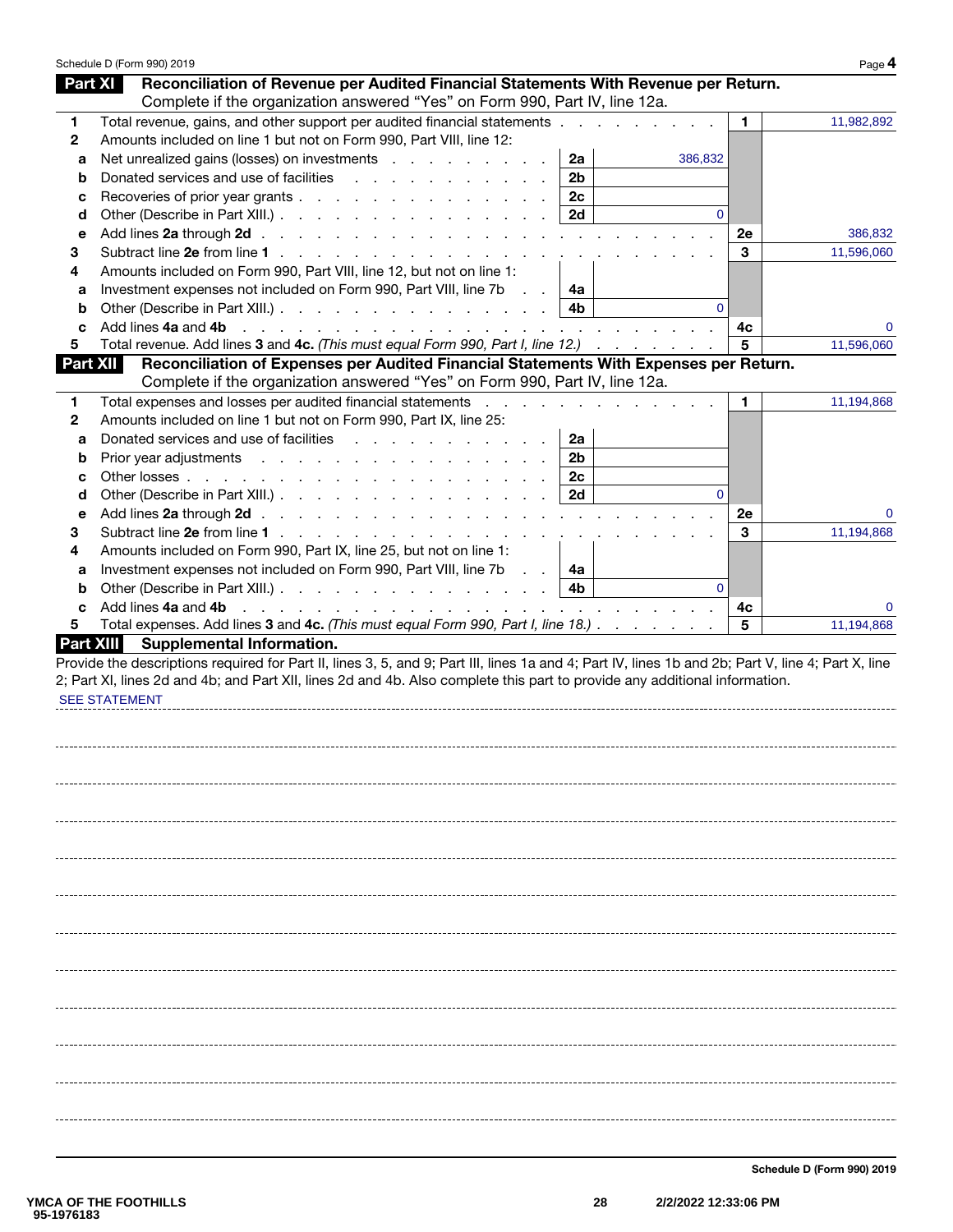**Part XIII** Supplemental Information. Provide the descriptions required for Part II, lines 3, 5, and 9; Part III,<br>lines 1a and 4; Part IV, lines 1b and 2b; Part V, line 4; Part X, line 2; Part XI, lines 2d and 4b; and Part XII, lines 2d and 4b. Also complete this part to provide any additional information.

| Return Reference - Identifier                                                | Explanation                                                                                                                                                                                                                                                                                                                                                               |
|------------------------------------------------------------------------------|---------------------------------------------------------------------------------------------------------------------------------------------------------------------------------------------------------------------------------------------------------------------------------------------------------------------------------------------------------------------------|
| SCHEDULE D, PART V,<br>ILINE 4 - INTENDED USES<br><b>IOF ENDOWMENT FUNDS</b> | THE ANNUAL INCOME IS USED BY THE YMCA TO UNDERWRITE ITS MISSION THROUGH THE YMCA'S<br><b>IPROGRAM FOR THE CITIZENS FOR ITS COMMUNITIES.</b>                                                                                                                                                                                                                               |
| ISCHEDULE D. PART X.<br>LINE 2 - FIN 48 (ASC 740)<br><b>IFOOTNOTE</b>        | THE ASSOCIATION BELIEVES THAT IT HAS APPROPRIATE SUPPORT FOR ANY TAX POSITION TAKEN. AND AS T<br>ISUCH. DOES NOT HAVE ANY UNCERTAIN TAX POSITIONS THAT WOULD REQUIRE RECOGNITION OR<br>DISCLOSURE AT DECEMBER 31, 2018. THERE ARE NO YEARS THAT REMAIN OPEN AND ARE SUBJECT TO<br>EXAMINATION BY JURISDICTION PRIOR TO 2015 AND 2014 FOR FEDERAL AND STATE, RESPECTIVELY. |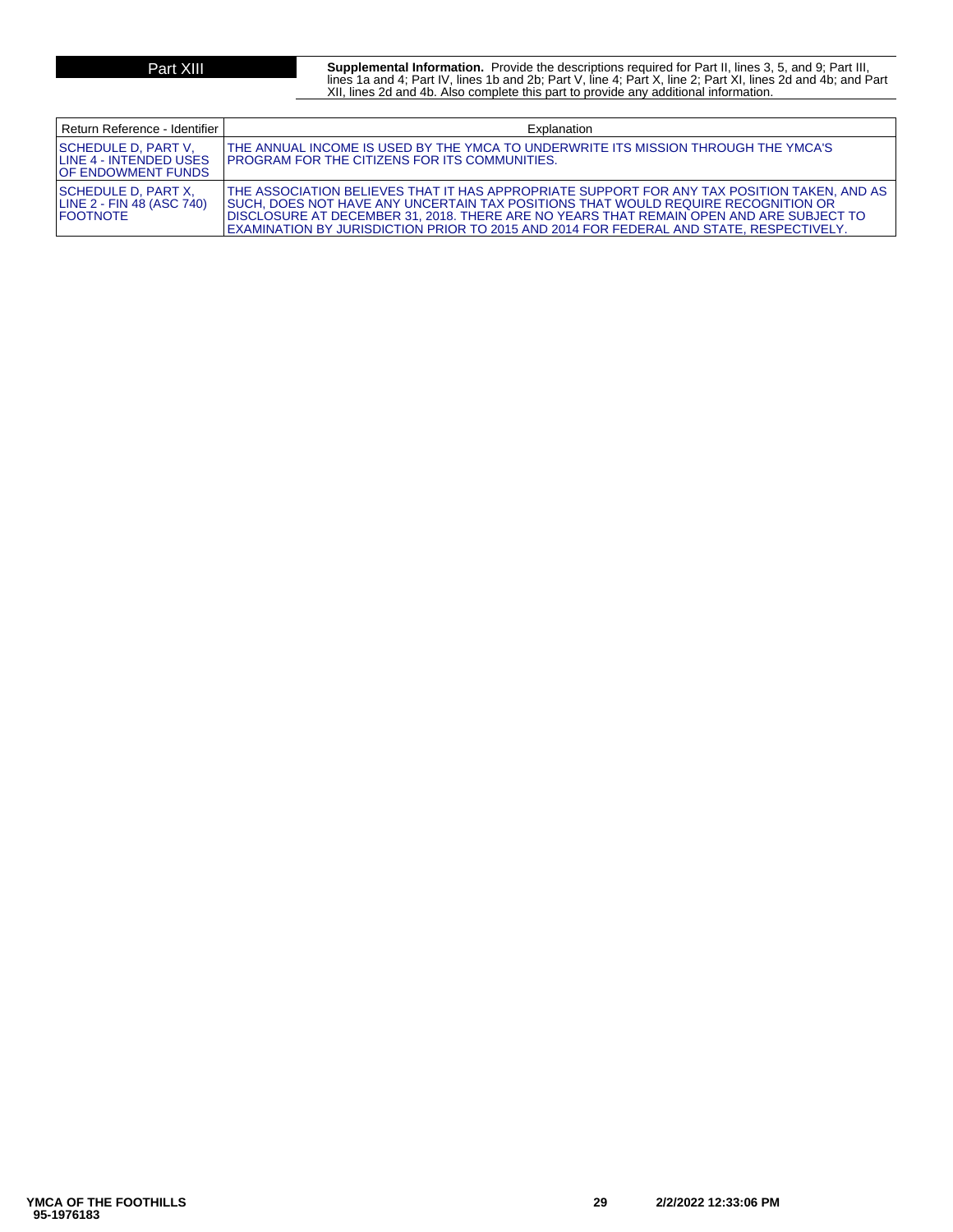| <b>SCHEDULE J</b> |                                                        |                                                                                                                                                                                                                                         | <b>Compensation Information</b>                                                                                 |                                                     | OMB No. 1545-0047          |            |    |  |
|-------------------|--------------------------------------------------------|-----------------------------------------------------------------------------------------------------------------------------------------------------------------------------------------------------------------------------------------|-----------------------------------------------------------------------------------------------------------------|-----------------------------------------------------|----------------------------|------------|----|--|
| (Form 990)        |                                                        | For certain Officers, Directors, Trustees, Key Employees, and Highest<br><b>Compensated Employees</b>                                                                                                                                   |                                                                                                                 |                                                     |                            | IS)        |    |  |
|                   |                                                        |                                                                                                                                                                                                                                         | Complete if the organization answered "Yes" on Form 990, Part IV, line 23.<br>Attach to Form 990.               |                                                     | <b>Open to Public</b>      |            |    |  |
|                   | Department of the Treasury<br>Internal Revenue Service |                                                                                                                                                                                                                                         | Go to www.irs.gov/Form990 for instructions and the latest information.                                          |                                                     | <b>Inspection</b>          |            |    |  |
|                   | Name of the organization<br>YMCA OF THE FOOTHILLS      |                                                                                                                                                                                                                                         |                                                                                                                 | <b>Employer identification number</b><br>95-1976183 |                            |            |    |  |
| Part I            |                                                        | <b>Questions Regarding Compensation</b>                                                                                                                                                                                                 |                                                                                                                 |                                                     |                            |            |    |  |
|                   |                                                        |                                                                                                                                                                                                                                         |                                                                                                                 |                                                     |                            | <b>Yes</b> | No |  |
|                   |                                                        | 1a Check the appropriate box(es) if the organization provided any of the following to or for a person listed on Form<br>990, Part VII, Section A, line 1a. Complete Part III to provide any relevant information regarding these items. |                                                                                                                 |                                                     |                            |            |    |  |
|                   |                                                        | First-class or charter travel                                                                                                                                                                                                           | Housing allowance or residence for personal use                                                                 |                                                     |                            |            |    |  |
|                   | $\Box$ Travel for companions                           |                                                                                                                                                                                                                                         | Payments for business use of personal residence                                                                 |                                                     |                            |            |    |  |
|                   |                                                        | $\Box$ Tax indemnification and gross-up payments                                                                                                                                                                                        | $\Box$ Health or social club dues or initiation fees                                                            |                                                     |                            |            |    |  |
|                   |                                                        | Discretionary spending account                                                                                                                                                                                                          | Personal services (such as maid, chauffeur, chef)                                                               |                                                     |                            |            |    |  |
| b                 |                                                        | If any of the boxes on line 1a are checked, did the organization follow a written policy regarding payment<br>or reimbursement or provision of all of the expenses described above? If "No," complete Part III to                       |                                                                                                                 |                                                     |                            |            |    |  |
|                   |                                                        | $explain.$ $\ldots$ $\ldots$ $\ldots$ $\ldots$ $\ldots$ $\ldots$ $\ldots$ $\ldots$ $\ldots$ $\ldots$ $\ldots$ $\ldots$                                                                                                                  |                                                                                                                 |                                                     | 1b                         |            |    |  |
| $\mathbf{2}$      |                                                        |                                                                                                                                                                                                                                         |                                                                                                                 |                                                     |                            |            |    |  |
|                   |                                                        | Did the organization require substantiation prior to reimbursing or allowing expenses incurred by all<br>directors, trustees, and officers, including the CEO/Executive Director, regarding the items checked on line<br>1a?            |                                                                                                                 |                                                     | $\mathbf{2}$               |            |    |  |
|                   |                                                        |                                                                                                                                                                                                                                         |                                                                                                                 |                                                     |                            |            |    |  |
| 3                 |                                                        | Indicate which, if any, of the following the organization used to establish the compensation of the                                                                                                                                     |                                                                                                                 |                                                     |                            |            |    |  |
|                   |                                                        | organization's CEO/Executive Director. Check all that apply. Do not check any boxes for methods used by a<br>related organization to establish compensation of the CEO/Executive Director, but explain in Part III.                     |                                                                                                                 |                                                     |                            |            |    |  |
|                   |                                                        | $\Box$ Compensation committee                                                                                                                                                                                                           | $\Box$ Written employment contract                                                                              |                                                     |                            |            |    |  |
|                   |                                                        | $\Box$ Independent compensation consultant                                                                                                                                                                                              | $\triangleright$ Compensation survey or study                                                                   |                                                     |                            |            |    |  |
|                   |                                                        | $\triangleright$ Form 990 of other organizations                                                                                                                                                                                        | $\triangleright$ Approval by the board or compensation committee                                                |                                                     |                            |            |    |  |
| 4                 |                                                        | During the year, did any person listed on Form 990, Part VII, Section A, line 1a, with respect to the filing<br>organization or a related organization:                                                                                 |                                                                                                                 |                                                     |                            |            |    |  |
| а                 |                                                        |                                                                                                                                                                                                                                         |                                                                                                                 |                                                     | 4a                         |            | V  |  |
| b                 |                                                        | Participate in, or receive payment from, a supplemental nonqualified retirement plan?                                                                                                                                                   |                                                                                                                 | and a state of the state of                         | 4b                         |            | V  |  |
| c                 |                                                        | Participate in, or receive payment from, an equity-based compensation arrangement?<br>If "Yes" to any of lines 4a-c, list the persons and provide the applicable amounts for each item in Part III.                                     |                                                                                                                 | and a state of the state                            | 4c                         |            | V  |  |
|                   |                                                        | Only section 501(c)(3), 501(c)(4), and 501(c)(29) organizations must complete lines 5-9.                                                                                                                                                |                                                                                                                 |                                                     |                            |            |    |  |
| 5                 |                                                        | For persons listed on Form 990, Part VII, Section A, line 1a, did the organization pay or accrue any<br>compensation contingent on the revenues of:                                                                                     |                                                                                                                 |                                                     |                            |            |    |  |
| а                 |                                                        |                                                                                                                                                                                                                                         |                                                                                                                 |                                                     | 5a                         |            | V  |  |
| b                 |                                                        | If "Yes" on line 5a or 5b, describe in Part III.                                                                                                                                                                                        |                                                                                                                 |                                                     | 5 <sub>b</sub>             |            | V  |  |
|                   |                                                        |                                                                                                                                                                                                                                         |                                                                                                                 |                                                     |                            |            |    |  |
| 6                 |                                                        | For persons listed on Form 990, Part VII, Section A, line 1a, did the organization pay or accrue any<br>compensation contingent on the net earnings of:                                                                                 |                                                                                                                 |                                                     |                            |            |    |  |
| а                 |                                                        |                                                                                                                                                                                                                                         |                                                                                                                 |                                                     | 6a                         |            | V  |  |
| b                 |                                                        | If "Yes" on line 6a or 6b, describe in Part III.                                                                                                                                                                                        |                                                                                                                 |                                                     | 6b                         |            | ✓  |  |
| 7                 |                                                        | For persons listed on Form 990, Part VII, Section A, line 1a, did the organization provide any nonfixed<br>payments not described on lines 5 and 6? If "Yes," describe in Part III                                                      |                                                                                                                 |                                                     | $\overline{7}$             |            | V  |  |
| 8                 |                                                        | Were any amounts reported on Form 990, Part VII, paid or accrued pursuant to a contract that was subject<br>to the initial contract exception described in Regulations section 53.4958-4(a)(3)? If "Yes," describe                      |                                                                                                                 |                                                     |                            |            | V  |  |
|                   |                                                        |                                                                                                                                                                                                                                         |                                                                                                                 |                                                     | 8                          |            |    |  |
| 9                 |                                                        | If "Yes" on line 8, did the organization also follow the rebuttable presumption procedure described in<br>Regulations section 53.4958-6(c)?                                                                                             | the contract of the contract of the contract of the contract of the contract of the contract of the contract of |                                                     | 9                          |            |    |  |
|                   |                                                        | For Paperwork Reduction Act Notice, see the Instructions for Form 990.                                                                                                                                                                  | Cat. No. 50053T                                                                                                 |                                                     | Schedule J (Form 990) 2019 |            |    |  |

**YMCA OF THE FOOTHILLS 95-1976183**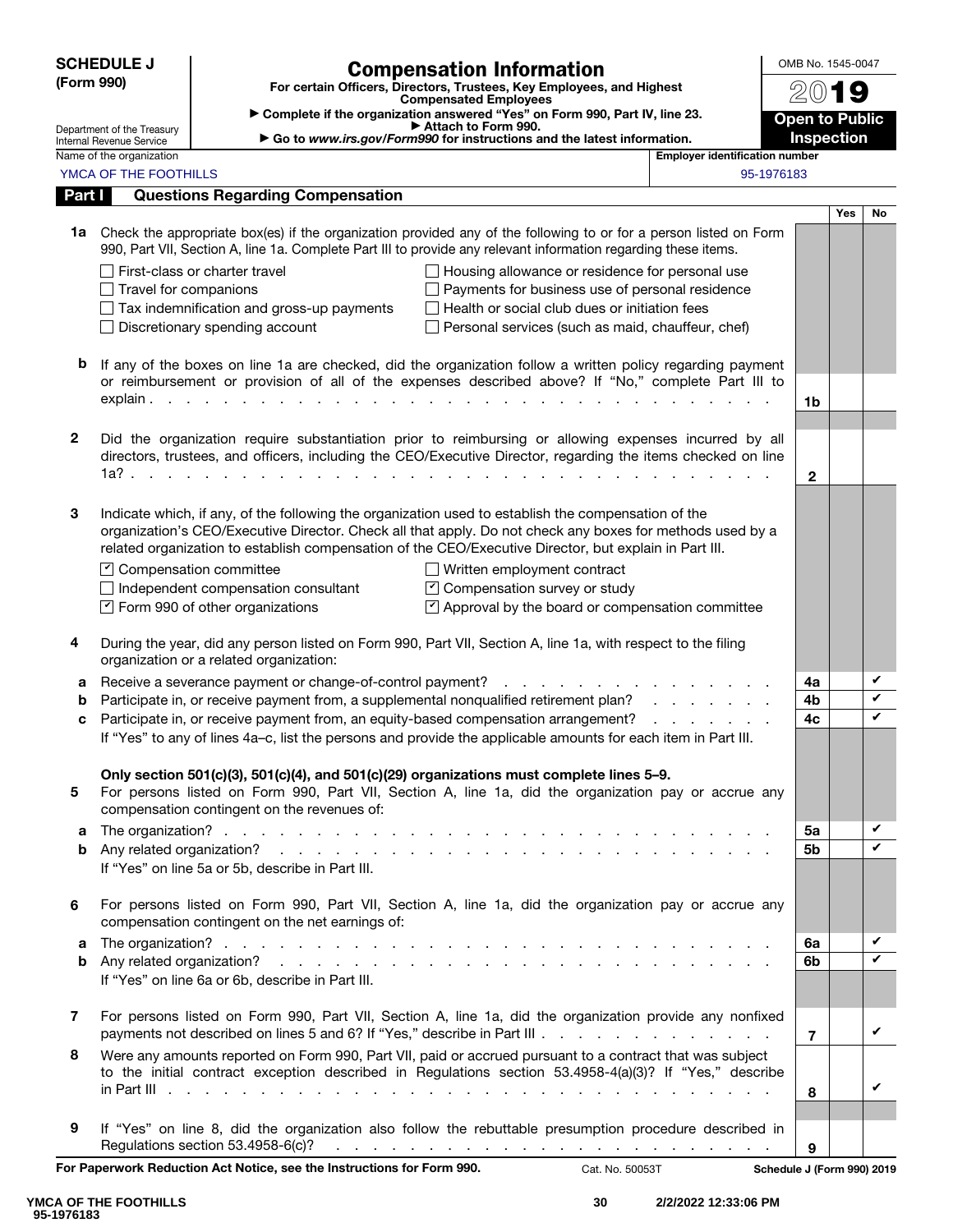#### Part II Officers, Directors, Trustees, Key Employees, and Highest Compensated Employees. Use duplicate copies if additional space is needed.

For each individual whose compensation must be reported on Schedule J, report compensation from the organization on row (i) and from related organizations, described in the instructions, on row (ii). Do not list any individuals that aren't listed on Form 990, Part VII.

| Note: The sum of columns (B)(i)-(iii) for each listed individual must equal the total amount of Form 990, Part VII, Section A, line 1a, applicable column (D) and (E) amounts for that individual. |      |                          |                                                    |                                           |                                |                |                      |                                                            |
|----------------------------------------------------------------------------------------------------------------------------------------------------------------------------------------------------|------|--------------------------|----------------------------------------------------|-------------------------------------------|--------------------------------|----------------|----------------------|------------------------------------------------------------|
| (A) Name and Title                                                                                                                                                                                 |      |                          | (B) Breakdown of W-2 and/or 1099-MISC compensation |                                           | (C) Retirement and             | (D) Nontaxable | (E) Total of columns | (F) Compensation                                           |
|                                                                                                                                                                                                    |      | (i) Base<br>compensation | (ii) Bonus & incentive<br>compensation             | (iii) Other<br>reportable<br>compensation | other deferred<br>compensation | benefits       | $(B)(i)$ - $(D)$     | in column (B) reported<br>as deferred on prior<br>Form 990 |
| <b>TYLER WRIGHT</b>                                                                                                                                                                                | (i)  | 172,899                  | $\mathbf 0$                                        | $\mathbf{0}$                              | $\Omega$                       | 17,290         | 190,189              |                                                            |
| 1PRESIDENT & CEO                                                                                                                                                                                   | (ii) | $\mathbf 0$              | $\bf{0}$                                           | 0                                         | $\bf{0}$                       | $\mathbf{0}$   | $\mathbf 0$          | 0                                                          |
|                                                                                                                                                                                                    | (i)  |                          |                                                    |                                           |                                |                |                      |                                                            |
| $\overline{2}$                                                                                                                                                                                     | (ii) |                          |                                                    |                                           |                                |                |                      |                                                            |
|                                                                                                                                                                                                    | (i)  |                          |                                                    |                                           |                                |                |                      |                                                            |
| -3                                                                                                                                                                                                 | (ii) |                          |                                                    |                                           |                                |                |                      |                                                            |
|                                                                                                                                                                                                    | (i)  |                          |                                                    |                                           |                                |                |                      |                                                            |
| 4                                                                                                                                                                                                  | (ii) |                          |                                                    |                                           |                                |                |                      |                                                            |
|                                                                                                                                                                                                    | (i)  |                          |                                                    |                                           |                                |                |                      |                                                            |
| 5                                                                                                                                                                                                  | (ii) |                          |                                                    |                                           |                                |                |                      |                                                            |
|                                                                                                                                                                                                    | (i)  |                          |                                                    |                                           |                                |                |                      |                                                            |
| 6                                                                                                                                                                                                  | (ii) |                          |                                                    |                                           |                                |                |                      |                                                            |
|                                                                                                                                                                                                    | (i)  |                          |                                                    |                                           |                                |                |                      |                                                            |
| 7                                                                                                                                                                                                  | (ii) |                          |                                                    |                                           |                                |                |                      |                                                            |
|                                                                                                                                                                                                    | (i)  |                          |                                                    |                                           |                                |                |                      |                                                            |
| 8                                                                                                                                                                                                  | (ii) |                          |                                                    |                                           |                                |                |                      |                                                            |
|                                                                                                                                                                                                    | (i)  |                          |                                                    |                                           |                                |                |                      |                                                            |
| 9                                                                                                                                                                                                  | (ii) |                          |                                                    |                                           |                                |                |                      |                                                            |
|                                                                                                                                                                                                    | (i)  |                          |                                                    |                                           |                                |                |                      |                                                            |
| 10                                                                                                                                                                                                 | (ii) |                          |                                                    |                                           |                                |                |                      |                                                            |
|                                                                                                                                                                                                    | (i)  |                          |                                                    |                                           |                                |                |                      |                                                            |
| 11                                                                                                                                                                                                 | (ii) |                          |                                                    |                                           |                                |                |                      |                                                            |
|                                                                                                                                                                                                    | (i)  |                          |                                                    |                                           |                                |                |                      |                                                            |
| 12                                                                                                                                                                                                 | (ii) |                          |                                                    |                                           |                                |                |                      |                                                            |
|                                                                                                                                                                                                    | (i)  |                          |                                                    |                                           |                                |                |                      |                                                            |
| 13                                                                                                                                                                                                 | (ii) |                          |                                                    |                                           |                                |                |                      |                                                            |
|                                                                                                                                                                                                    | (i)  |                          |                                                    |                                           |                                |                |                      |                                                            |
| 14                                                                                                                                                                                                 | (i)  |                          |                                                    |                                           |                                |                |                      |                                                            |
|                                                                                                                                                                                                    | (i)  |                          |                                                    |                                           |                                |                |                      |                                                            |
| 15                                                                                                                                                                                                 | (ii) |                          |                                                    |                                           |                                |                |                      |                                                            |
|                                                                                                                                                                                                    | (i)  |                          |                                                    |                                           |                                |                |                      |                                                            |
| 16                                                                                                                                                                                                 | (i)  |                          |                                                    |                                           |                                |                |                      |                                                            |

Schedule J (Form 990) 2019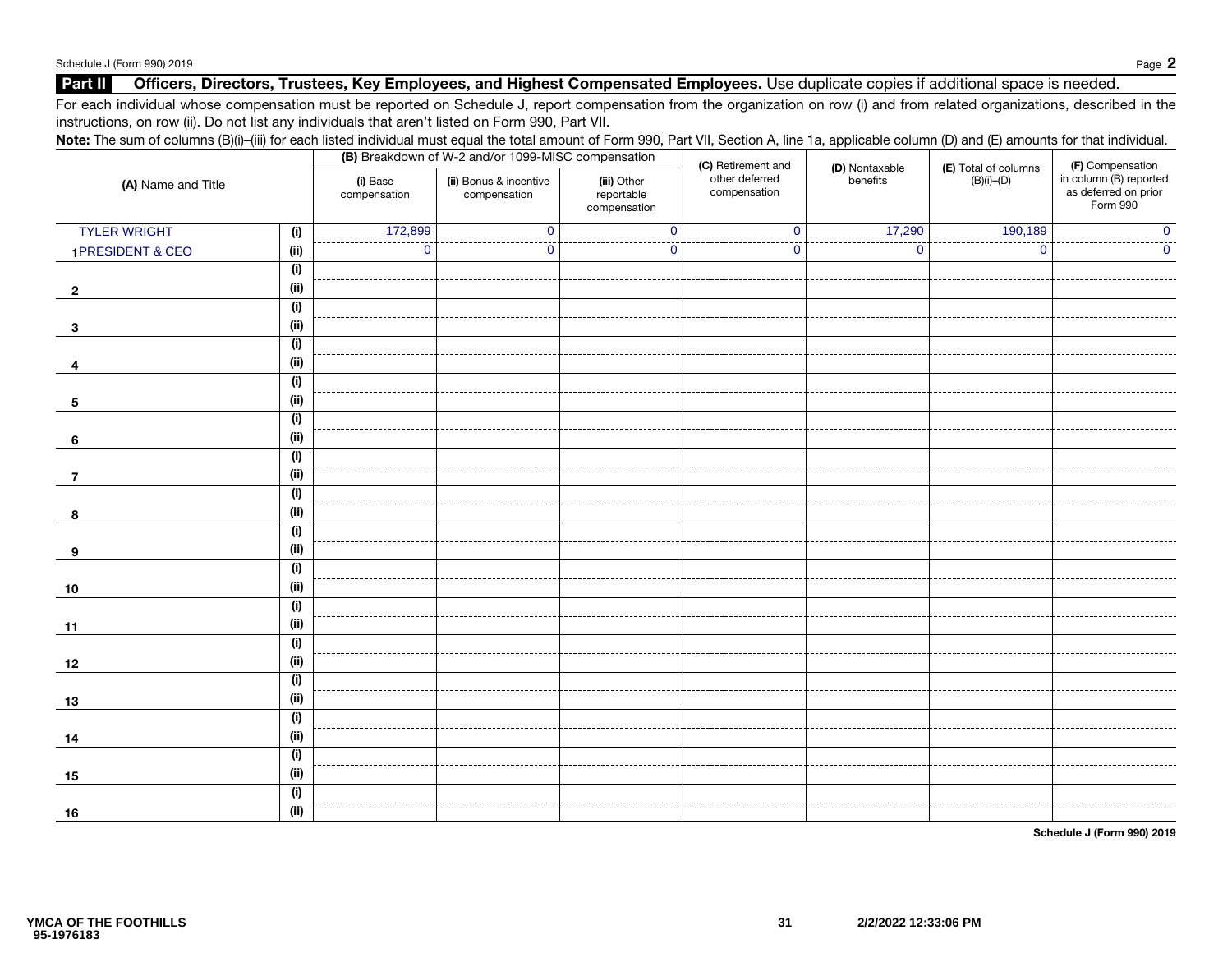| <b>SCHEDULE L</b> |  |
|-------------------|--|
|                   |  |

#### (Form 990 or 990-EZ)

## Transactions With Interested Persons

▶ Complete if the organization answered "Yes" on Form 990, Part IV, line 25a, 25b, 26, 27, 28a, 28b, or 28c, or Form 990-EZ, Part V, line 38a or 40b. ▶ Attach to Form 990 or Form 990-EZ.

Department of the Treasury Internal Revenue Service

| Name of the organizatio |
|-------------------------|
|-------------------------|

▶ Go to *www.irs.gov/Form990* for instructions and the latest information. on the organization  $\overline{\phantom{a}}$  or  $\overline{\phantom{a}}$  . Employer identification number



YMCA OF THE FOOTHILLS AND THE SECOND ASSAULT AND THE SECOND ASSAULT AND THE SECOND ASSAULT AND SECOND ASSAULT AND SECOND ASSAULT AND SECOND ASSAULT AND SECOND ASSAULT AND SECOND ASSAULT AND SECOND ASSAULT AND SECOND ASSAUL

| Part I I | <b>Excess Benefit Transactions</b> (section 501(c)(3), section 501(c)(4), and section 501(c)(29) organizations only). |
|----------|-----------------------------------------------------------------------------------------------------------------------|
|          | Complete if the organization answered "Yes" on Form 990, Part IV, line 25a or 25b, or Form 990-EZ, Part V, line 40b.  |

| (a) Name of disqualified person |  | (b) Relationship between disqualified person and<br>(c) Description of transaction                              |  | (d) Corrected? |    |  |
|---------------------------------|--|-----------------------------------------------------------------------------------------------------------------|--|----------------|----|--|
|                                 |  | organization                                                                                                    |  | Yes            | No |  |
| (1)                             |  |                                                                                                                 |  |                |    |  |
| (2)                             |  |                                                                                                                 |  |                |    |  |
| (3)                             |  |                                                                                                                 |  |                |    |  |
| (4)                             |  |                                                                                                                 |  |                |    |  |
| (5)                             |  |                                                                                                                 |  |                |    |  |
| (6)                             |  |                                                                                                                 |  |                |    |  |
| $\overline{2}$                  |  | Enter the amount of tax incurred by the organization managers or disqualified persons during the year           |  |                |    |  |
|                                 |  | under section 4958. $\ldots$ . $\ldots$ . $\ldots$ . $\ldots$ . $\ldots$ . $\ldots$ . $\ldots$ . $\blacksquare$ |  |                |    |  |
|                                 |  |                                                                                                                 |  |                |    |  |

3 Enter the amount of tax, if any, on line 2, above, reimbursed by the organization  $\ldots$  . . . . .  $\blacktriangleright$  \$

### Part II Loans to and/or From Interested Persons.

Complete if the organization answered "Yes" on Form 990-EZ, Part V, line 38a or Form 990, Part IV, line 26; or if the organization reported an amount on Form 990, Part X, line 5, 6, or 22.

| (a) Name of interested person                             | (b) Relationship<br>with organization                                                                                                                                                                                                    | (c) Purpose of<br>loan |    | (d) Loan to or<br>from the<br>organization? | (e) Original<br>principal amount | (f) Balance due | $ {\bf (g)}\rangle$ in default? $ {\bf (h)}\rangle$ Approved |    | by board or<br>committee? |    | (i) Written<br>agreement? |    |
|-----------------------------------------------------------|------------------------------------------------------------------------------------------------------------------------------------------------------------------------------------------------------------------------------------------|------------------------|----|---------------------------------------------|----------------------------------|-----------------|--------------------------------------------------------------|----|---------------------------|----|---------------------------|----|
|                                                           |                                                                                                                                                                                                                                          |                        | To | From                                        |                                  |                 | <b>Yes</b>                                                   | No | <b>Yes</b>                | No | Yes                       | No |
| (1)                                                       |                                                                                                                                                                                                                                          |                        |    |                                             |                                  |                 |                                                              |    |                           |    |                           |    |
| (2)                                                       |                                                                                                                                                                                                                                          |                        |    |                                             |                                  |                 |                                                              |    |                           |    |                           |    |
| (3)                                                       |                                                                                                                                                                                                                                          |                        |    |                                             |                                  |                 |                                                              |    |                           |    |                           |    |
| (4)                                                       |                                                                                                                                                                                                                                          |                        |    |                                             |                                  |                 |                                                              |    |                           |    |                           |    |
| (5)                                                       |                                                                                                                                                                                                                                          |                        |    |                                             |                                  |                 |                                                              |    |                           |    |                           |    |
| (6)                                                       |                                                                                                                                                                                                                                          |                        |    |                                             |                                  |                 |                                                              |    |                           |    |                           |    |
| (7)                                                       |                                                                                                                                                                                                                                          |                        |    |                                             |                                  |                 |                                                              |    |                           |    |                           |    |
| (8)                                                       |                                                                                                                                                                                                                                          |                        |    |                                             |                                  |                 |                                                              |    |                           |    |                           |    |
| (9)                                                       |                                                                                                                                                                                                                                          |                        |    |                                             |                                  |                 |                                                              |    |                           |    |                           |    |
| (10)                                                      |                                                                                                                                                                                                                                          |                        |    |                                             |                                  |                 |                                                              |    |                           |    |                           |    |
| <b>Total</b><br>the contract of the contract of the<br>٠. | $\blacktriangle$ , and a set of the set of the set of the set of the set of the set of the set of the set of the set of the set of the set of the set of the set of the set of the set of the set of the set of the set of the set of th |                        |    |                                             |                                  | \$              |                                                              |    |                           |    |                           |    |

#### Part III Grants or Assistance Benefiting Interested Persons.

Complete if the organization answered "Yes" on Form 990, Part IV, line 27.

| (a) Name of interested person | (b) Relationship between interested<br>person and the organization | (c) Amount of assistance | (d) Type of assistance | (e) Purpose of assistance |
|-------------------------------|--------------------------------------------------------------------|--------------------------|------------------------|---------------------------|
| (1)                           |                                                                    |                          |                        |                           |
| (2)                           |                                                                    |                          |                        |                           |
| (3)                           |                                                                    |                          |                        |                           |
| (4)                           |                                                                    |                          |                        |                           |
| (5)                           |                                                                    |                          |                        |                           |
| (6)                           |                                                                    |                          |                        |                           |
| (7)                           |                                                                    |                          |                        |                           |
| (8)                           |                                                                    |                          |                        |                           |
| (9)                           |                                                                    |                          |                        |                           |
| (10)                          |                                                                    |                          |                        |                           |

For Paperwork Reduction Act Notice, see the Instructions for Form 990 or 990-EZ. Cat. No. 50056A Schedule L (Form 990 or 990-EZ) 2019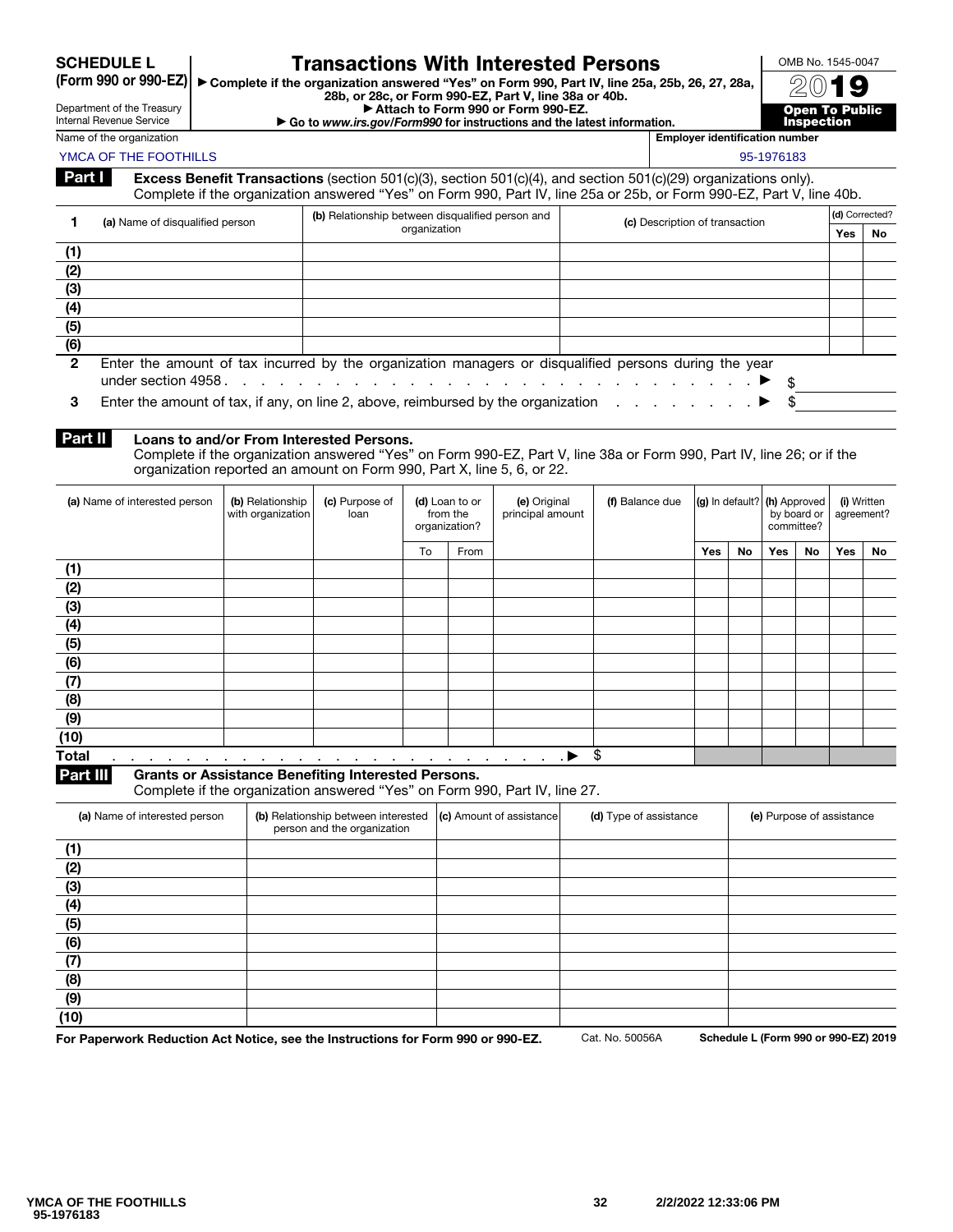### Part IV Business Transactions Involving Interested Persons. Complete if the organization answered "Yes" on Form 990, Part IV, line 28a, 28b, or 28c.

| (a) Name of interested person | (b) Relationship between<br>interested person and the<br>organization | (c) Amount of<br>transaction | (d) Description of transaction | (e) Sharing of<br>organization's<br>revenues? |    |
|-------------------------------|-----------------------------------------------------------------------|------------------------------|--------------------------------|-----------------------------------------------|----|
|                               |                                                                       |                              |                                | Yes                                           | No |
| (SEE STATEMENT)<br>(1)        |                                                                       |                              |                                |                                               |    |
| (2)                           |                                                                       |                              |                                |                                               |    |
| (3)                           |                                                                       |                              |                                |                                               |    |
| (4)                           |                                                                       |                              |                                |                                               |    |
| (5)                           |                                                                       |                              |                                |                                               |    |
| (6)                           |                                                                       |                              |                                |                                               |    |
| (7)                           |                                                                       |                              |                                |                                               |    |
| (8)                           |                                                                       |                              |                                |                                               |    |
| (9)                           |                                                                       |                              |                                |                                               |    |
| (10)                          |                                                                       |                              |                                |                                               |    |

#### Part V Supplemental Information.

Provide additional information for responses to questions on Schedule L (see instructions).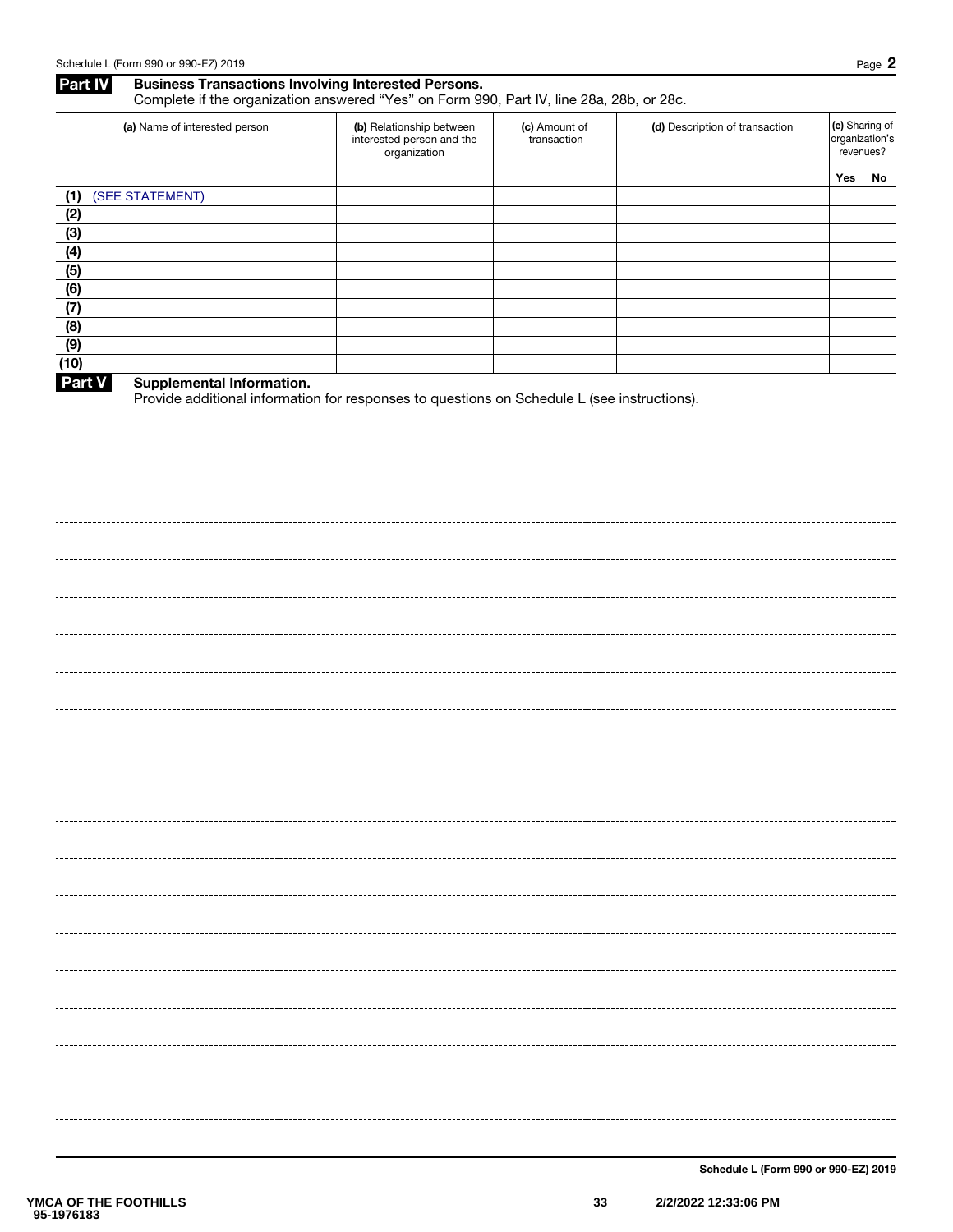| (a) Name of interested person | Relationship between interested<br>(b)<br>person and the organization | (c) Amount of<br>transaction | (d) Description of transaction                                                                                                                                                                                                                                                                                                                                                                                                                                                                                                                                                                                                                                                                                                                                                                                                                        |            | (e) Sharing of<br>organization's<br>revenues? |  |
|-------------------------------|-----------------------------------------------------------------------|------------------------------|-------------------------------------------------------------------------------------------------------------------------------------------------------------------------------------------------------------------------------------------------------------------------------------------------------------------------------------------------------------------------------------------------------------------------------------------------------------------------------------------------------------------------------------------------------------------------------------------------------------------------------------------------------------------------------------------------------------------------------------------------------------------------------------------------------------------------------------------------------|------------|-----------------------------------------------|--|
|                               |                                                                       |                              |                                                                                                                                                                                                                                                                                                                                                                                                                                                                                                                                                                                                                                                                                                                                                                                                                                                       | <b>Yes</b> | No.                                           |  |
| (1) TYLER WRIGHT              | <b>DIRECTOR</b>                                                       |                              | THE ASSOCIATION AND FORMER<br><b>EXECUTIVE DIRECTOR</b><br>PURCHASED AN INVESTMENT IN A<br><b>RESIDENTIAL PROPERTY OF</b><br>WHICH 48% IS OWNED BY THE<br>ASSOCIATION AND 52% IS OWNED<br>BY THE FORMER EXECUTIVE<br>DIRECTOR. THE FORMER<br><b>EXECUTIVE DIRECTOR HAD</b><br><b>EXCLUSIVE POSSESSION OF THE</b><br>PROPERTY FOR SINGLE-FAMILY<br>RESIDENTIAL PURPOSES, WAS<br><b>REQUIRED TO MAINTAIN THE</b><br>PROPERTY IN GOOD CONDITION.<br>AND WAS RESPONSIBLE FOR ALL<br><b>COSTS OF UTILITIES AND</b><br>SERVICES IN CONNECTION WITH<br>THE USE AND OCCUPANCY. THE<br>CO-OWNERS SHARED IN THE COST<br>OF PROPERTY TAXES, INSURANCE,<br><b>MAJOR REPAIRS, AND</b><br><b>IMPROVEMENTS PRORATED TO</b><br>THEIR OWNERSHIP INTEREST.<br>DURING 2019 THE PROPERTY WAS<br>SOLD AND THERE IS NO LONGER<br><b>JOINT OWNERSHIP OF ANY</b><br>PROPERTY. |            |                                               |  |

**Part IV Business Transactions Involving Interested Persons** (continued)